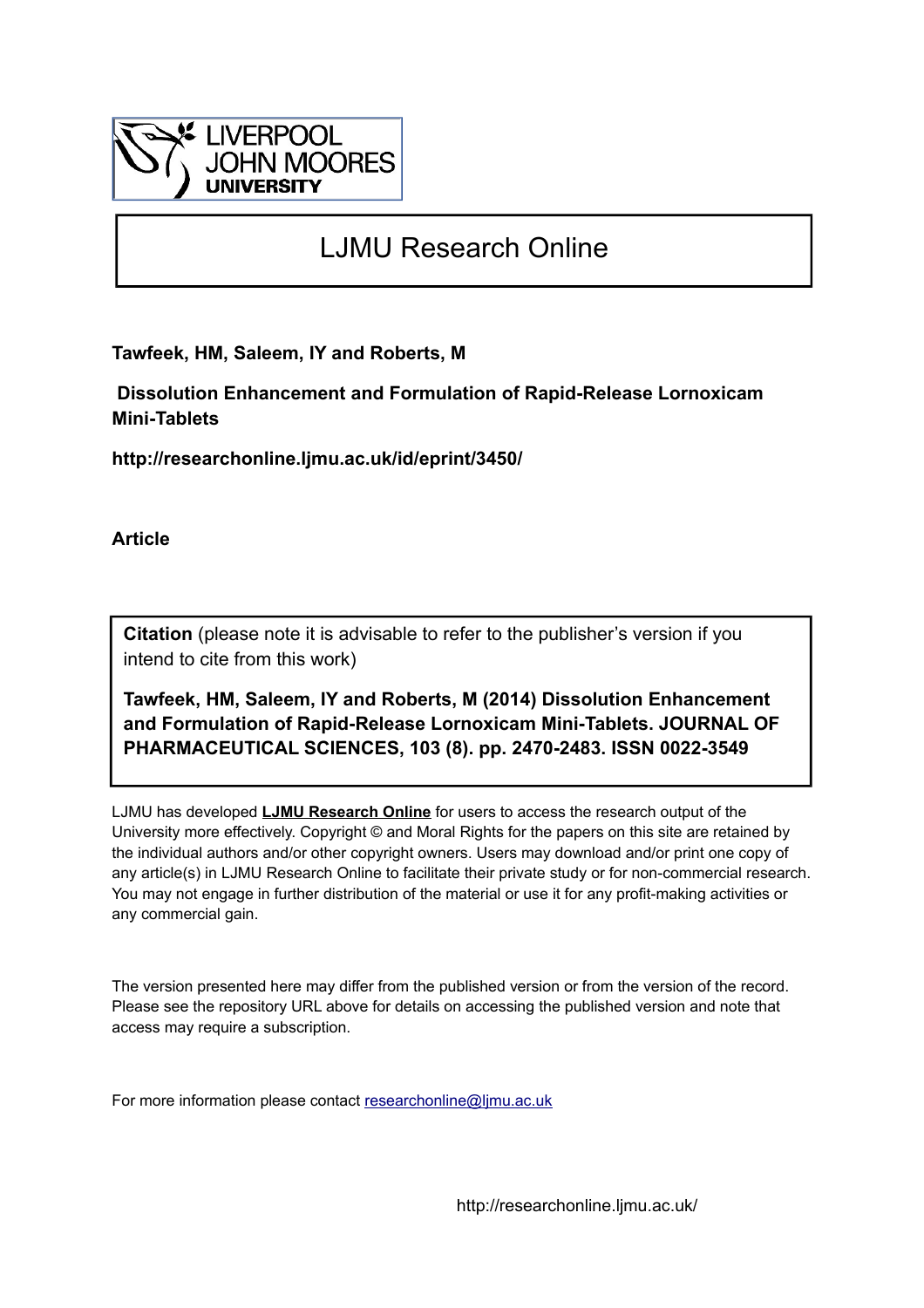# **Dissolution enhancement and formulation of rapid release lornoxicam minitablets**

Hesham M. Tawfeek<sup>a,b</sup>, Imran Y. Saleem<sup>b</sup> and Matthew Roberts<sup>b</sup>

<sup>a</sup>Department of Industrial Pharmacy, Faculty of Pharmacy, Assiut University, Assiut, Egypt; <sup>b</sup>School of Pharmacy and Biomolecular Sciences, Liverpool John Moores University, Liverpool, UK

Corresponding author:

Dr Matthew Roberts

School of Pharmacy and Biomolecular Sciences, Liverpool John Moores University, Liverpool,

UK; email[: m.roberts1@ljmu.ac.uk;](mailto:m.roberts1@ljmu.ac.uk) Tel: 00 44 151 231 2036; Fax 00 44 151 231 2170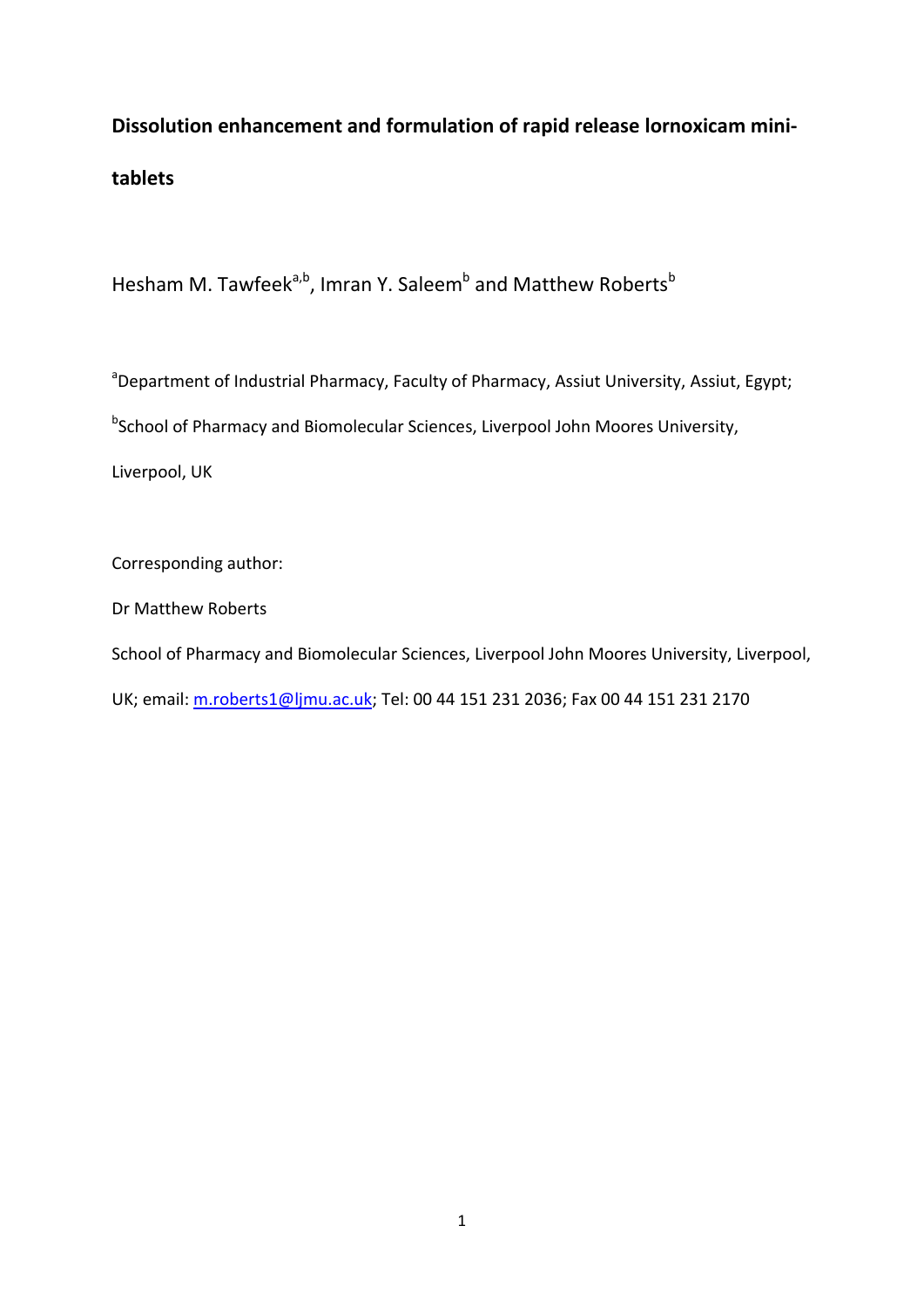## **Abstract**

The aim was to enhance the dissolution of lornoxicam and to produce mini-tablets with an optimised system to provide a rapid release multiparticulate formulation. Lornoxicam systems were prepared through co-evaporation with either PEG or Pluronic® F-68 and adsorption onto Neusilin® US2 alone or co-adsorption in the presence of different amounts of polysorbate 80. All systems were characterised by FT-IR, DSC, XRD, flowability and dissolution techniques. Mini-tablets were prepared using the system with the optimum dissolution profile and flowability. Tensile strengths, content uniformity and dissolution profiles of the mini-tablets were evaluated. The effects of different excipients and storage conditions on mini-tablet properties were also studied. The optimised rapid release lornoxicam mini-tablets were further evaluated for their *in-vivo* pharmacokinetic profile.

The co-evaporate of lornoxicam with Pluronic® F-68 showed significantly faster dissolution and superior flowability and was evaluated together with three directly compressible excipients (Cellactose® 80, StarLac® and Emcompress®) for mini-tablet formulation. The formulation with StarLac® provided the optimum results in terms of tensile strength**,**  content uniformity and rapid drug release following a 3 month stability study and was selected for further *in vivo* evaluation. The pharmacokinetic profile indicated the potential of the mini-tablets achieving rapid release and increased absorption of lornoxicam.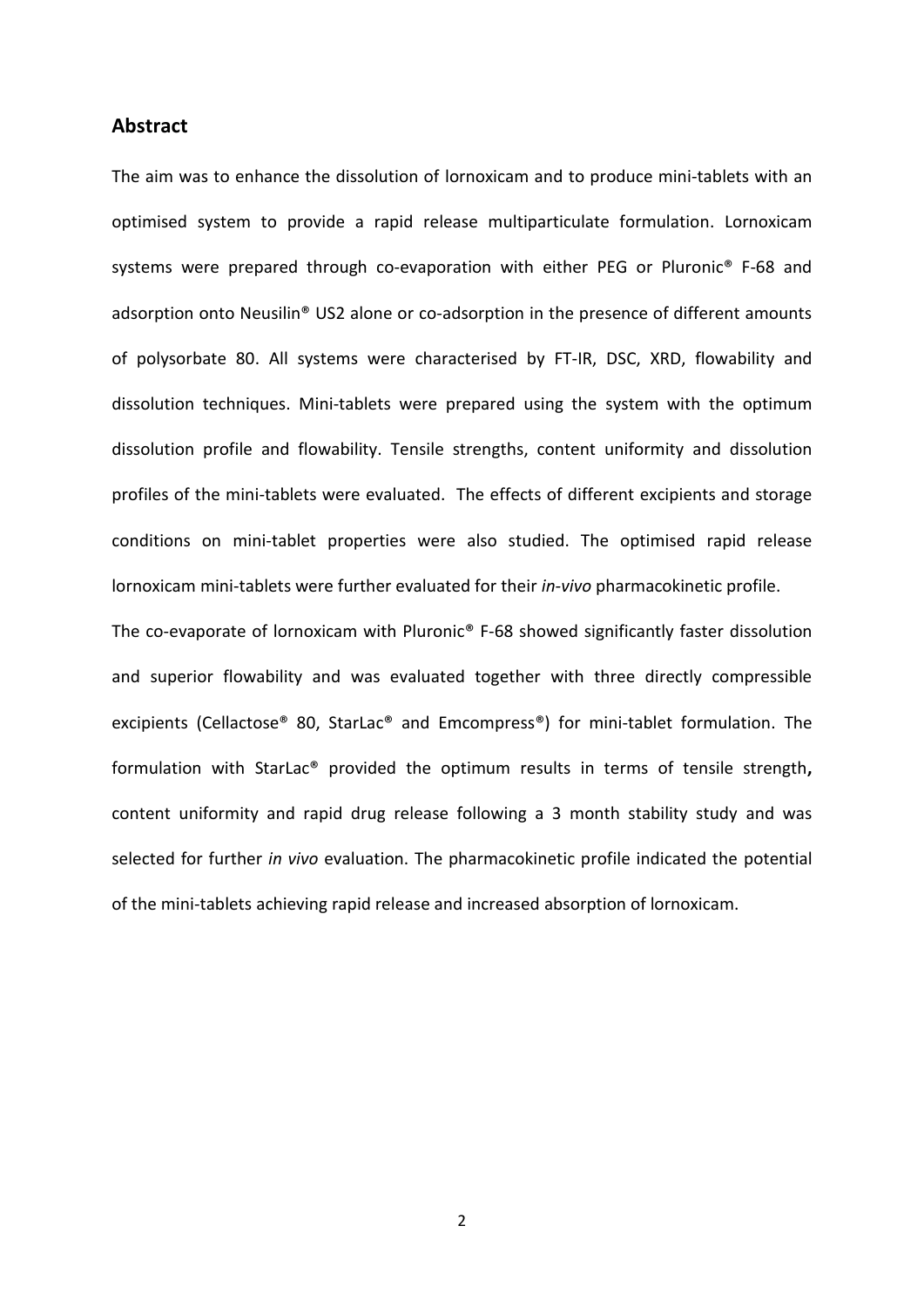## **Abbreviations**

- LOR Lornoxicam
- PEG Polyethylene glycol 6000
- PLU Pluronic® F-68
- NEU NEU® US2
- CEL Cellactose® 80
- STA StarLac®
- DCP Emcompress®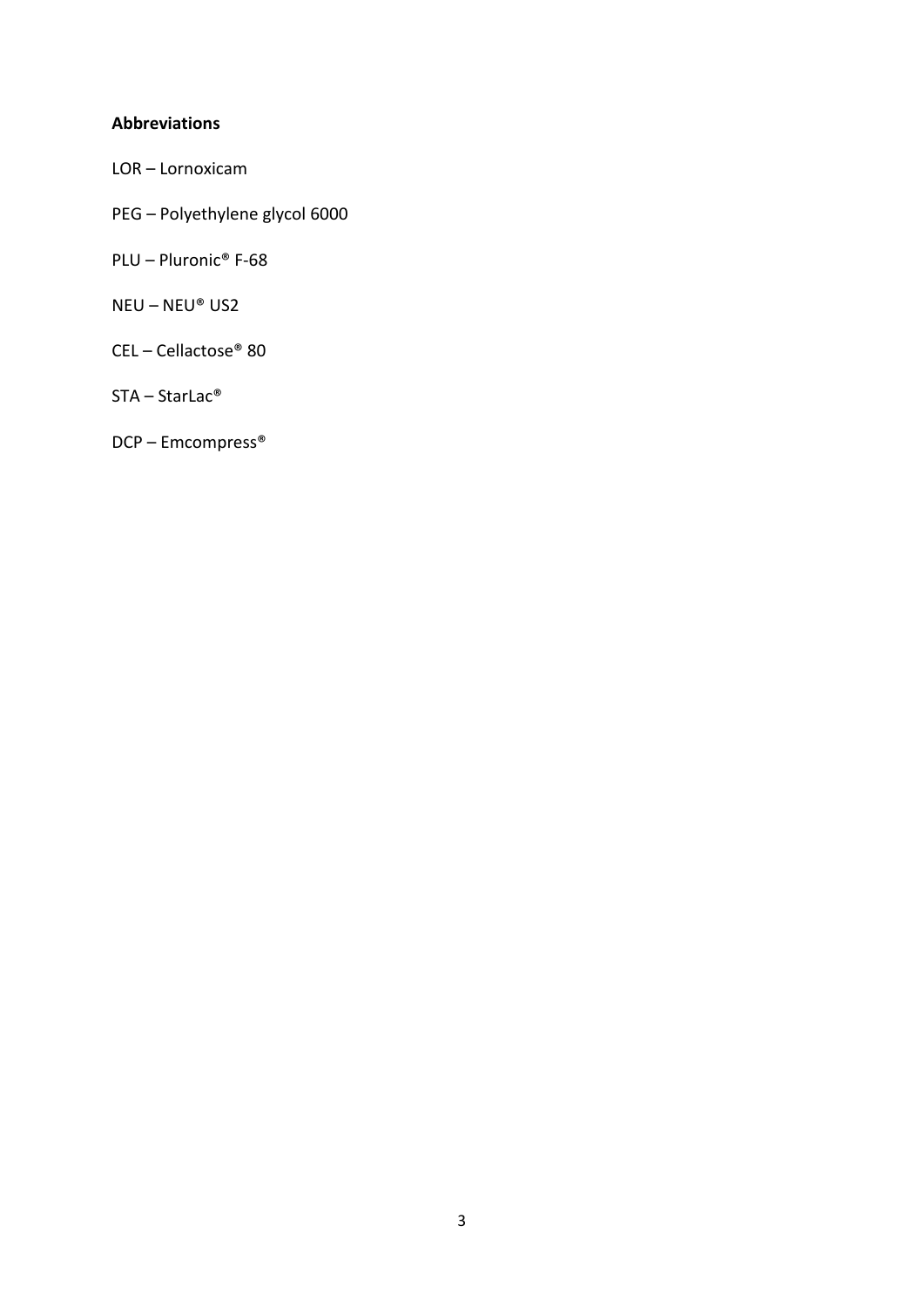## **Introduction**

Lornoxicam (LOR) is a non-steroidal anti-inflammatory drug (NSAID), with analgesic and antipyretic properties<sup>1</sup> and although structurally related to piroxicam and tenoxicam, LOR is tenfold more potent<sup>2</sup>. Because LOR is used to treat patients with rheumatoid arthritis, osteoarthritis and postoperative management of pain associated with orthopaedic, abdominal, and dental surgeries $1,3,4$  a rapid onset of action is a desired attribute, but LOR has limited solubility in gastric media which is a rate limiting step for rapid absorption<sup>5</sup>. Several techniques have been investigated to enhance the dissolution of poorly soluble compounds, such as; micronization<sup>6</sup>, formation of inclusion complexes with cyclodextrins<sup>7-9</sup>, micellar solubilisation $10,11$  and solid dispersions with hydrophilic macromolecules $12-14$ . Additionally, adsorption onto compounds with a high surface area (e.g. silicates) can be used successfully to enhance the dissolution and hence the bioavailability of drugs <sup>15-18</sup>.

Mini-tablets are compact dosage forms  $1.5 - 4$  mm in diameter<sup>19</sup> that can be produced by conventional methods, using ordinary reciprocating and rotary tableting machines<sup>20</sup>. Minitablets can provide dose accuracy, whilst overcoming the stability and storage problems associated with liquid formulations and the swallowing difficulties associated with conventional tablets, which may be encountered by some patients<sup>21</sup>. Mini-tablets, like other multiparticulate systems, also offer the advantage of ease of dose adjustment by altering the number of units administered without the need for any formulation or process change $^{22}$ . Furthermore, because of their uniform size and shape, smooth surface, low porosity and high strength, mini-tablets can maintain their structure and shape in a more reproducible way than other multiparticulate dosage forms such as pellets and granules<sup>23</sup>.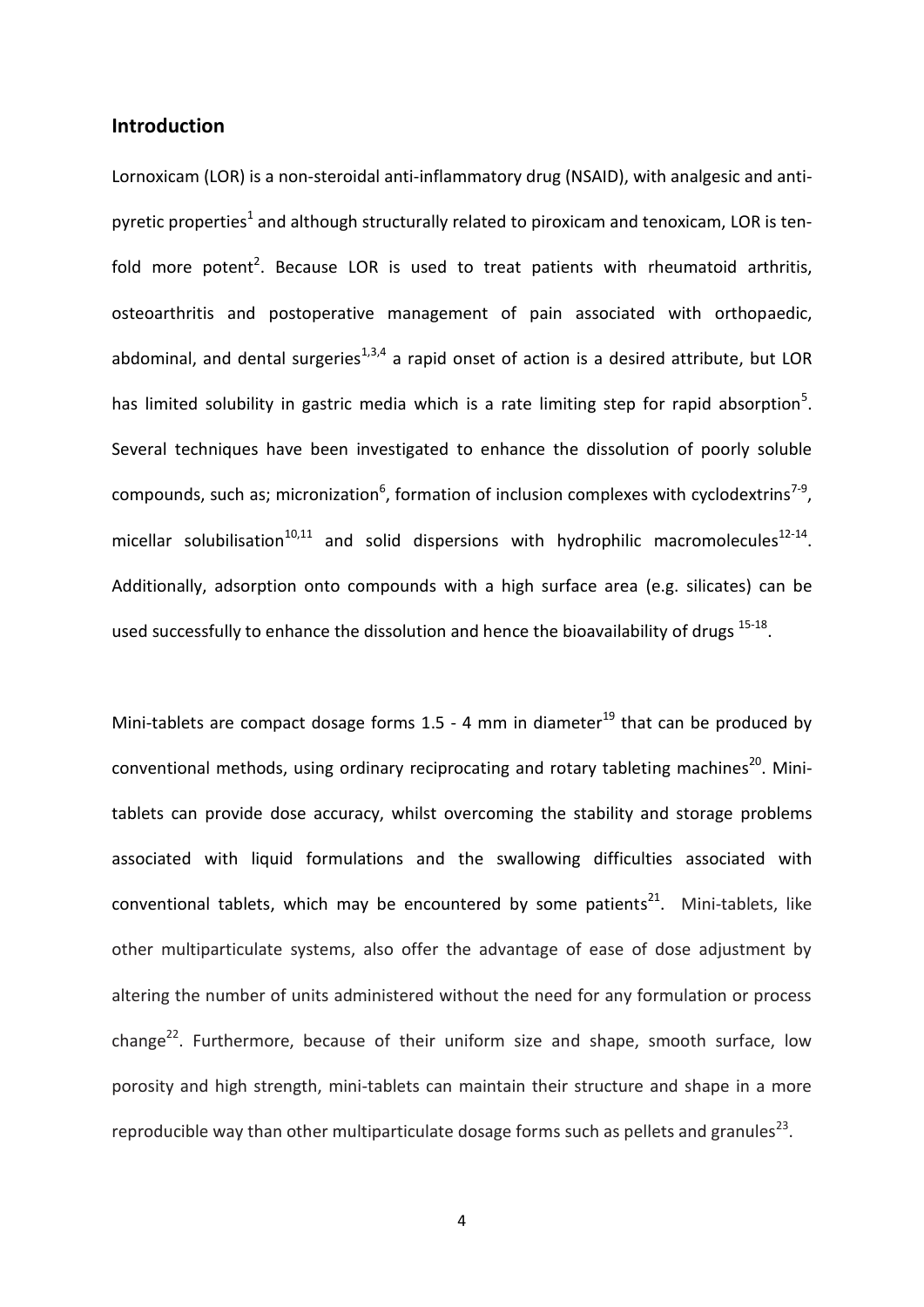The aim of this work was to enhance the dissolution of LOR in gastric media through solid dispersion with polyethylene glycol 6000 (PEG) as an example of a hydrophilic macromolecule, Pluronic® F-68 (PLU) as a non-ionic surfactant and adsorption onto the surface of Neusilin® US2 (NEU), a synthetic amorphous form of magnesium aluminometasilicate. Furthermore, the effect of co-adsorption of LOR onto the surface of NEU in the presence of different amounts of polysorbate 80 was also studied. The LOR systems which showed the optimum dissolution profiles were selected for further characterization and formulation into mini-tablets. Moreover, the effect of different directly compressible excipients on the mechanical properties and *in-vitro* release of LOR minitablets was studied and the stability of the mini-tablets under different storage conditions was evaluated. An *in vivo* study was also performed in rabbits to estimate the pharmacokinetic parameters for the optimised mini-tablet formulation and to calculate the absolute bioavailability in comparison to intravenous delivery of LOR.

## **Materials and methods:**

LOR was kindly provided by Delta Pharma,  $(10<sup>th</sup>$  of Ramadan City, Cairo, Egypt). PEG was obtained from BDH laboratory suppliers, England. PLU was obtained from BASF, SE Ludwigshafen, Germany. NEU was supplied from Fuji Chemical Industry, Japan. Cellactose® 80 (CEL) and StarLac® (STA), co-processed directly compressible excipients comprising 75% α-lactose monohydrate: 25% cellulose and 85% α-lactose monohydrate: 15% corn starch respectively, were received from Meggle BG excipients and technology, Germany. Emcompress® (DCP), Calcium Hydrogen Phosphate Dihydrate, was obtained from JRS Pharma, Germany. All solvents used in HPLC analysis were of HPLC grade, (Merck, Darmstadt, Germany). All other chemical and analytical reagents were of analytical grades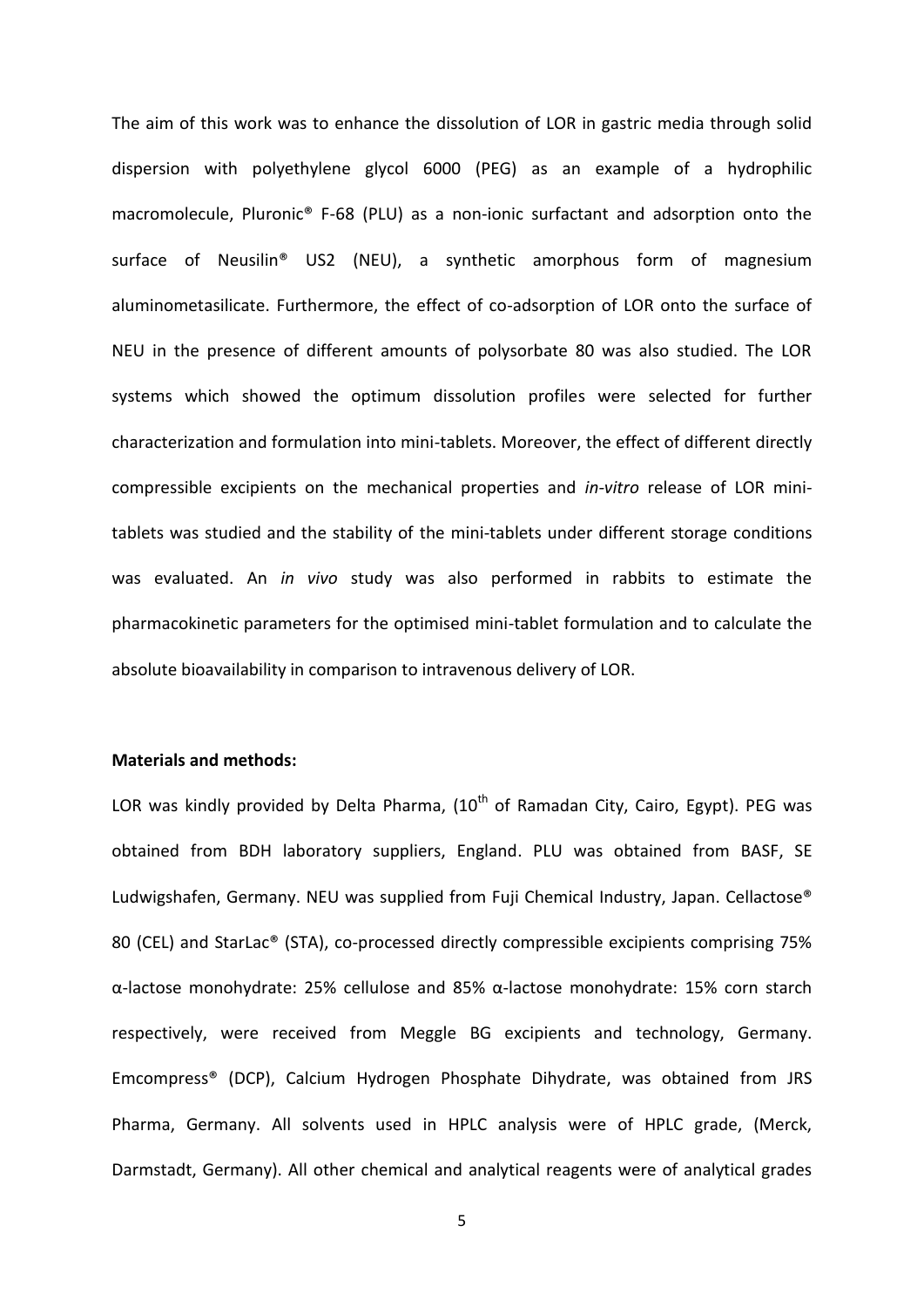and used as received.

#### **Preparations of LOR solid dispersions and co-adsorbate systems**

Solid dispersions of LOR with PEG, PLU and NEU were prepared by a solvent evaporation technique in order to enhance the dissolution of LOR in gastric fluids. Different weight ratios of LOR: carriers (1:1, 1:3 and 1:5) were prepared. Briefly; accurately weighed amounts from LOR and the investigated carriers were dissolved in chloroform. The solvent was allowed to evaporate in room temperature using magnetic stirrer. After solvent evaporation the powdered mass was dried in vacuum oven at 40°C until a constant weight was reached, ground gently in a mortar using a pestle and the particle size fraction < 200µm was collected through sieving. Powder samples were stored in desiccator for further analysis. Furthermore, co-adsorbate systems of LOR onto the surface of NEU with different amounts of polysorbate 80 in the ratios 1:5:1 and 1:5:3 (LOR: NEU: polysorbate 80) were also prepared using the solvent evaporation technique. Polysorbate 80 was dissolved in chloroform before the calculated amounts of LOR and NEU were added. Powders were collected, dried, sieved and stored in desiccator as previously described. Physical mixtures of LOR with the different carriers were prepared with the same weight ratio for comparisons. A control sample of LOR prepared via solvent evaporation in the absence of any additives was also prepared.

#### **Physicochemical characterisation of LOR systems**

FT-IR spectra, DSC thermograms and X-ray diffractograms were recorded for pure LOR, PEG, PLU, NEU and their solid systems in the weight ratio of 1:5.

## **Fourier-transform infrared spectroscopy**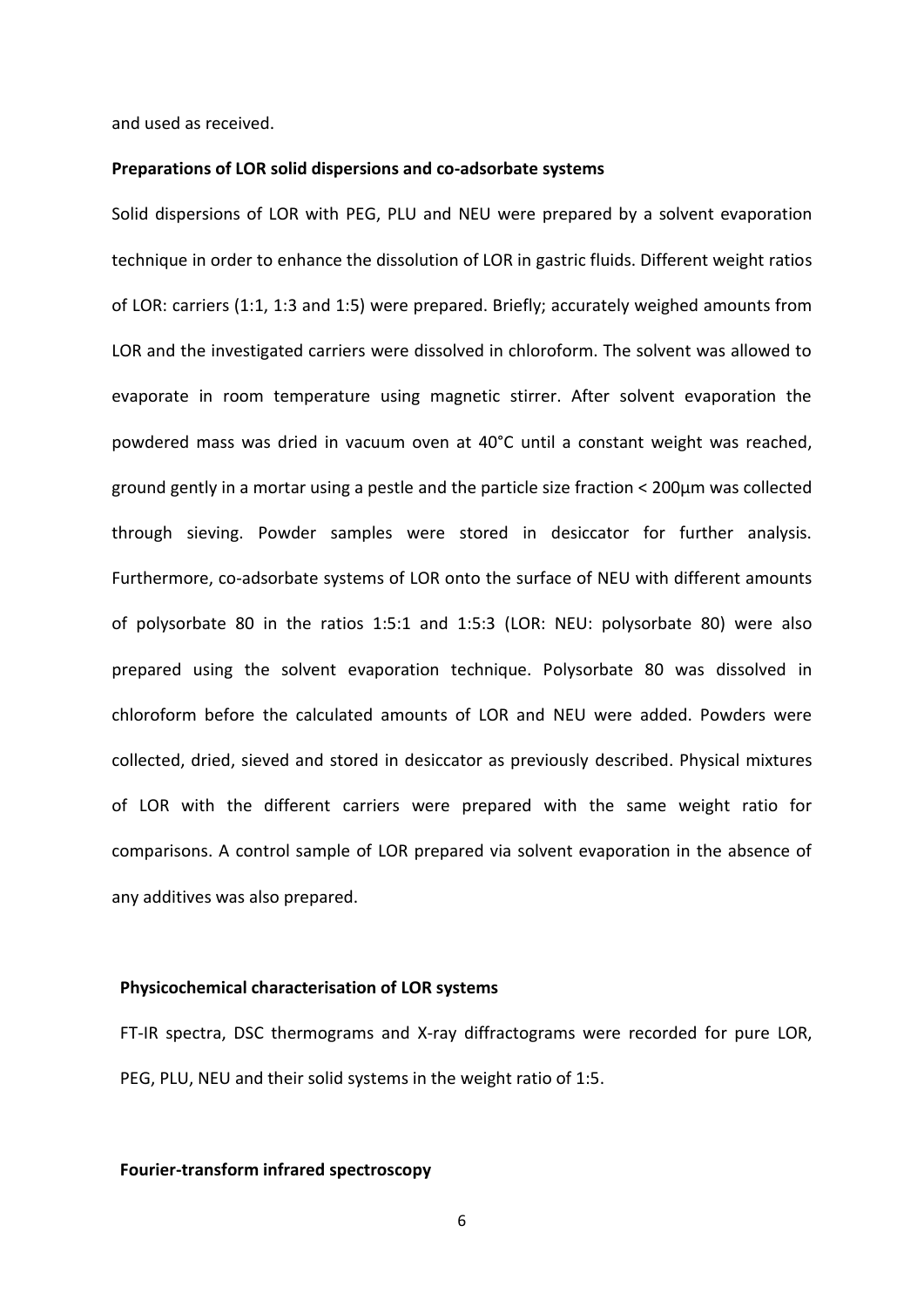The spectra were obtained using a Perkin Elmer Spectrum BX Spectrometer, England, fitted with a PIKE technologies MIRacle sampling accessory and using Spectrum v5.0.1 for data processing. The produced spectrum was an average of 16 scans and performed in the scanning range of 4000–550  $cm^{-1}$  at ambient temperature.

## **Differential scanning calorimetry**

Differential scanning calorimetry (DSC) thermograms were obtained using a Perkin Elmer DSC 8000 with Intracooler 2 cooling accessory and Pyris v. 10.1.0.0420 software (Seer Green, UK). The furnace temperature was calibrated using the Perkin Elmer supplied standard reference materials Indium (m.p. = 156.60 °C) and zinc (m.p. = 419.47 °C). Samples, 3-5 mg, were accurately weighed onto aluminum pans and sealed prior to heating at a constant heat rate of 20°C min<sup>-1</sup> in a nitrogen atmosphere over a temperature range of 25– 250°C.

## **Powder X-ray diffraction**

Powder X-ray diffraction (PXRD) patterns were collected by using a Rigaku Miniflex X-ray diffractometer. Samples were finely ground and packed into an aluminum sample holder. Patterns were collected between 5° and 50° 2θ, at increments of 0.02° 2θ, scanning speed 2°min<sup>-1</sup>, voltage 30KV, current 15 mA using CuKα (1.54 Å) radiation.

## **Powder density**

The bulk and tapped density properties of the optimum LOR systems in terms of superior dissolution, LOR/PLU co-evaporate (1:5 weight ratio) and LOR/NEU/polysorbate 80 coadsorbate (1:5:3 weight ratio), were determined. Bulk density (ρB) was calculated by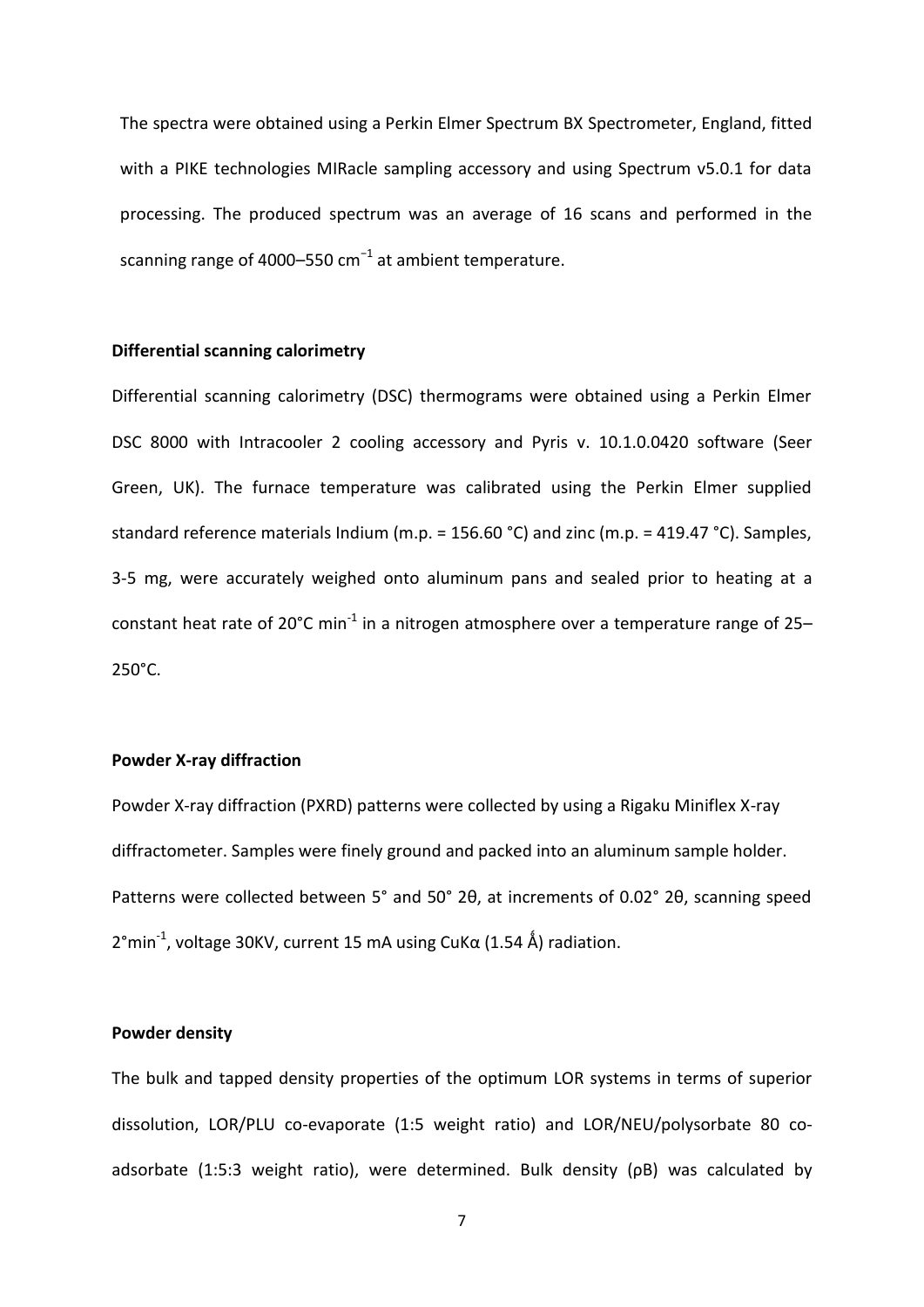measuring the volume of a known weight of powder mixture in a measuring cylinder. Tapped density (ρT) was calculated using the volume of the powder after tapping the cylinder 200-250 times, after which there was no further reduction in the volume of powder. Carr's compressibility index (CI) values and Hausner ratios were determined according to equation 1 and equation 2 respectively.

Carr's Index (%) = 
$$
\frac{\rho T - \rho B}{\rho T}
$$
 x 100 Equation 1

Hausner Ratio

\n
$$
= \frac{\rho T}{\rho B}
$$
\nEquation 2

#### **Powder mixing**

LOR/PLU co-evaporate mixture (1:5 weight ratio) was mixed with an equal amount of a directly compressible excipient (either CEL, STA or DCP) using a turbula mixer (W.A. Bachofen, Switzerland) for 15 min and subsequently with 1 %w/w magnesium stearate for 5 min. The powder flowability of the formulations was assessed as previously described.

## **Production and testing of LOR mini-tablets**

Formulations were compressed into mini-tablets over a range of compression pressures using a Stylcam® 100R rotary press simulator (Medel'Pharm, France) fitted with flat-faced 3 mm tooling at a speed of 20 rpm. Mini-tablet thickness, T (mm) and diameter, D (mm) were measured using a micrometer (Mitutoyo, Japan). Crushing strengths, F (N), were determined using a model 6D tablet tester (Dr. Schleuniger, Germany) and tensile strengths,  $\sigma_{t}$ , (MPa) were calculated according to Equation 3<sup>24</sup>.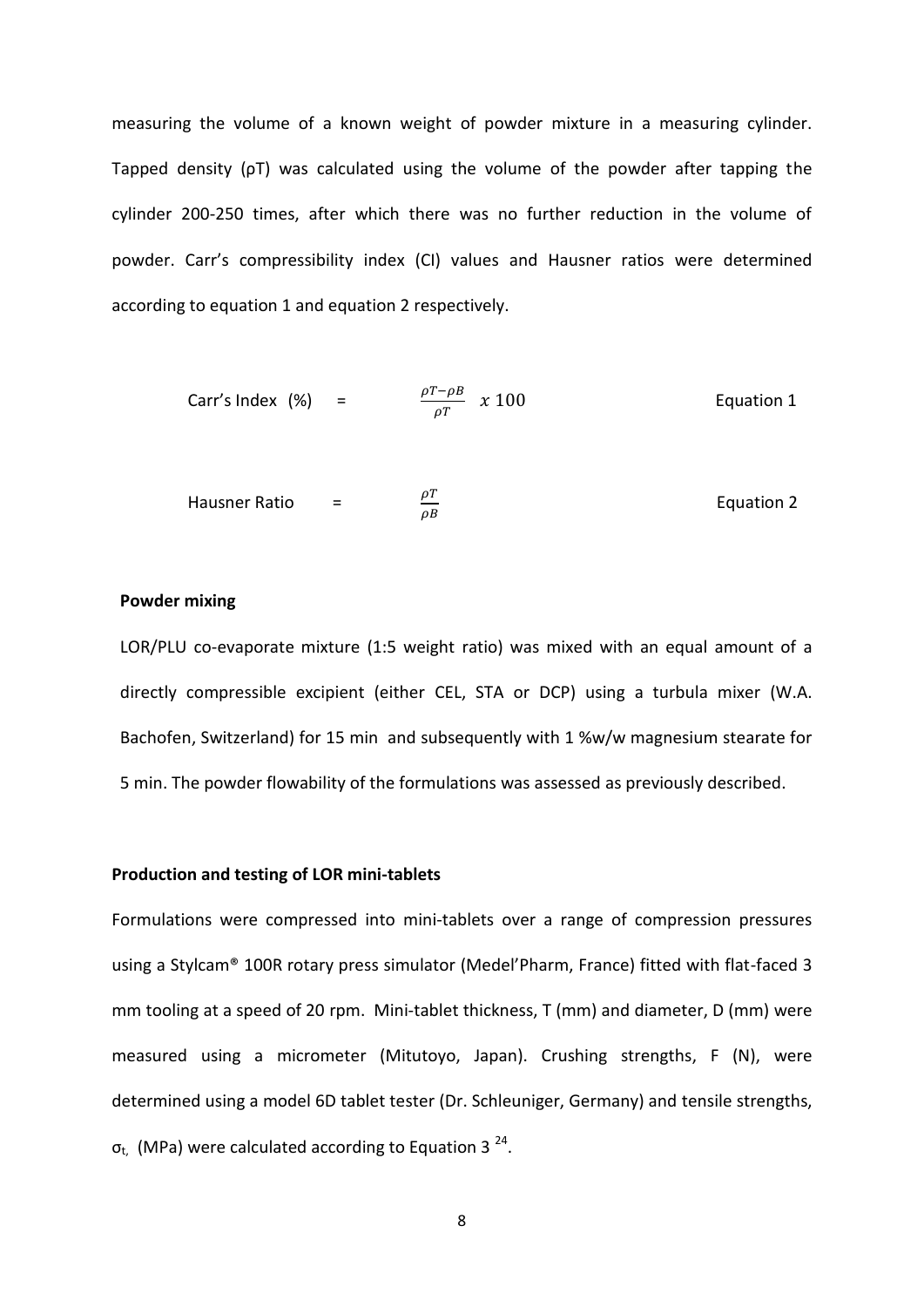## $\sigma_t = 2F/\pi DT$  Equation 3.

Compression profiles (pressure vs. strength) were used to characterise each of the LOR mini-tablet formulations and subsequent mini-tablets were produced at compression pressures of 200 – 300 MPa for *in-vitro* dissolution, content uniformity, stability testing and *in vivo* studies.

## **Lornoxicam content**

The drug content of LOR from 10 randomly selected mini-tablets in each batch was determined. Briefly, each mini-tablet was grinded, dissolved in 50 mL acetone/PBS 7.4 and filtered (Whatman grade 1 filter paper, 11  $\mu$ m, (Ø 70 mm), GE Healthcare Life Sciences, UK). Filter compatibility was verified by passing a standard solution of LOR through the filter and determining the concentration of the filtrate. LOR contents were determined as a percentage for each unit using UV/VIS spectrophotometer (Lambda 40, Perkin Elmer, UK) at  $\lambda_{\text{max}}$  of 372nm run via the UV WinLab version 2.80.03 software. The acceptance value (AV) was then calculated according to USP Pharmacopeia 36 (2013) using Equation 4.

$$
AV = |M+X^{-}| + ks
$$
 Equation 4

Where M is a reference value; X<sup>-</sup> is a mean of individual contents expressed as a percentage of label claim; k is the acceptability constant (if  $n = 10$ , it will be equal to 2.4) and s is the sample standard deviation.

## *In-vitro* **dissolution**

Dissolution tests on the LOR powder samples and mini-tablets were performed in 0.1 N HCl, (pH 1.2) at 37 ± 0.5 °C using an automated Varian VK 7000 dissolution tester and a Cary 50 UV spectrophotometer at  $\lambda_{\text{max}}$  of 372 nm. Samples (5 mL) were removed from the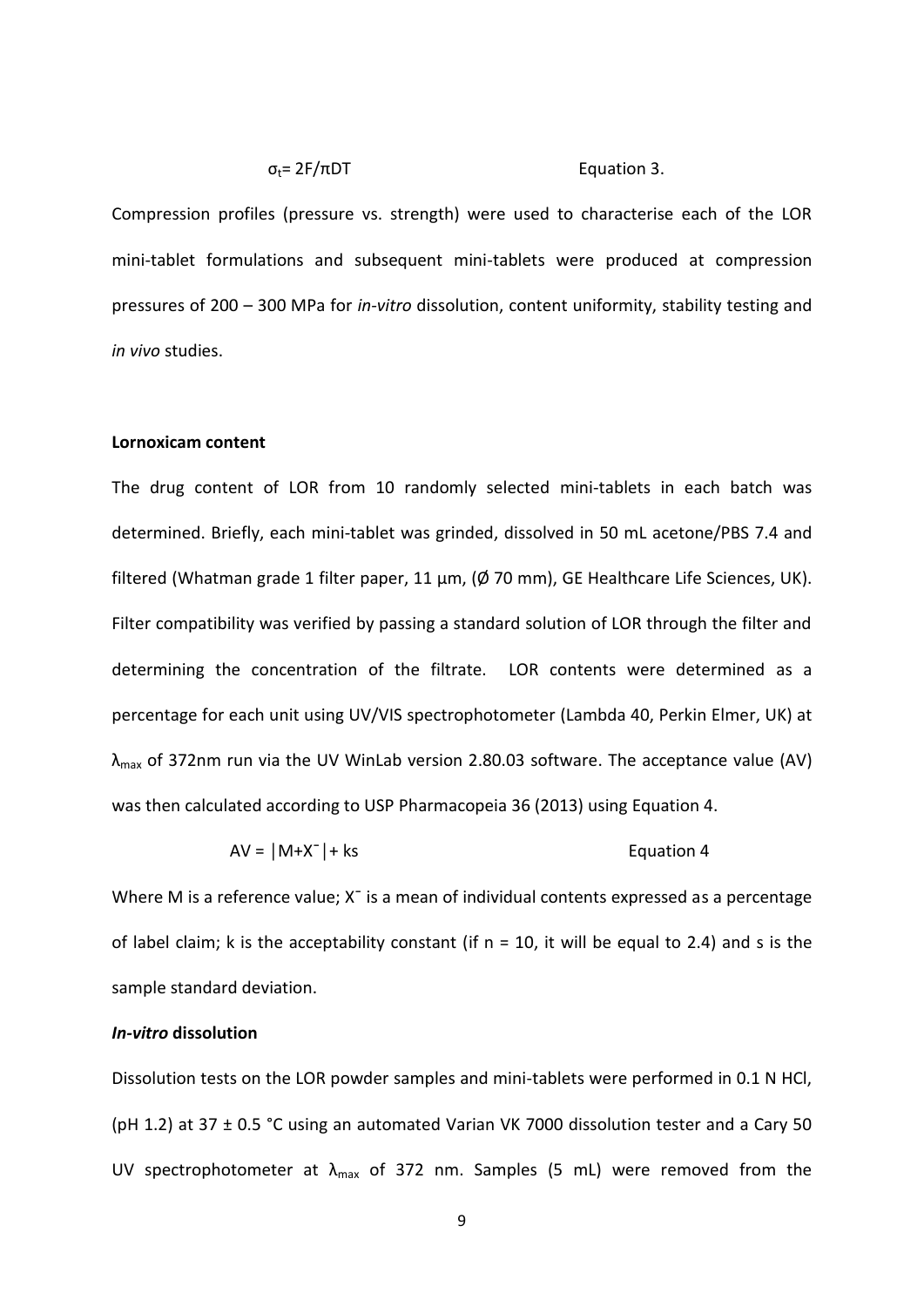dissolution vessels through full flow 35 μm filters (Agilent Technologies, USA) at specified time points and recirculated via peristalitic pump. An additional dissolution test was performed on the LOR/NEU adsorbate (1:5 weight ratio) sample in 0.1 N HCl media containing 12 mg polysorbate 80 to evaluate the effects of the surfactant in drug solubilisation.

#### **Stability study**

LOR mini-tablets were stored in open amber glass containers at in desiccators at room temperature / 75% RH (saturated solution of NaCl) or 45% RH (saturated solution of  $K<sub>2</sub>CO<sub>3</sub>·2H<sub>2</sub>O$ ), 40°C/75% RH and at ambient temperature and humidity conditions for 3 months<sup>25,26</sup>. After the stated time mini-tablets were evaluated for their LOR content, tensile strength and *in-vitro* release. The method for LOR quantification using UV spectrophotometry was validated according to ICH guidelines on Validation of Analytical Procedures<sup>27</sup>. The wavelength corresponding to the maximum absorbance in PBS of pH 7.4 and 0.1N HCl was found to be 372 nm. Beer's law obeyed over the concentration range of 2-20  $\mu$ g/mL with correlation coefficient ( $r^2$ ) value of 0.9997 and 0.9992 for PBS of pH 7.4 and 0.1 N HCl, respectively. Intra-day and inter-day precision (%RSD) at different concentration levels were < 2%, indicating that the proposed spectrophotometric method is highly reproducible during one run and between different runs and can be adopted for determination of LOR in mini-tablet formulations. LOD and LOQ were 0.175 and 0.380 μg/mL, respectively in both media signifying the sensitivity of the method. Moreover, the mean recovery was ranged from 99.55% - 100.25%, indicating the accuracy of the method. Also, the obtained results of LOR assay in the presence of different carriers and excipients was found to be in agreement with the label claim indicating absence of interference with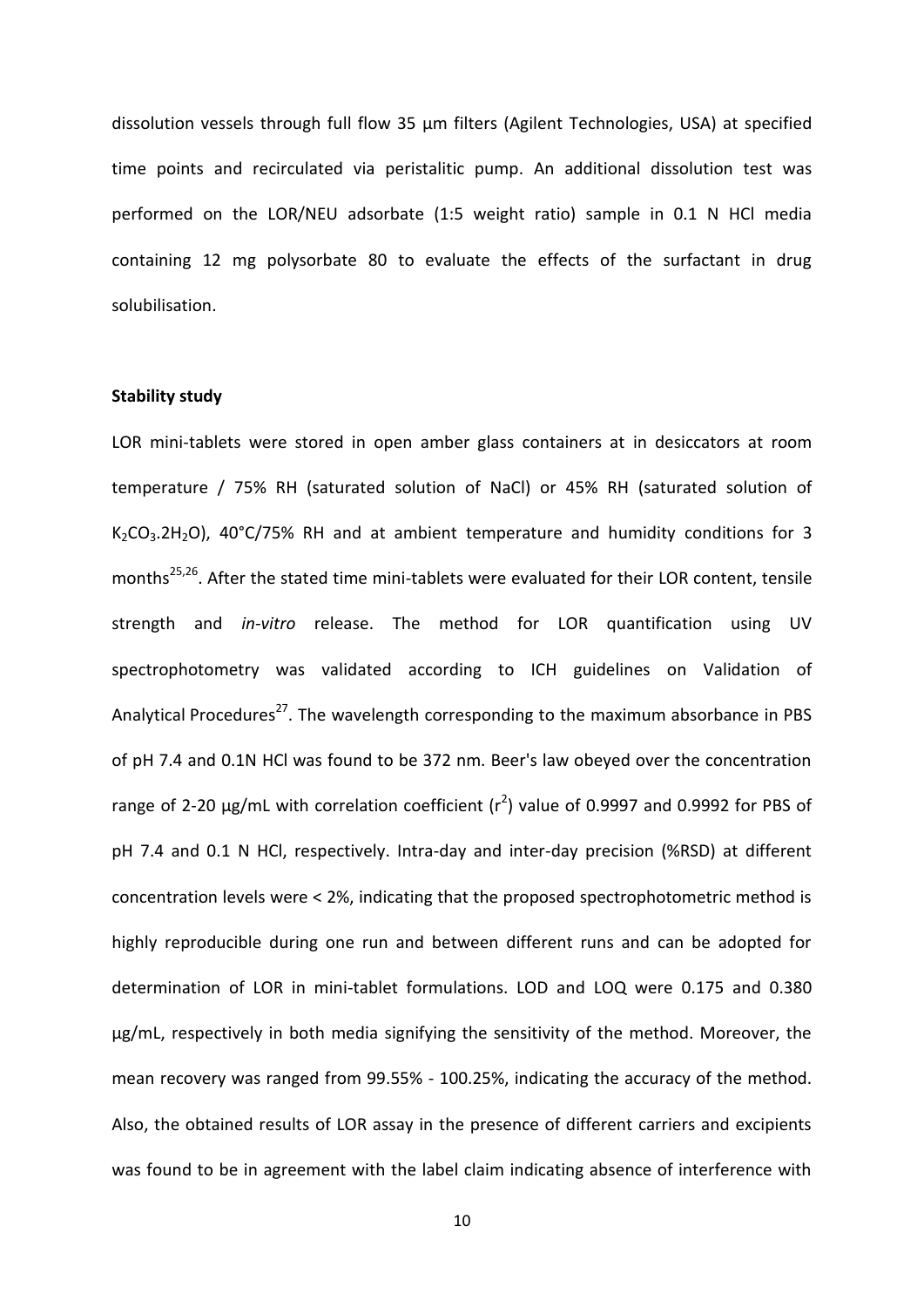the excipients. The reliability study showed lower value for %RSD at p<0.05 indicating no significant difference between the two UV spectrophotometric instruments used.

#### *In-vivo* **study and pharmacokinetic analysis**

An *In-vivo* study was performed to determine the pharmacokinetics of LOR from minitablets produced with the optimal formulation in terms of *in-vitro* release and stability. Furthermore, the absolute bioavailability of LOR in comparison to an aqueous intravenous (IV) injection was estimated. This was performed through administration of single equal doses, 0.75 mg  $kg^{-1}$ , of mini-tablet and IV injection to male New Zealand rabbits (2.0-2.5 Kg) using non-blind, two treatment design. Doses were calculated from typical human LOR dose and body surface area in comparison to rabbit. The protocol of the study was approved by the research Ethics Committee in the Faculty of Medicine, Assiut University, Egypt.

#### *Study design and chromatographic conditions*

Six male rabbits were randomly distributed into two groups of equal numbers. The animals were kept in individual cages under well-defined and standardized conditions (humidity and temperature controlled room) and fed with standard food and water access. Furthermore, the rabbits were cannulated in the right jugular vein prior to study day and allowed to recover and fast overnight for 12  $h^{28}$ . On the study day, each rabbit in the first group received a LOR mini-tablet (Treatment A). The tablets were placed gently into the mouth of the rabbits and swallowed with the aid of water. Rabbits of the second group received equal doses of LOR through intravenous injection of Xefo® vial, October Pharm, Egypt (Treatment B). Blood samples (250 µL) were collected immediately after administration of LOR injection in the second group. Moreover, blood samples were also collected at scheduled time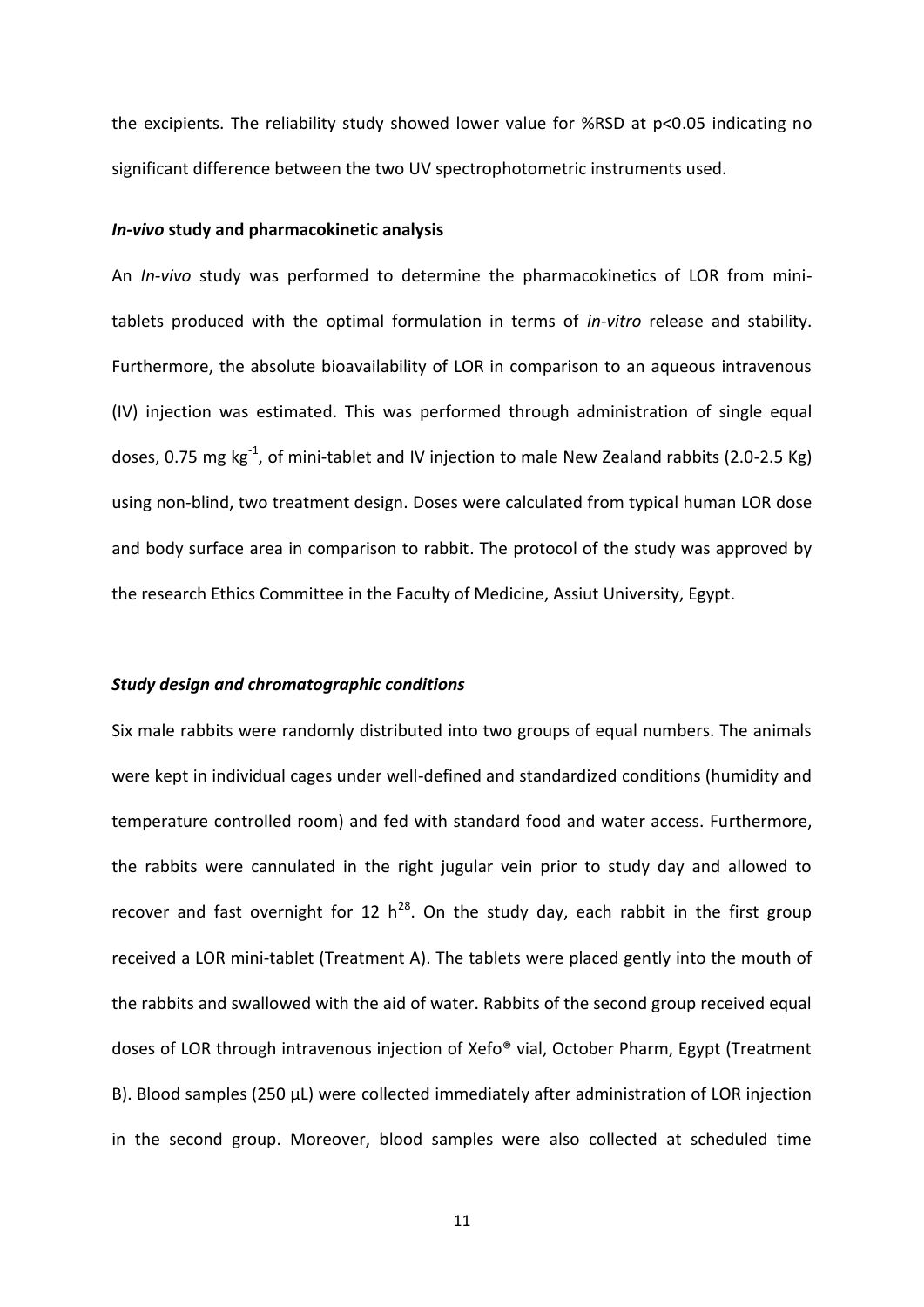intervals (0.5, 1, 2, 4, 8 and 24 h) from both treatments and treated with heparin to prevent blood clotting. The plasma were obtained via centrifugation (3500 g) for 10 min (Centurion Scientific Ltd, UK), kept in glass tubes and then deep frozen at -25°C. Prior to HPLC analysis, aliquots of plasma (100  $\mu$ L) or the calibration standards (100  $\mu$ L of an internal standard solution of piroxicam, 5  $\mu$ g ml<sup>-1</sup>) and 100  $\mu$ L of 5M HCl were added to a glass tube. After brief vortex mixing (Maxi Mix, Thermolyne, USA) 5 ml of diethyl ether was added and the mixture was vortex mixed for 30 s. Each sample was centrifuged (2500 rpm for 10 min), and the organic layer was transferred to a new glass tube and evaporated to dryness under a gentle stream of nitrogen at 40°C. The residue was reconstituted with 500 µL of the mobile phase, (mixture of 20 mM potassium monophosphate-acetonitrile 60:40 v/v, adjusted to pH 3.5 with ortho-phosphoric acid, at a flow rate of 1.2 mL min<sup>-1</sup>), filtered (0.45  $\mu$ m glass microfiber/nylon membrane filter (Ø 25 mm), Agilent technologies, USA) and a 20 µL aliquot was injected into the HPLC system. The HPLC system, Knauer, Germany consisted of HPLC pump (Knauer D – 14163), UV- detector (Knauer, D – 14163), and integration interface box (Knauer, D – 14163). Chromatographic separation was carried out using Kromasil C-18 column (250 x 4.60 mm, particle size:  $10 \mu m$ ).

## *Method validation*

The method was validated according to ICH guidelines on Validation of Analytical Procedures<sup>27</sup>. The detection wavelength, 377 nm, was determined by scanning the maximum absorbance wavelength of LOR and piroxicam in the mobile phase using a UV spectrophotometer (Jenway, Model 6305, UK). The specificity of the method was determined by analysing 15 different blank rabbit plasma samples, to demonstrate lack of chromatographic interference from endogenous plasma components at the retention time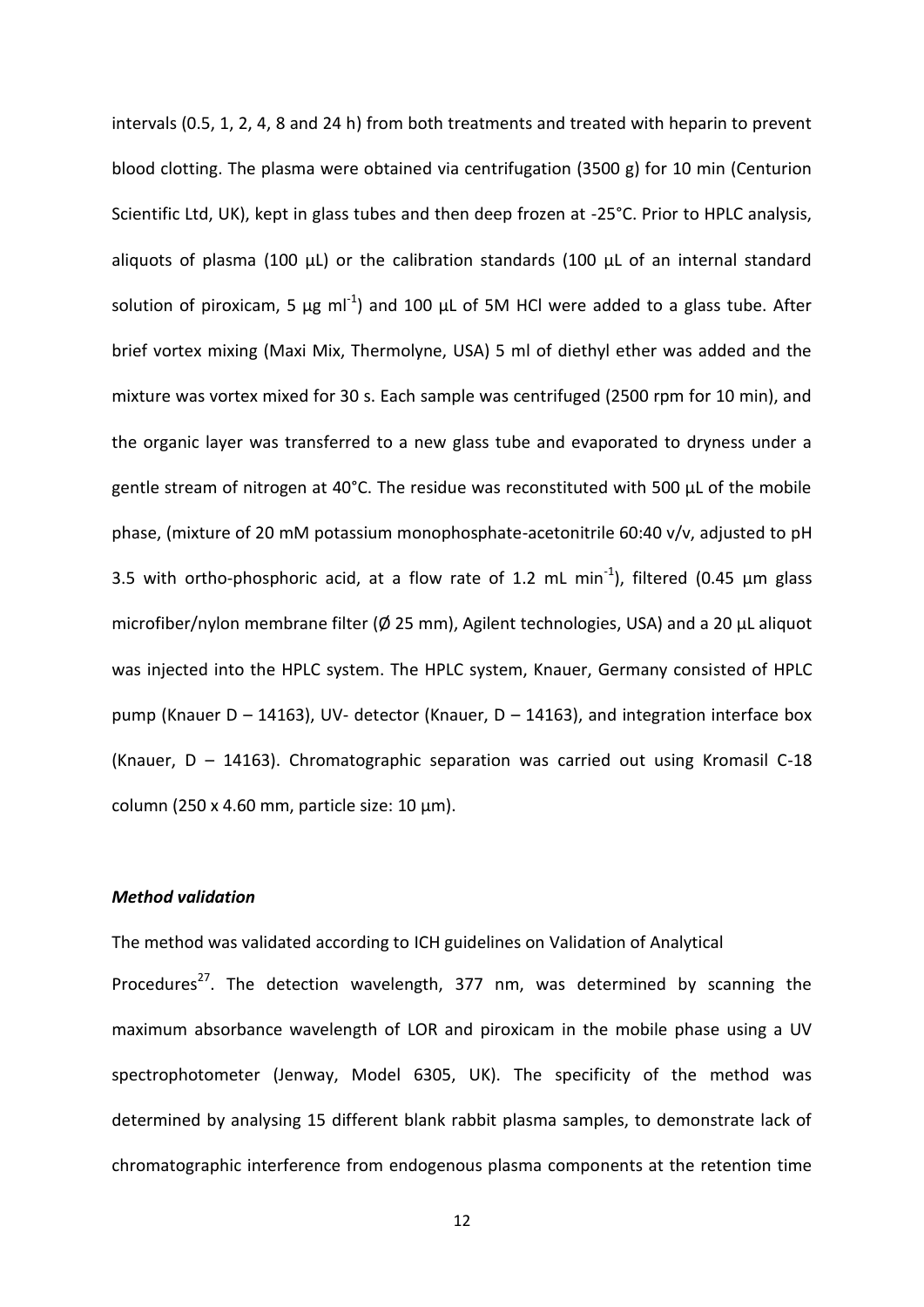of both LOR and the internal standard. No significant interfering peak from plasma endogenous compounds was observed at the retention times of LOR and the internal standard which were 3.9 min and 7.8 min respectively. The limit of detection (LOD) and lower limit of quantitation (LLOQ) were determined from the ratio of peak signal and baseline noise and were 40 ng/mL and 50 ng/mL respectively for this method. The linearity of the calibration curve for LOR was assessed over the range of 50 to 3000 ng/mL and was performed after subjecting plasma samples to the sample preparation procedure followed by injection onto the HPLC system. Moreover, the stability of LOR in plasma was studied in three different conditions: frozen plasma  $(-70.0 \pm 2.0^{\circ}$ C) was kept at room temperature for 6 h before sample preparation (short term stability), freezer stability at -70.0 ±2.0°C for 30 days (long term stability) and three freeze-thaw cycles (stored at -70.0  $\pm$ 2.0°C between cycles) using QC samples spiked with LOR at low (50 ng/mL) and high (1800 ng/mL) concentrations. A standard curve was constructed by plotting the peak area ratios of LOR and piroxicam against LOR concentrations in plasma. Results were fitted to linear regression analysis. Six replicates of calibration curve were prepared taking each concentration for six times. The regression coefficient  $(R^2)$  value was used to evaluate the linearity of the calibration curve. The standard curves of LOR in rabbit plasma were linear with a reliable reproducibility over the ranges of 50 to 3000 ng/mL and the regression coefficients  $(R^2)$ were over 0.9992 from each standard curve of six separate runs. The accuracy and precision was confirmed by analysing six replicates at three QC levels (low, medium and high) and LLOQ on four different days. The intra-day and inter-day accuracy of this bioanalytical method, expressed as the relative standard error, was from 96.22 ±22.3% to 99.72 ±15.4% and from 96.06 ±11.2% to 99.10 ±13.5% respectively for LOR concentration from 50 to 3000 ng/mL. Furthermore, the intra-day and inter-day coefficient of variation ranged from 1.310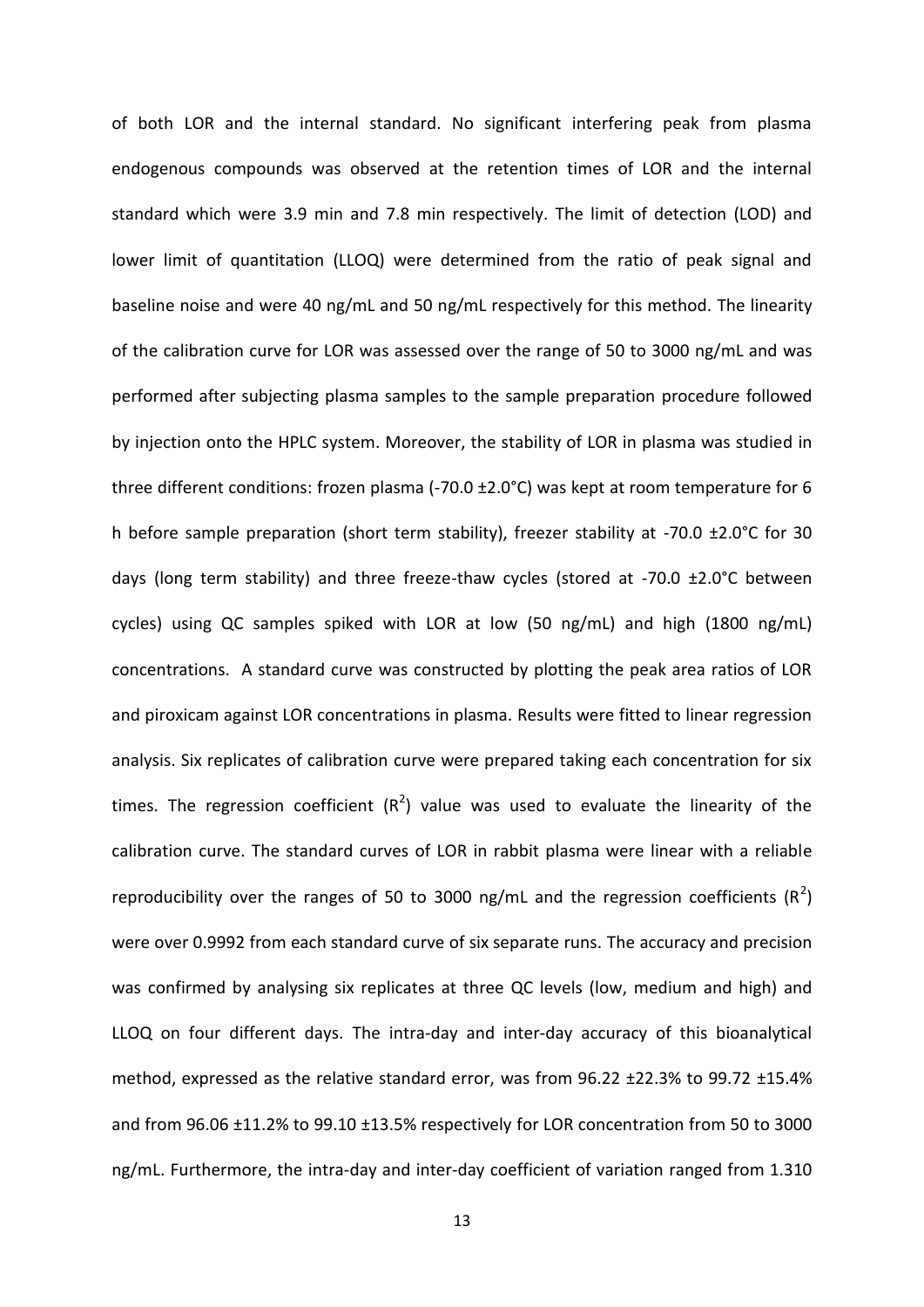$\pm 0.22$ % to 3.215  $\pm 0.87$ % and from 1.011  $\pm 0.32$ % to 3.046  $\pm 0.65$ % respectively. The data confirmed the satisfactory accuracy, precision and reproducibility of the method. Also, it was found that thawing the frozen samples and keeping them at room temperature for 6 h had no effect on quantification and the quality control samples stored at −70°C remained stable for 1 month. Furthermore, the three freeze–thaw cycles of the quality control samples did not appear to affect the quantification, suggesting that human plasma samples containing LOR can be handled under normal laboratory conditions without any significant loss of compound.

#### *Pharmacokinetic analysis*

The residual method was adapted to estimate the pharmacokinetic parameters of the two treatments for each subject. The maximum drug concentration ( $C_{\text{max}}$ ,  $\mu$ g mL<sup>-1</sup>), the time to reach C<sub>max</sub> (T<sub>max</sub>, h), the absorption rate constant (K, h<sup>-1</sup>), the absorption half-life (t<sub>1/2a</sub>, h), the elimination rate constant (K<sub>e,</sub> h<sup>-1</sup>), elimination half-life (t<sub>1/2e</sub>, h) as well as the mean residence time (MRT<sub>(0-∞)</sub>, h) were obtained from the LOR plasma concentration time curves. The trapezoidal rule method was employed to calculate the area under curve from zero to 24 hr (AUC<sub>(0-24)</sub>,  $\mu$ g.h/ml)<sup>29</sup>. Moreover, the area under curve from zero to infinity (AUC<sub>(0-∞)</sub>,  $\mu$ g.h ml<sup>-1</sup>) was calculated using Equation 5<sup>30</sup> and the absolute bioavailability (%) was calculated using Equation 6.

$$
AUC_{(0-\infty)} = AUC_{(0-t)} + C_t / K_e
$$

Where  $C_t$  is the drug plasma concentration observed at time t,  $K_e$  is the apparent elimination rate constant.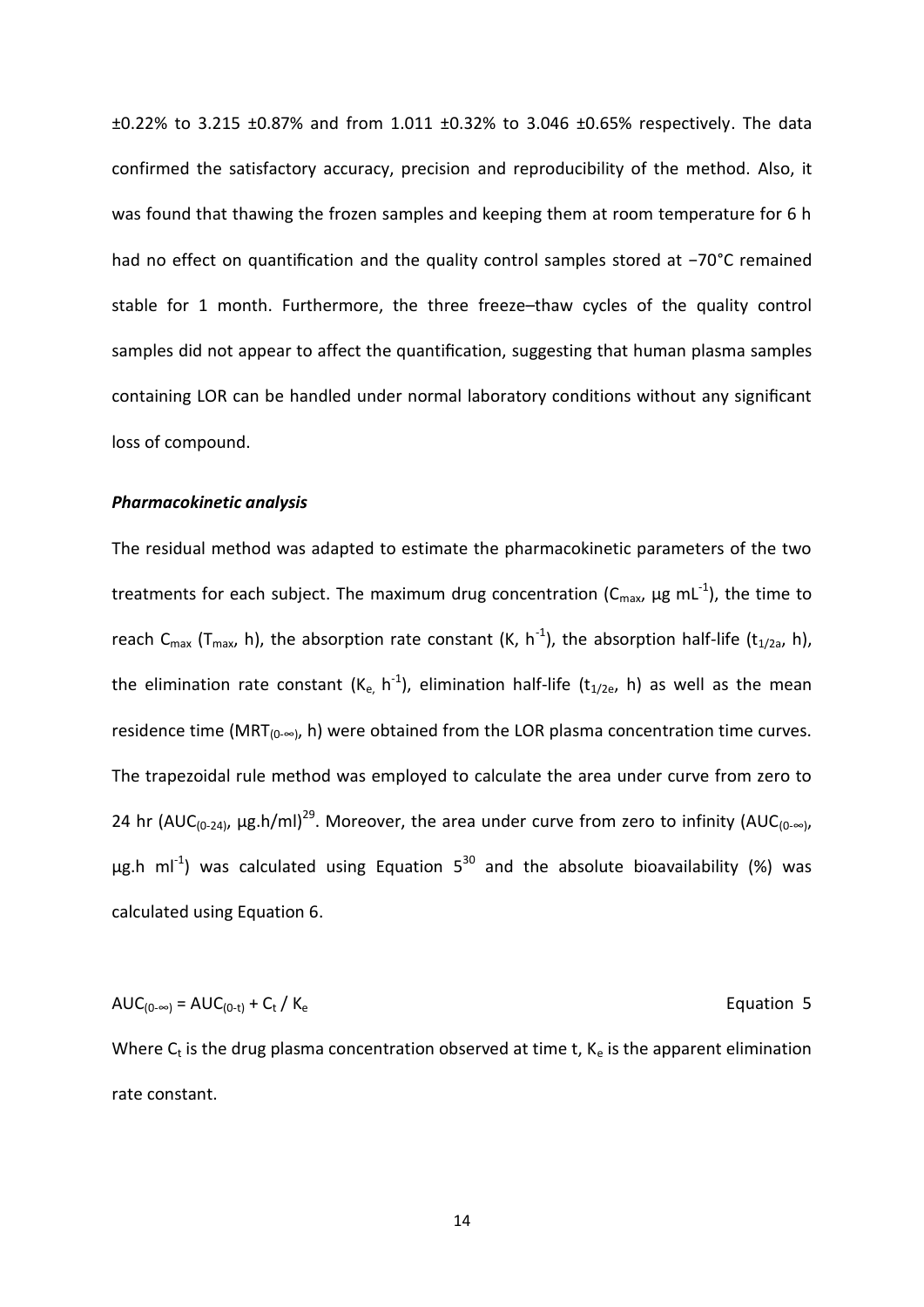| Absolute bioavailability (%) = | $\frac{AUC(0-\infty) min-tablet}{AUC(0-\infty) min-tablet} \times 100$<br>$\overline{AUC(0-\infty)}$ IV injection | Equation 6 |
|--------------------------------|-------------------------------------------------------------------------------------------------------------------|------------|
|--------------------------------|-------------------------------------------------------------------------------------------------------------------|------------|

## **Statistical analysis**

Data were presented as mean  $\pm$  SD. The linearity of the calibration curve for LOR was validated using the coefficient of determination  $R^2$ . LOR release, mini-tablet tensile strength and pharmacokinetic data were compared by one-way analysis of variance and post-hoc Tuckey's test using the Minitab 16 statistical software package (Minitab Inc., USA). A P value of less than 0.05 was considered to be significant.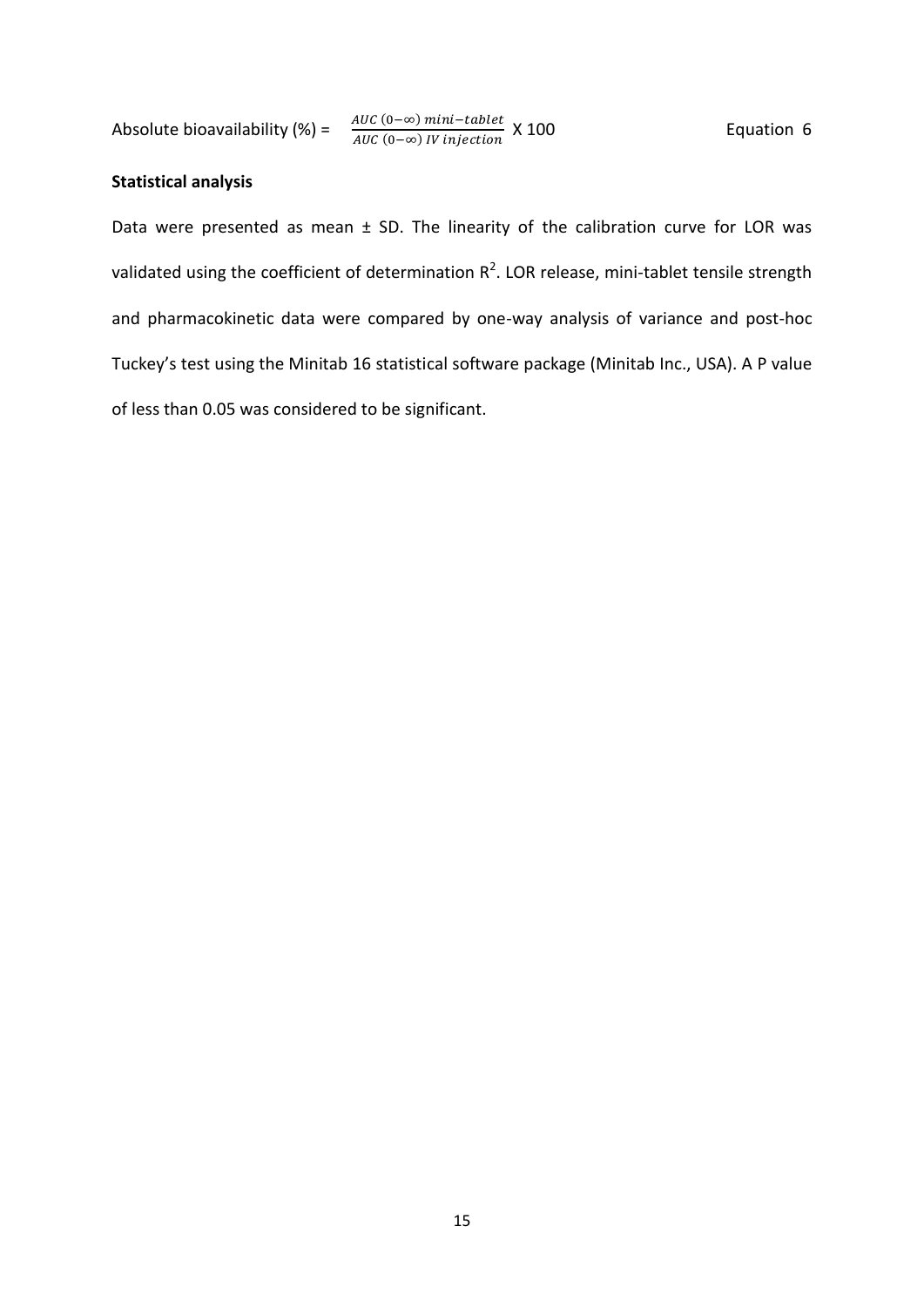#### **Results and Discussion**

The aim of this study was to enhance the dissolution of LOR in gastric fluids followed by formulation into mini-tablets with the potential to rapidly deliver LOR, providing dose flexibility for patients with swallowing difficulties.

## **Physicochemical characterisation of LOR solid dispersions and co-adsorbate systems**

## **Fourier-Transform Infrared spectroscopy**

Figure 1 represents the FT-IR spectra of pure LOR, PEG, PLU, NEU and their physical mixtures, co-evaporate, adsorbate and co-adsorbate systems. LOR showed a characteristic peak at 3065 cm<sup>-1</sup> corresponding to –NH stretching vibration. The stretching vibration of carbonyl group in the primary amide showed intense absorption peak 1644  $cm^{-1}$ . Other peaks were observed at 1591 and at 1531  $cm^{-1}$  and were assigned to bending vibrations of N-H group in the secondary amide. Sulphonyl group showed stretching vibrations bands appeared at 1143, 1379, and at 1323  $cm^{-1}$ . Other prominent peaks appeared at 828.25  $cm^{-1}$ corresponding to -CH aromatic ring bending and heteroaromatics and at 788.22  $cm^{-1}$ assigned for C-Cl bending vibration. On the other hand, PEG and PLU have nearly the same FT-IR spectrum with absorption bands at 3400  $cm^{-1}$  O-H stretching vibration, C-O stretching at 1110  $\text{cm}^{-1}$  and 2882  $\text{cm}^{-1}$  C-H stretching vibration<sup>31</sup>. NEU showed a shallow peak from  $3100$  to  $3600$  cm<sup>-1</sup> which can be attributed to the bound water molecules. Physical mixtures of LOR and the investigated carriers showed the same characteristic peaks of LOR at the same positions at the different prepared weight ratios and thus give indication about the absence of any interaction in physical mixture. However, in co-evaporate, adsorbate and coadsorbate systems a complete disappearance of the –NH stretching vibration was observed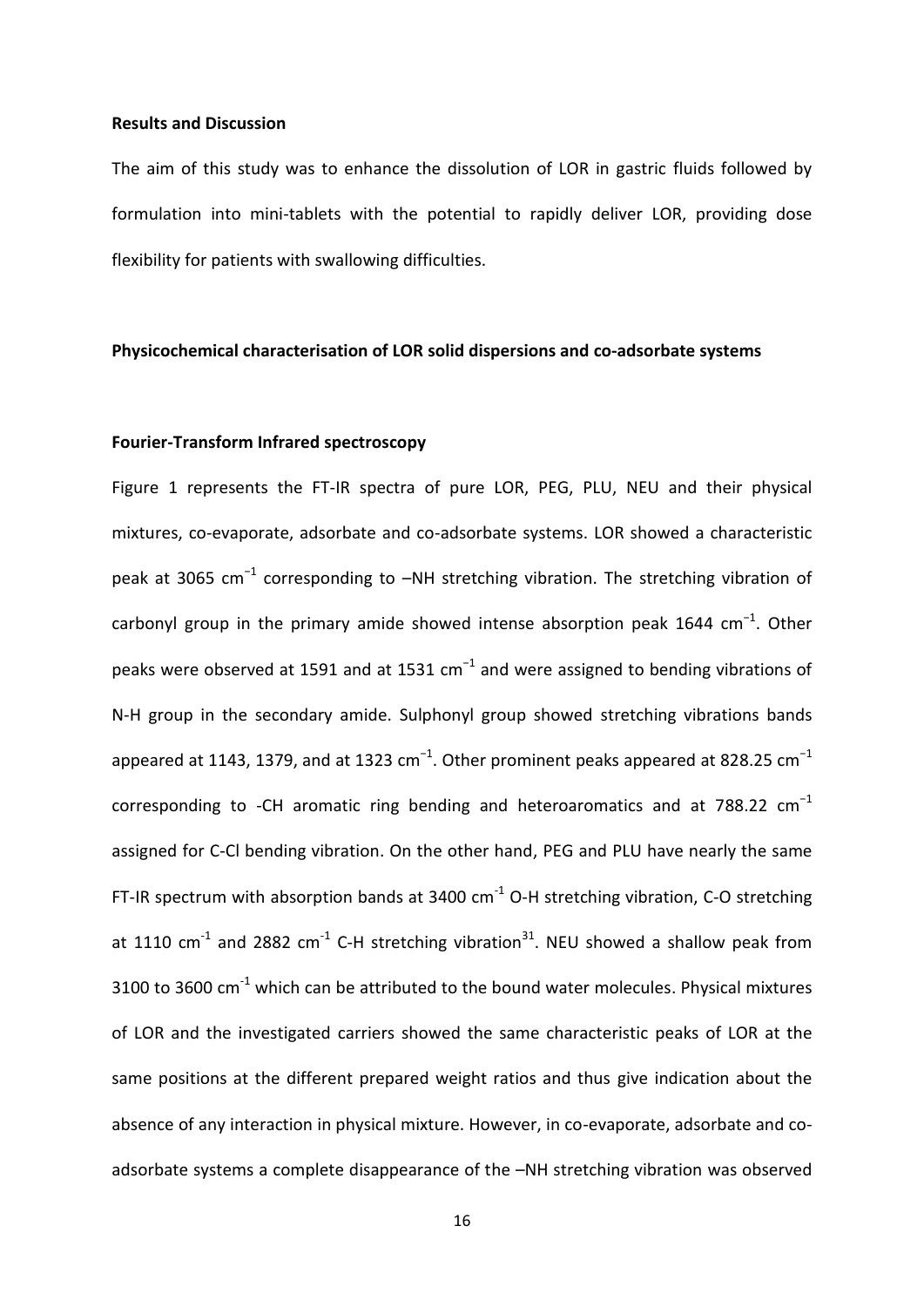at 1:3 and 1:5 weight ratio of the carrier concomitant with appearance of the other LOR peaks but they are reduced in their intensities. In case of co-evaporate of LOR with PEG and Pluronic® (1:5 weight ratio) there was a slight shift in sulphonyl group stretching vibrations to 1146 and 1340 cm<sup>-1</sup>. Similarly, with NEU adsorbates mixtures (1:3 and 1:5 weight ratio) the sulphonyl group stretching vibrations were shifted to 1335 and 1429  $\text{cm}^{-1}$  and the C-Cl bending vibration was highly reduced in its intensity. Furthermore, co-adsorbate systems displayed a shift of sulphonyl group stretching vibrations to 1431 and 1346  $cm^{-1}$  and complete disappearance of C-Cl bending vibration. Moreover, the stretching vibration appeared at 2925  $cm^{-1}$  assigned for  $-CH_2$  groups of polysorbate 80 becomes clearer at a higher ratio of polysorbate 80 (1:5:3 weight ratio systems, Fig.1, trace K) and the shallow peak at 3390 $cm^{-1}$  becomes broader due to interaction with the  $-OH$  stretching vibration of polysorbate 80. This FT-IR data referred to the formation of intermolecular hydrogen bond between the -NH group of LOR and –OH group of PLU and PEG or Si of SiO2; respectively especially in higher carrier ratios 1:3 and 1:5. The formation of hydrogen bonds between oxicams and PEG 4000<sup>32</sup> or Poloxamer 188<sup>33</sup> has also been reported. At the same time, the interaction between LOR and NEU could be attributed to an acid-base interaction as LOR is a weak acid and NEU is a basic compound. Similarly, the interaction between Acclofenac and NEU was found to be an acid-base reaction $^{18}$ .

#### **Differential scanning calorimetry**

The DSC thermograms of pure LOR, PEG, PLU, NEU and their physical mixtures, coevaporate, adsorbate and co-adsorbate systems are presented in Figure 2. LOR exhibited a single sharp exothermic melting peak at 232.9°C, which is probably due to drug melting and decomposition<sup>34</sup>. No difference was observed in the DSC thermograms for pure LOR and the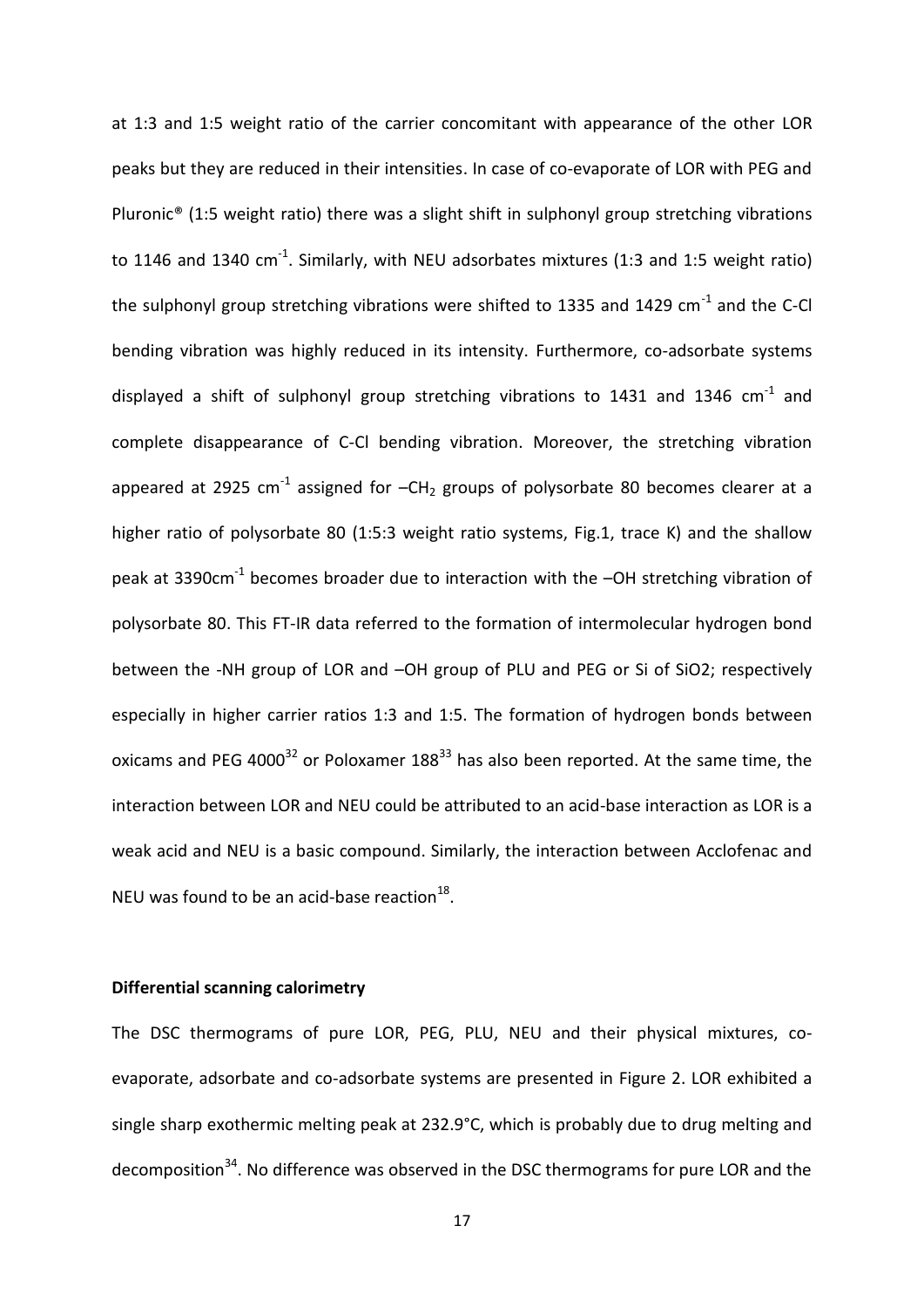control sample of LOR prepared via solvent evaporation alone (data not shown) confirming the absence of any solvent-mediated conversions. The DSC thermograms of PEG and PLU showed a melting endotherm at 56°C and 62°C, respectively. Furthermore, NEU did not show any melting endotherm over the temperature range studied probably due to the amorphous nature of this carrier<sup>18</sup>. The LOR melting exotherm was completely absent from the investigated physical mixtures and solid dispersion (co-evaporate systems) with either PEG or PLU. In the case of the physical mixture, this behaviour could be possibly attributed to the dilution effect of the carrier, especially when present at a high ratio in these samples (1:5 weight ratio), and/or melting of the carrier at a lower temperature causing dissolution of drug crystals in the molten mass of the carrier and the formation of amorphous LOR during the DSC scan. Similar observations have previously been reported<sup>35-38</sup>. However, in the case of the co-evaporate systems with both PEG and PLU, the disappearance of LOR melting exotherm may be due to the interaction between the drug and the carrier as pointed out from the FT-IR study and thus suggesting possible conversion of crystalline LOR to an amorphous structure within the carrier matrix. Similar behavior was also observed in case of NEU physical mixtures, adsorbates and co-adsorbates. However, the absence of LOR peak in physical mixture could be attributed to the dilution effect (1:5 weight ratio) and interaction between LOR and NEU at the molecular level in case of adsorbate and coadsorbate systems as observed from FT-IR study. The above finding suggested that the solvent evaporation method induces a certain type of interaction between LOR and the investigated carriers at the molecular level. Similar results were also reported for LOR solid dispersion formation using PVP K30 through solvent evaporation technique<sup>39</sup> and co-ground mixture of Acceclofenac with  $NEU^{18}$ . To gain further information and evidence about the conversion of LOR from crystalline to amorphous state XRD study was conducted.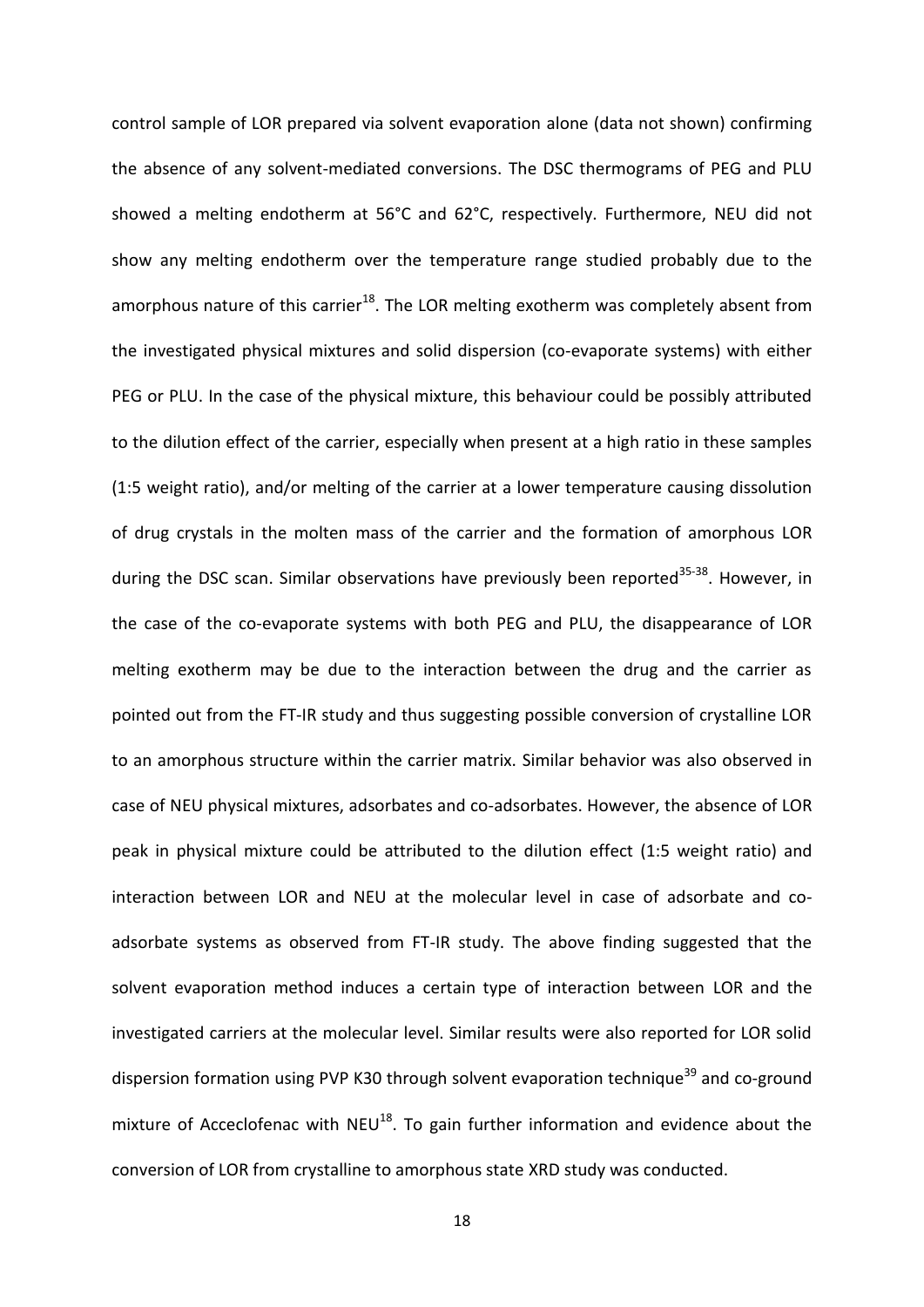#### **X-ray powder diffractometry**

X-ray powder diffraction patterns of pure LOR, PEG, PLU, NEU and their physical mixtures, co-evaporate, adsorbate and co-adsorbate systems are depicted in Figure 3. LOR showed several sharp high intensity peaks at diffraction angles 2θ of 7.8°, 10.2°, 12.96°, 13.78°, 18.85°, 21.84, 22.87°, 24.6°, 25.35°, 26.90°, 27.95° and 30.44° suggesting its crystalline nature. No difference was observed in the X-ray powder diffraction patterns for pure LOR and the control sample of LOR prepared via solvent evaporation alone (data not shown) confirming the absence of any solvent-mediated conversions. PEG has two characteristic peaks at 2θ values of 19.11° and 23.19°<sup>40</sup>. PLU was also in the crystalline form, having two distinct peaks at 2θ values of 19.18° and 23.21° and a relative broad peak with low intensity between 24° to 27° 20<sup>41</sup>. NEU did not show any crystalline peaks, confirming it is an amorphous compound <sup>18</sup>. It was found that physical mixture of the drug with PEG, PLU or NEU showed the characteristic peaks of LOR but they were far lower in their intensity due to the dilution effect of the carrier. This finding revealed that LOR was present in a crystalline state, as evidenced by its diffraction lines, and thereby ruled out the existence of drug– carrier interaction in the physical mixtures. Furthermore, some LOR diffraction peaks were absent from the co-evaporate systems with both carriers while the intense LOR peaks were still detected (Fig. 3). This demonstrated the presence of LOR in ultrafine crystallites within the carrier matrix and is in accordance with previous reports where the interaction between LOR and PVP K30 in a physical mixture and co-evaporate system was studied<sup>39</sup>. Moreover, the diffraction peaks of PLU at 19.1°, 23.3°, and 26° 2θ could still be observed, suggesting that PLU was still present in the crystalline form in both physical mixtures and co-evaporate. This attributed to the presence of PLU in its crystalline state even after recrystallization during solvent removal in the co-evaporation process<sup>41</sup>. On the other hand, the LOR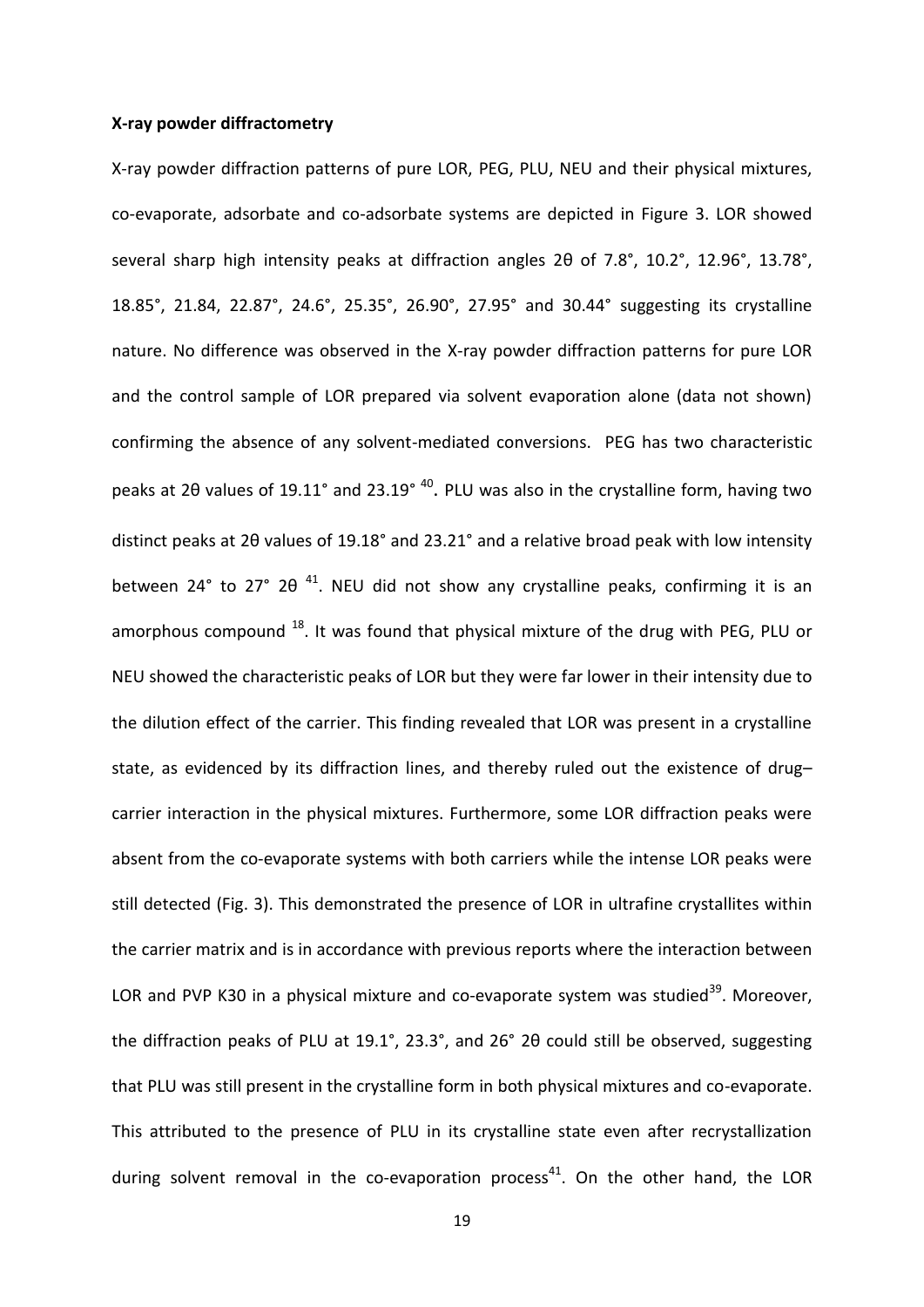diffractograms in adsorbates (1:5 weight ratio) and co-adsorbates (1:5:3 weight ratio) showed a complete absence of LOR crystalline peaks. This observation indicates that LOR was entirely converted to the amorphous form. However, the co-adsorbate system (1:5:1 weight ratio) still showed minute LOR diffraction peaks indicating the presence of LOR in a microcrystalline form. So, from the PXRD study, it was clear that LOR physical mixtures with the investigated carriers were still crystalline and the disappearance of LOR melting exotherm observed in DSC was completely due to melting of LOR in the molten mass of the carrier and/or the dilution effect. Furthermore, LOR was present in ultrafine crystallites in the co-evaporate mixture with PEG and PLU despite the complete disappearance of the LOR melting exotherm. Additionally, the complete amorphization of LOR in adsorbate (1:5 weight ratio) and co-adsorbate (1:5:3 weight ratio) systems supported the results of DSC analysis and revealed that adsorption onto the surface of NEU and co-adsorption in the presence of polysorbate 80 can be used successfully to obtain amorphous LOR. It is worth noting that after 3 months refrigerated storage, XRD studies for the LOR PLU co-evaporate and the LOR co-adsorbate (1:5:3 weight ratio) systems were repeated and found to be unchanged in comparison to fresh samples.

## *In-vitro* **dissolution**

Figure 4 shows the dissolution profiles of LOR alone, physical mixtures, co-evaporate, adsorbate (1:5 weight ratio) and co-adsorbate systems (1:5:1 and 1:5:3 weight ratio). It was clearly evident that LOR dissolved very slowly under the specified dissolution conditions and less than 12 ±1.5% of LOR was dissolved after 1 h in gastric pH conditions. No difference was observed in the dissolution pure LOR and the control sample of LOR prepared via solvent evaporation alone (data not shown) confirming the absence of any solvent-mediated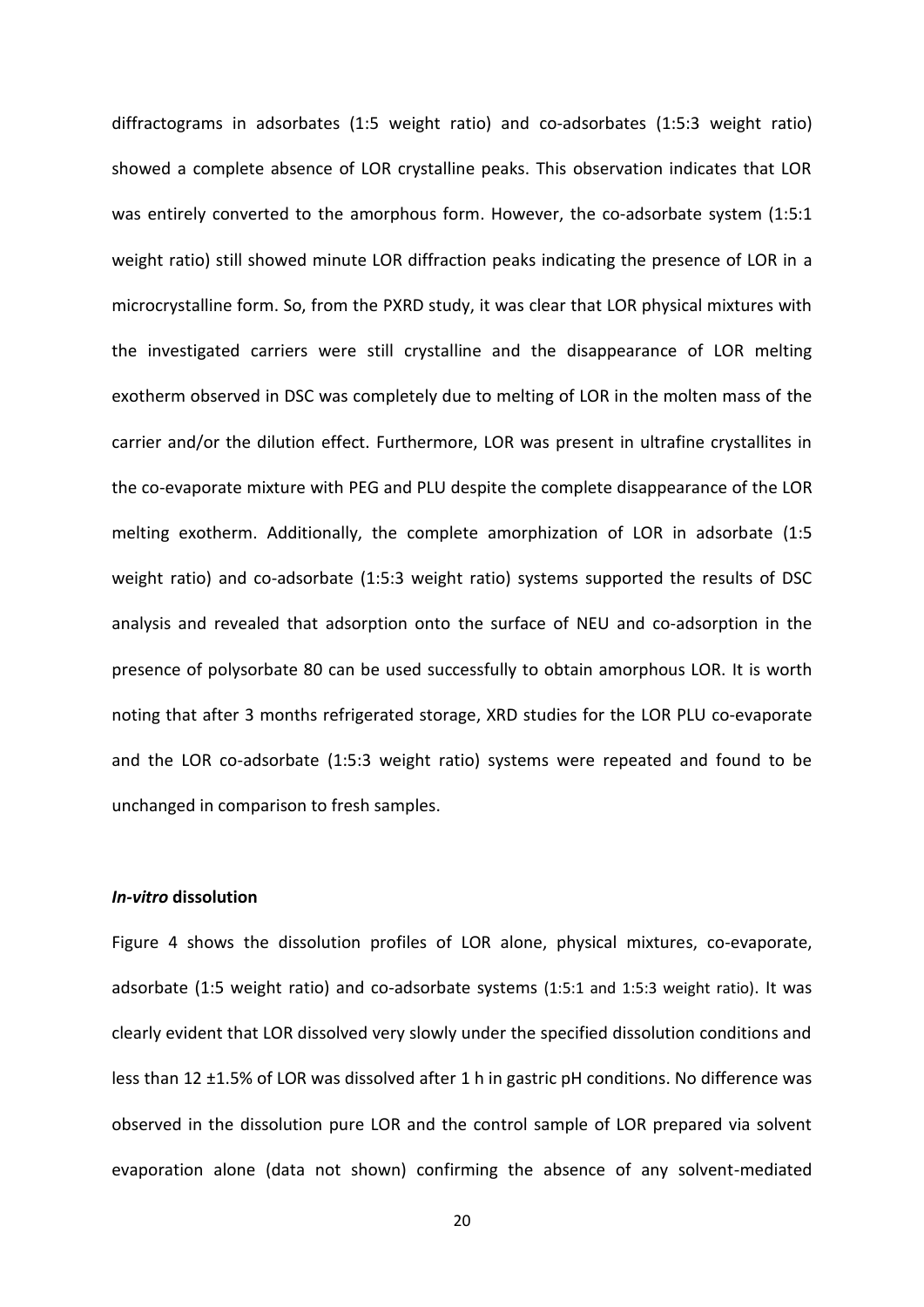conversions. However, it was apparent that LOR dissolution was significantly (*P* < 0.05) improved when physically mixed with the carriers in the order: PLU > NEU > PEG, (38.8 ±1.8 > 35.4 ±1.7 > 28.2 ±0.4%) respectively. Moreover, increasing the amount of carrier from 1:1 to 1:5 weight ratios in all of the investigated systems led to enhancement of LOR dissolution. In the case of the co-evaporate mixtures, PLU showed a significantly (*P* < 0.05) higher rate and extent of LOR dissolution after 1 h (90.3 ±1.9%) followed by PEG (63.2 ±0.7%) and finally NEU (40.2 ±0.8%). On the other hand, co-adsorbates with higher amounts of polysorbate 80 (1:5:3 weight ratios) showed almost 100% LOR dissolved after 15 min compared with 63.3  $\pm$ 0.4% and 27.1  $\pm$ 0.2% LOR dissolved from the co-adsorbate (1:5:1 weight ratio) and adsorbate mixture respectively. The slight enhancement of LOR dissolution in the case of the physical mixtures with different carriers could be attributed to the decrease in LOR crystallinity and or the effect of carriers. PEG is a hydrophilic carrier and can impart a local solubilisation action in the diffusion layer surrounding the drug particles and increase the drug wettability and subsequent dissolution<sup>42,43</sup>. Furthermore, PLU is a non-ionic surfactant and can form micelles to aid drug solubilisation<sup>44</sup>. However, the significantly higher (*P* < 0.05) dissolution of LOR from co-evaporate mixtures with either PEG or PLU compared with physical mixtures and pure LOR were due to the presence of LOR in a molecular dispersion form within the carrier. Additionally, LOR was present in ultrafine crystals with a larger surface area available for dissolution as confirmed from the DSC and XRD studies. NEU is an inert amorphous material consisting of spray-dried agglomerates of magnesium aluminosilicate<sup>15</sup>, Furthermore, NEU has a high specific surface area (~280 m<sup>2</sup>/g) and a high adsorption capacity ( $\approx$ 3.2 mL/g) making it a good core material for adsorption of a high proportion of drugs<sup>15</sup>. LOR adsorption onto the surface of NEU, as well as the formation of intermolecular hydrogen bonding between the  $-NH$  group of LOR and Si of  $SiO<sub>2</sub>$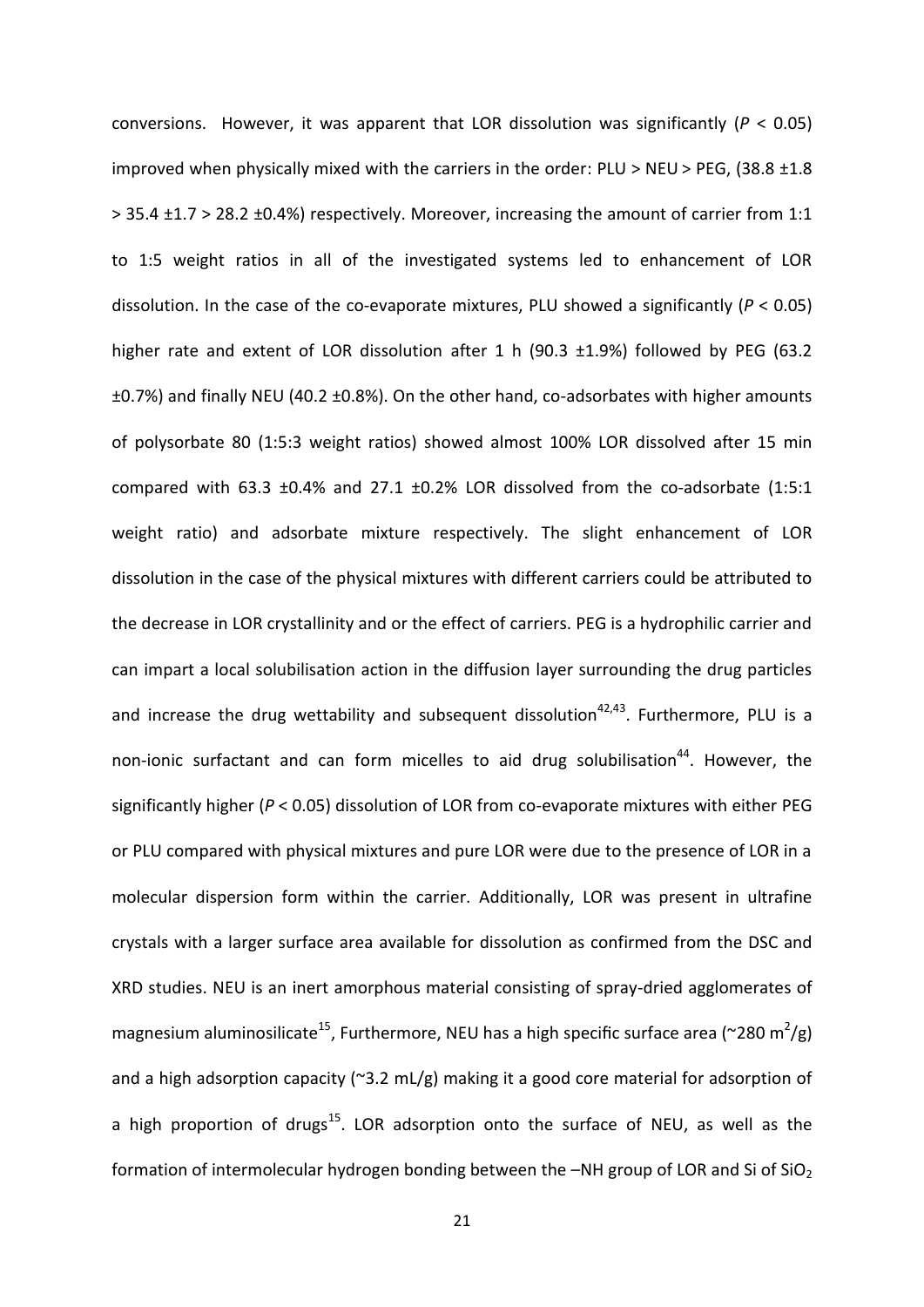groups of NEU concomitant with conversion of LOR into an amorphous state were responsible for the enhancement of LOR dissolution. As the proportion of NEU increases from 1:1 to 1:5 weight ratio, the effective surface area over which the drug is spread increases accompanied by an enhancement in drug dissolution. Similar results have been presented elsewhere<sup>15,18</sup> and it has also been reported that the dissolution rate of both meloxicam and piroxicam were enhanced through adsorption onto the surface of Florite® and microcrystalline cellulose<sup>45,46</sup>. It is also worth noting that the co-evaporate system with either PEG or PLU gave significantly (*P* < 0.05) higher percentage of LOR dissolved compared with LOR adsorbate. This could possibly be attributed to the higher amounts and large specific surface area of NEU as it has been stated that the adsorbent having the larger surface is considered to show the lower dissolution rate<sup>47,48</sup>. Polysorbate 80 is a non-ionic surfactant and mainly used to enhance the solubility and dissolution of many water insoluble compounds $^{11}$ . LOR co-adsorbate onto NEU in the presence of polysorbate 80 has the ability to give a significant very rapid dissolution. The enhancement of LOR dissolution could be attributed to two different mechanisms; drug solubilisation within the polysorbate micellar core, followed by adsorption onto the surface of NEU. Similar results were reported for enhancement the dissolution of celecoxib using Florite® and polysorbate 80 at the ratio of 1:5:3 (celecoxib: Florite®: polysorbate 80)<sup>49</sup>. Also, it was reported by other researchers that adsorption of gentamicin and lanzoprazole onto the surface of different adsorbents and in the presence of different types of non-ionic surfactants can enhance the dissolution rate and the oral bioavailability of such drugs <sup>47,48</sup>. When the dissolution of the LOR/NEU adsorbate (5:1 weigh ratio) was evaluated in media containing additional polysorbate 80 in order to further evaluate the surfactant effects, the amount of LOR dissolved after 1 h increased to 68.5  $\pm$ 3.5% (data not shown) from the previous value of 40.2  $\pm$ 0.8% in the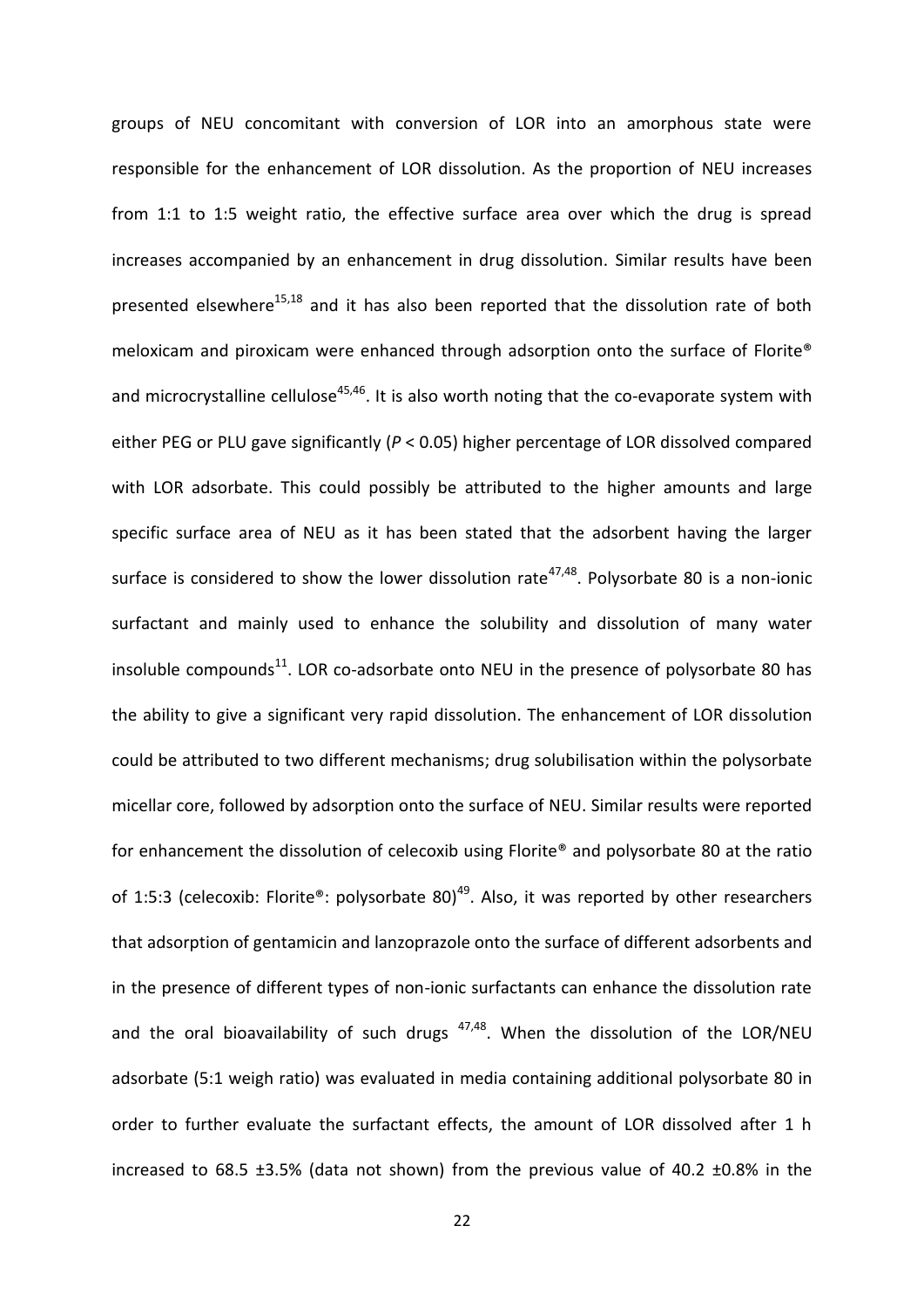absence of polysorbate 80. This demonstrated that the presence of polysorbate 80 did enhance the dissolution of LOR through prevention of recrystallization and wetting, but also confirmed the benefit of the co-adsorbate system, where the drug is initially solubilised by the aid of surfactant followed by adsorption into the large surface area of NEU to form ultrafine deposits. The solubilised drug subsequently dissociates from the surface of NEU on contact with the dissolution media and dissolves rapidly.

## **Powder density**

The Carr's Index and Hausner Ratio values of the two optimum LOR systems and the subsequent formulations with directly compressible excipients are presented in Table 1. The LOR co-adsorbate system displayed very high Carr's Index values compared with LOR coevaporate mixture with PLU, which demonstrated far superior flow characteristics. The higher Hausner Ratio of the co-adsorbate formulation also indicated a greater degree of interparticle friction. Although, NEU has good flow and compressibility properties, the addition of polysorbate 80, especially at a higher ratio, is likely to have led to more adhesion and stickiness between the particles which could be responsible for the poor flowability. As the need for improved flowability is exacerbated when manufacturing mini-tablets due to the narrow die orifice, the co-adsorbate system with NEU and polysorbate 80 was not considered for further evaluation in this study, whilst the co-evaporate system with PLU was assessed for its suitability in the formulation of rapid release LOR mini-tablets. Blending of the LOR/PLU co-evaporate system with directly compressible excipients led to a marked reduction in Carr's index and Hausner ratio (Table 1). The formulation with STA showed superior flowability and the effect of enhancing the powder flow of the LOR/PLU coevaporate system can be ranked in the following order STA > DCP > CEL.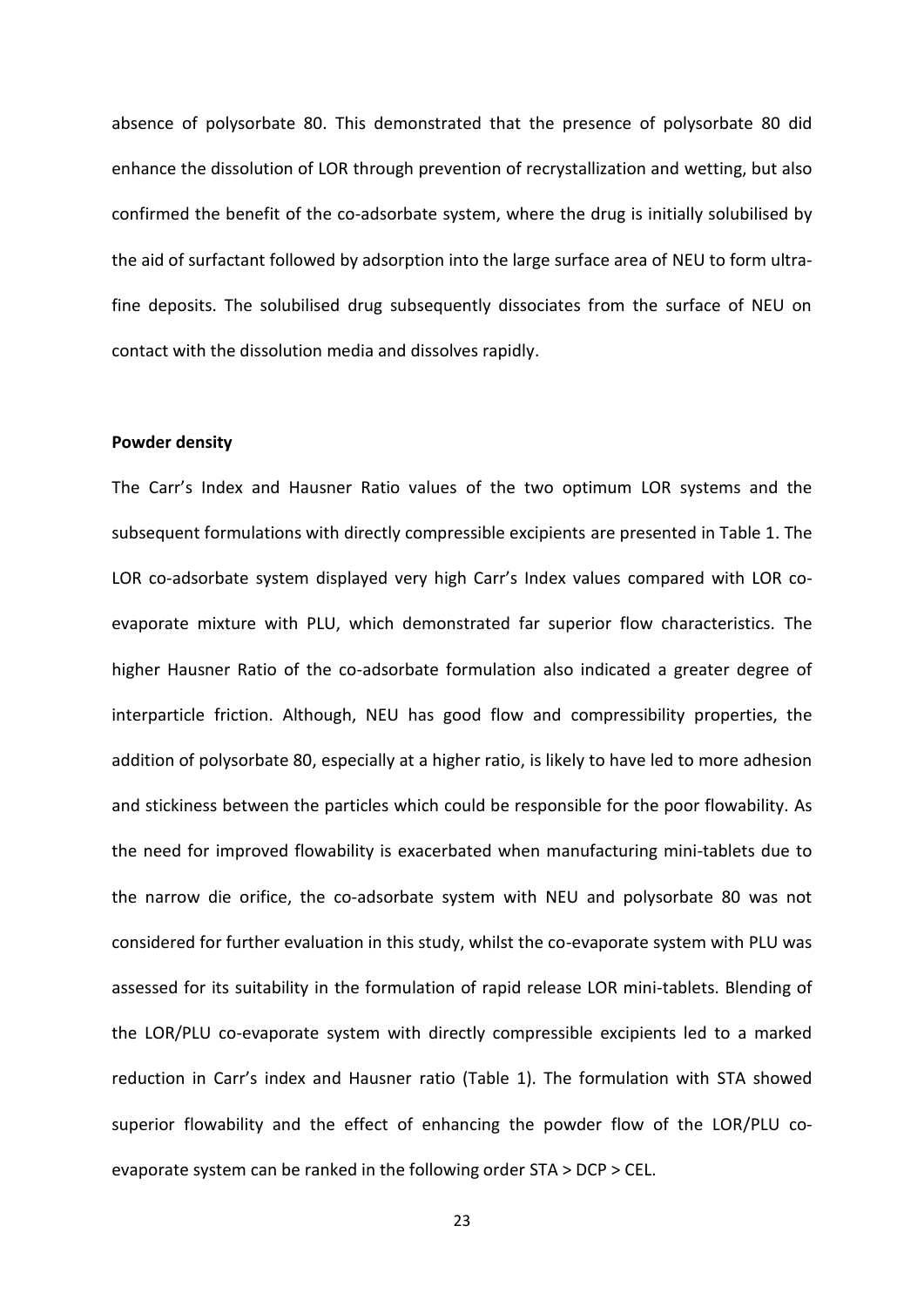#### **Characterisation of LOR mini-tablets**

The mini-tablets manufactured were uniform in their weight (18  $\pm$  1 mg) and thickness (2  $\pm$ 0.1 mm) providing a LOR dose of 1.5  $\pm$  0.1 mg per mini-tablet. The prepared LOR minitablets complied with US Pharmacopeia 36 requirements in terms of uniformity of drug content, (case I, in which target content per dosage unit (T) < 101.5% can be applied) as the (AV) value for all formulation tested < L1 (%) = 15.

Figure 5 shows the compression profiles for the mini-tablet formulations. Mini-tablets manufactured with all formulations displayed acceptable tensile strengths over a range of compression pressures. Although mini-tablets comprising CEL and DCP displayed superior compression profiles compared to the STA formulation at lower compression pressures, more comparable tensile strength values in the range were obtained at higher compression pressures > 300 MPa. The higher strengths displayed by the mini-tablets comprising CEL at even low compression pressures ( $\approx$  100 MPa) is attributable to the compactibility of the excipient. CEL is a co-processed, spray-dried compound formed from 75% α-lactose monohydrate: 25% cellulose and combines the ideal filler and binder properties of its two ingredients, which consolidate by synergistic fragmentation and plastic deformation mechanisms respectively<sup>50</sup>. STA is a co-processed filler-binder consisting of 85%  $\alpha$ -lactose monohydrate together with 15% corn starch<sup>51</sup>. The improved flowability and compressibility of STA in comparison to the equivalent physical mixtures of its components is due to the spray-drying process employed during processing<sup>52</sup>. At higher compression pressures ( $\geq 200$ MPa) the tensile strengths of the mini-tablets with CEL and DCP were comparable. DCP consists of aggregates of small primary particles of dicalcium phosphate and its binding properties are insensitive to production speed and the presence of lubricant due to the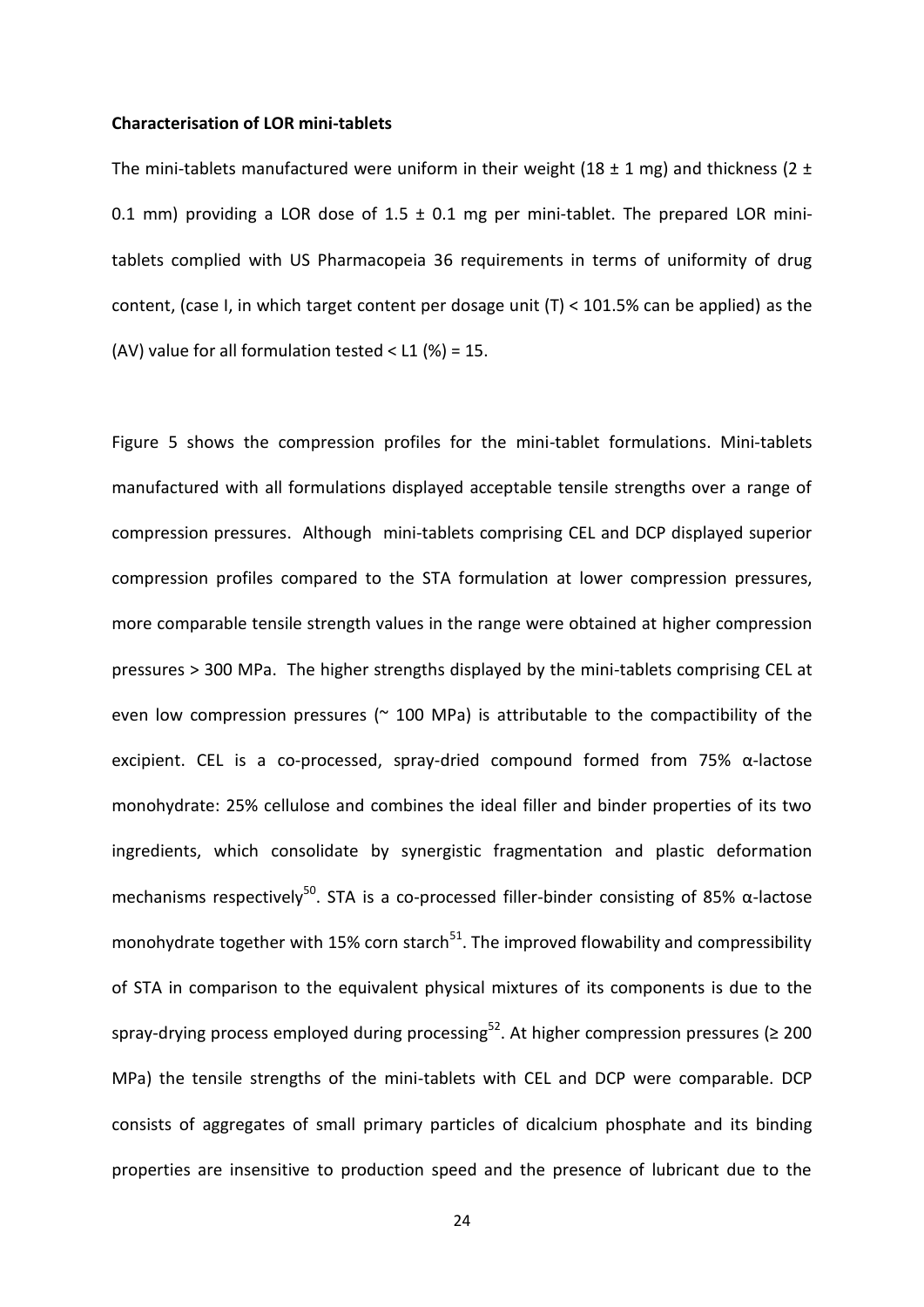mechanism of fragmentation during consolidation and compaction<sup>53,54</sup>.

The dissolution profiles of the LOR mini-tablets at gastric pH are shown in Figure 6. The inclusion of STA and DCP successfully enhanced the extent of LOR released from minitablets compared with CEL based formulations, by promoting rapid disintegration and subsequent dissolution. Mini-tablets with DCP provided 91 ±2.5% LOR release after 15 minutes in comparison with the 99 ±0.7% release from those comprising STA (Fig 6). It is the presence of starch that imparts the rapid disintegration properties<sup>51</sup> and leads to the very fast release of the active ingredient, which is the biggest advantage associated with  $STA^{52}$ . On the other hand the rapid release from mini-tablets comprising DCP is associated with the rapid penetration of liquid into the mini-tablets due to the hydrophilic nature of the excipient<sup>53</sup>. The dissolution profile of mini-tablets with CEL on the other hand was significantly ( $p < 0.05$ ) lower and provided  $< 40\%$  LOR release after 15 min due to slow disintegration of the mini-tablets within the dissolution media. The structure of CEL means that cellulose disintegration only begins once the outer layer of lactose has dissolved, resulting in viscous aqueous solutions and further restricting water access to the cellulose nucleus<sup>55</sup>. The compactability of the different LOR/excipient blends may have also contributed to the differences in drug release, particularly as the mini-tablets comprising STA displayed generally lower tensile strengths in comparison to those comprising DCP and CEL over the 200 - 300 MPa range of compression pressures. Overall the rapid LOR release provided by mini-tablets produced with STA, coupled with the superior flowability, good tensile strength, weight and content uniformity would therefore provide optimal properties for further development.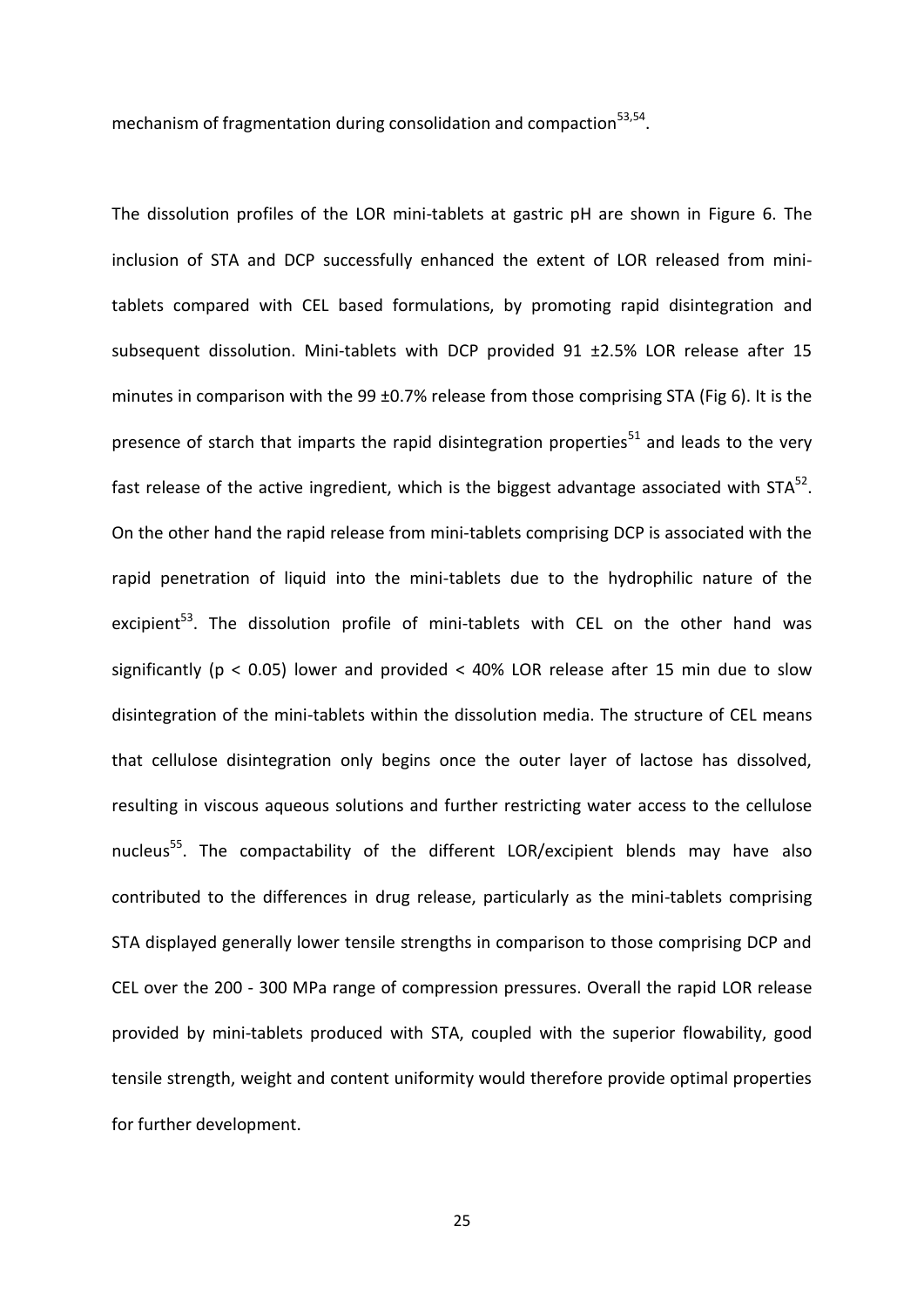#### **Stability Studies**

Mini-tablets showed no significant decrease in LOR content after 3 months storage under ambient conditions or at RT/43% RH and RT/75% RH. But LOR content decreased to 92.6%  $(\pm 4.8)$ , 94.9% ( $\pm 4.5$ ) and 84.0% ( $\pm 3.2$ ) for CEL, DCP and STA respectively when stored at 40°C/75% RH due to degradation of the drug.

The fragility of all mini-tablets after 3 months storage at 40°C/75% RH due to the detrimental effects of the high temperature and humidity on their physical stability meant that tensile strength could not be determined. The strength of DCP and STA mini-tablets was slightly lower after 3 months storage at RT/43% RH and RT/75% RH due to the effects of moisture sorption (Table 2). Mini-tablets with CEL, however, increased in strength, probably due to the absorption of moisture leading to greater inter-particulate bonding within the mini-tablets. The hygroscopicity of cellulose powders is dependent on their structural properties, such as surface area, pore volume and crystallinity<sup>56</sup> and moisture sorption during storage under humid conditions leads to water binding to the amorphous fibrils at the surface of microcrystalline cellulose particles<sup>57</sup>. The effects of increased moisture content on the compression properties of microcrystalline cellulose have previously been studied. It is recognised that whilst the low % of water tightly bound within the particles enhances interparticle bonding, higher levels of adsorbed moisture reduces tablet strength through plasticization of the particles<sup>58-60</sup> and peak tensile strengths for microcrystalline cellulose compacts can exist at intermediate moisture contents<sup>61</sup>. Moisture sorption in CEL is much lower than microcrystalline cellulose alone because lactose covers the cellulose fibres as a result of the co-processing<sup>54</sup>. However, it appears that that sufficient postcompression moisture sorption occurred within mini-tablets comprising CEL when stored at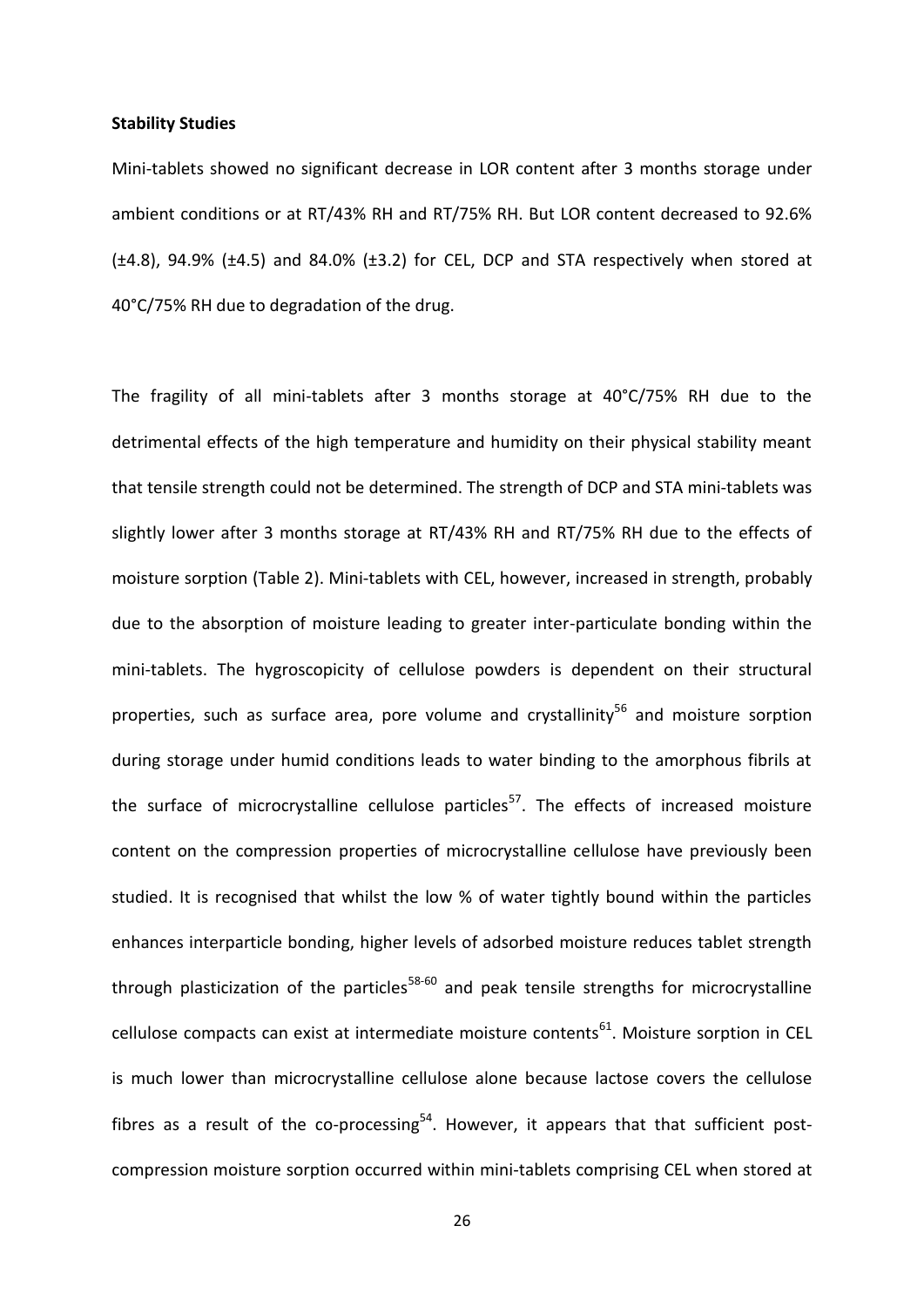higher % RH to enhance the interparticle bonding and tensile strength, which in all likelihood led to slower disintegration and further retardation of drug release.

LOR release from mini-tablets with CEL decreased significantly (*P* < 0.05) after 3 months storage even at ambient conditions (Fig. 7). A decrease was also observed in the rate of LOR release from mini-tablets formulated with STA  $(81 \pm 4.4\%$  after 15 min) and more so with DCP (76 ± 2.5% after 15 min) following 3 months storage at ambient conditions. A more significant reduction in LOR release rate after storage at higher %RH and/or temperature was seen (Fig 8 & 9) due to the concomitant degradation of the drug. Since no loss in LOR content was observed at ambient conditions, the reduction in drug release can be ascribed to physical changes within the mini-tablets upon exposure to atmospheric conditions over the 3 month period. It is likely that some recrystallization of LOR in the presence of the crystalline excipients within the mini-tablets resulted in the small reduction in release rate. The results indicate that appropriate packaging and storage conditions would be necessary to maintain the stability of the mini-tablets and to ensure that the dissolution enhancement of LOR achieved with the PLU co-evaporate system was maintained. Overall mini-tablets formulated with STA showed the most promising stability profiles, after 3 months storage and were further evaluated for *in vivo* performance.

#### *In Vivo* **study and Pharmacokinetic analysis**

The pharmacokinetic parameters of LOR following oral and intra-venous administration of single doses of 0.75 mg  $kg^{-1}$  of (A) mini-tablets and (B) IV injection into rabbits are shown in Table 3. Moreover, The LOR plasma – concentration time profiles of both treatments are depicted in Fig. 10 and could be best described by a one-compartment model with a first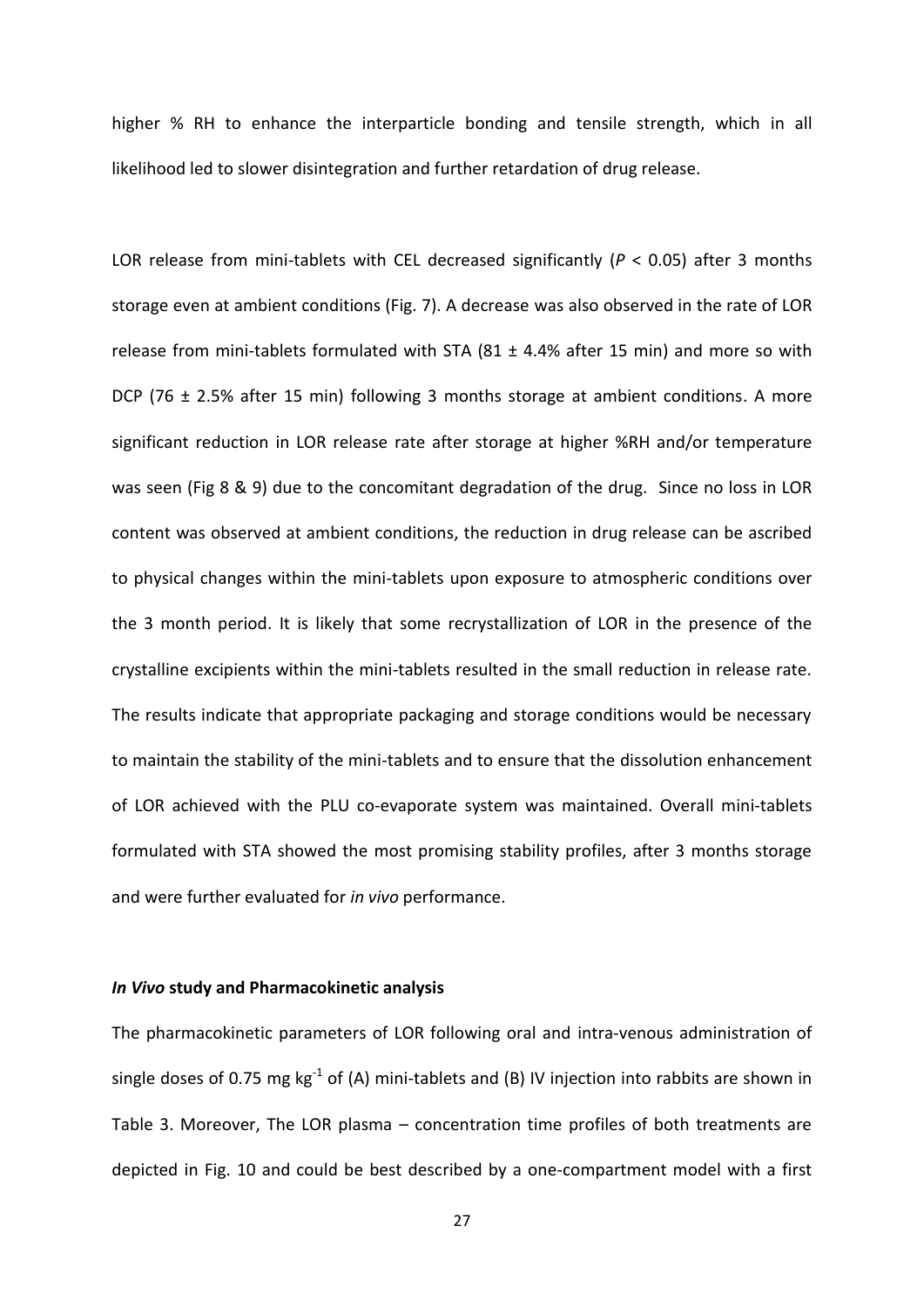order absorption and elimination for mini-tablets and a one-compartment IV-Bolus model with first-order elimination for IV injection. The peak plasma concentration of LOR was achieved after 2 h following administration of mini-tablets and the absolute bioavailability, calculated from the AUC<sub>(0-∞)</sub> for the oral mini-tablet compared to the IV treatment was found to be 93.90  $\pm$ 3.9%. A non-significantly higher peak plasma concentration ( $C_{\text{max}}$ ) was found with IV injection compared with mini-tablets (*P* > 0.05) and both treatments showed similar mean residence time (MRT) values. A significantly higher elimination half-life ( $t_{1/2e}$ ) was found for mini-tablets compared to IV injection, ( $P < 0.05$ ). It is also worth noting that the absolute bioavailability and  $C_{\text{max}}$  (93.90 ±3.9% and 3.33 ±0.19  $\mu$ g mL<sup>-1</sup> respectively) obtained for LOR mini-tablets in the present study are higher than the absolute bioavailability (80.1%) and  $C_{max}$  (1.83 ±0.35  $\mu$ g mL<sup>-1</sup>) recorded previously from LOR suppositories<sup>62</sup>. Furthermore, the plasma concentrations after 0.5 h (1.5  $\pm$  0.61  $\mu$ g mL<sup>-1</sup>) and 1 h (3.03  $\pm$ 0.3  $\mu$ g mL<sup>-1</sup>) and the C<sub>max</sub> achieved from 1.5 mg dose LOR mini-tablets are much higher in comparison to a 4 mg dose from conventional tablets<sup>63</sup>. LOR 8 mg twice daily is currently considered an effective and tolerable alternative NSAID for use as a sole agent or as part of multimodal analgesia in adults<sup>64</sup> with some formulations providing pain relief after 30 minutes<sup>65</sup>, whilst preoperative 16 mg LOR provides potent pain relief and prevents the need for postoperative rescue analgesia<sup>66</sup>. However, the increased absorption achieved from the lower dose mini-tablets in the present study could provide more dose flexibility and improved therapy for patients. This improvement in absorption may be attributed to the enhancement in dissolution concomitant with the rapid disintegration of the minitablets in gastric conditions. The time difference between the rapid dissolution and the  $T_{max}$ is likely to be due to incomplete initial absorption of all the solubilized drug present in the gastric fluid due to ionization of the pyrindo group of LOR (pKa 5.5)<sup>5</sup>. The high drug plasma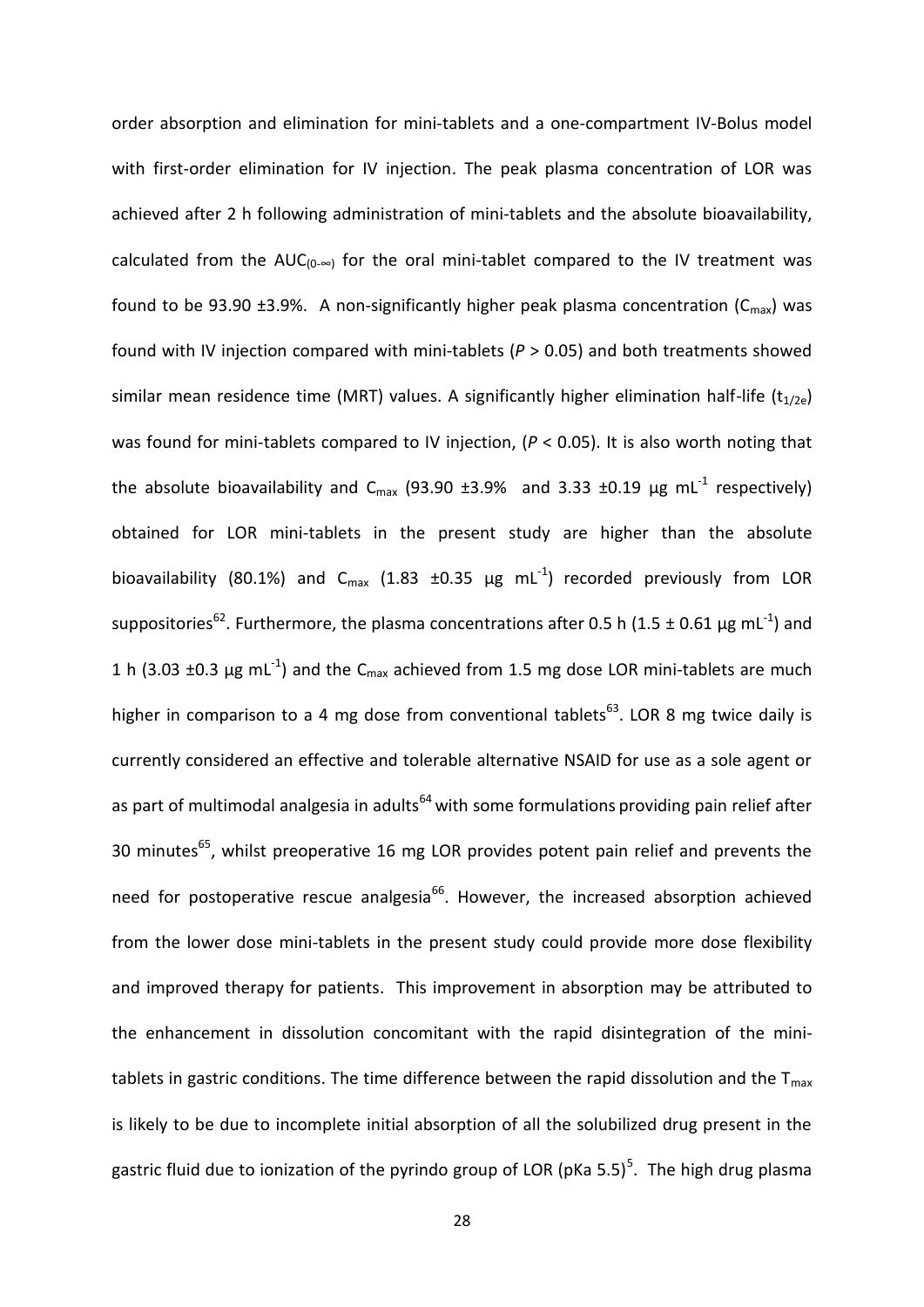concentration obtained after 30 min and the high  $C_{\text{max}}$  reached 2 hours post-dosing can be attributed to the higher lipophilicity of LOR (log  $P = 1.8$ )<sup>67</sup>. Additionally, the mean residence time of 7.414 ±0.48 h and the significantly (*P < 0.05*) longer elimination half-life of 8.115 ±0.99 h obtained with the mini-tablet formulation could be advantageous controlling the chronic pain associated with inflammatory conditions. Overall, the pharmacokinetic data indicate the potential of the mini-tablet formulation in achieving a high plasma concentration of LOR following rapid release from the dosage form, which could be beneficial in providing effective pre- or post-operative pain relief.

#### **Conclusion:**

The dissolution of LOR, a potent but insoluble NSAID, was successfully enhanced by producing a solid dispersion system through co-evaporation with PLU or a co-adsorbtion onto the surface of NEU with polysorbate 80. The LOR co-evaporate system with PLU displayed superior flow properties and was successfully manufactured into mini-tablets with directly compressible excipients. Whilst the mini-tablets comprising CEL showed higher tensile strengths at low compression pressures, incomplete drug release was evident during dissolution testing. Although, mini-tablets with DCP released > 90% of LOR within 15 min, the formulation of the LOR/ PLU co-evaporate system with STA showed superior flow properties together with rapid and complete dissolution of LOR from mini-tablets. Stability studies revealed that although different storage conditions affected the LOR content, *in vitro* release and tensile strength, the optimal mini-tablet formulation with STA showed superior characteristics after 3 months. Overall the *in vivo* pharmacokinetic profile and high absolute bioavailability demonstrate the potential of the formulation and the mini-tablets developed in this study to provide a rapid release multiparticulate formulation of LOR for dose flexibility and improved delivery to patients with swallowing difficulties.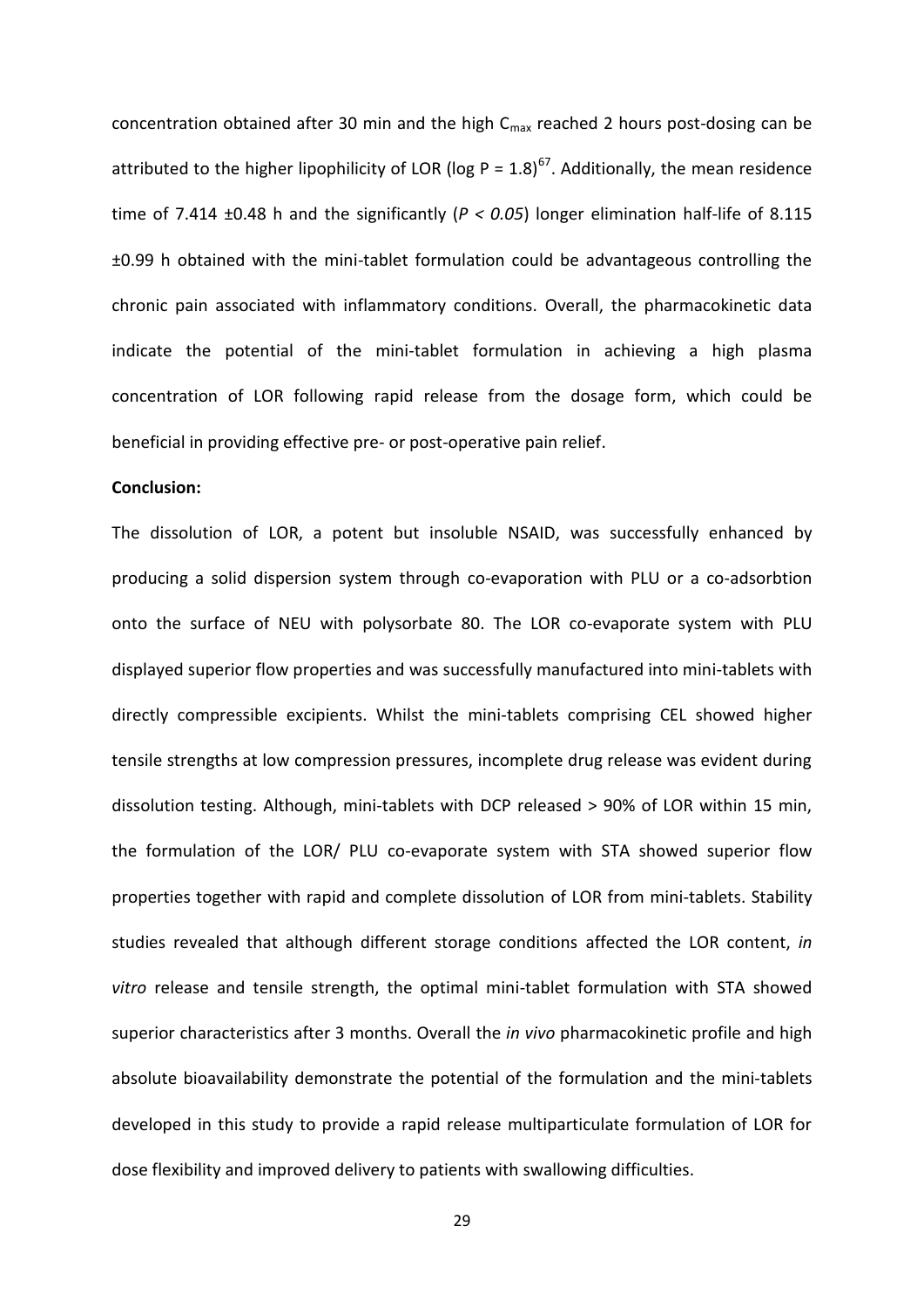#### **References**

1. Homdrum, E. M., Likar, R., Nell, G. (2006). "Xefo® Rapid: A novel effective tool for pain treatment." European Surgery **38**(5): 342-352.

2. Schroeder, S., Heuser, A., Tellmann, A., Goebel, K.J., Woehrmann, T. (2012) Local tolerance of intraarticular administration of lornoxicam into the rabbit knee joint. Rheumatology International **32**(9): 2661-2667.

3. Kidd, B., Frenzel, W. (1996) A multicenter, randomized, double blind study comparing lornoxicam with diclofenac in osteoarthritis." Journal of Rheumatology **23**(9): 1605-1611

4. Staunstrup, H., Ovesen, J., Larsen, U. T., Elbæk K., Larsen, U., Krøner, K. (1999). Efficacy and Tolerability of Lornoxicam versus Tramadol in Postoperative Pain. The Journal of Clinical Pharmacology **39**(8): 834-841.

5. Skjodt, N. M., Davies, N. M. (1998) Clinical Pharmacokinetics of Lornoxicam. Clinical Pharmacokinetics **34** (6) 421-428

6. Gupta, M. K., Vanwert, A., Bogner, R. H. (2003) Formation of physically stable amorphous drugs by milling with NEU. Journal of Pharmaceutical Sciences **92**(3): 536-551.

7. Loftsson, T., Hreinsdóttir, D., Másson, M. (2005) Evaluation of cyclodextrin solubilization of drugs. International Journal of Pharmaceutics **302**(1–2): 18-28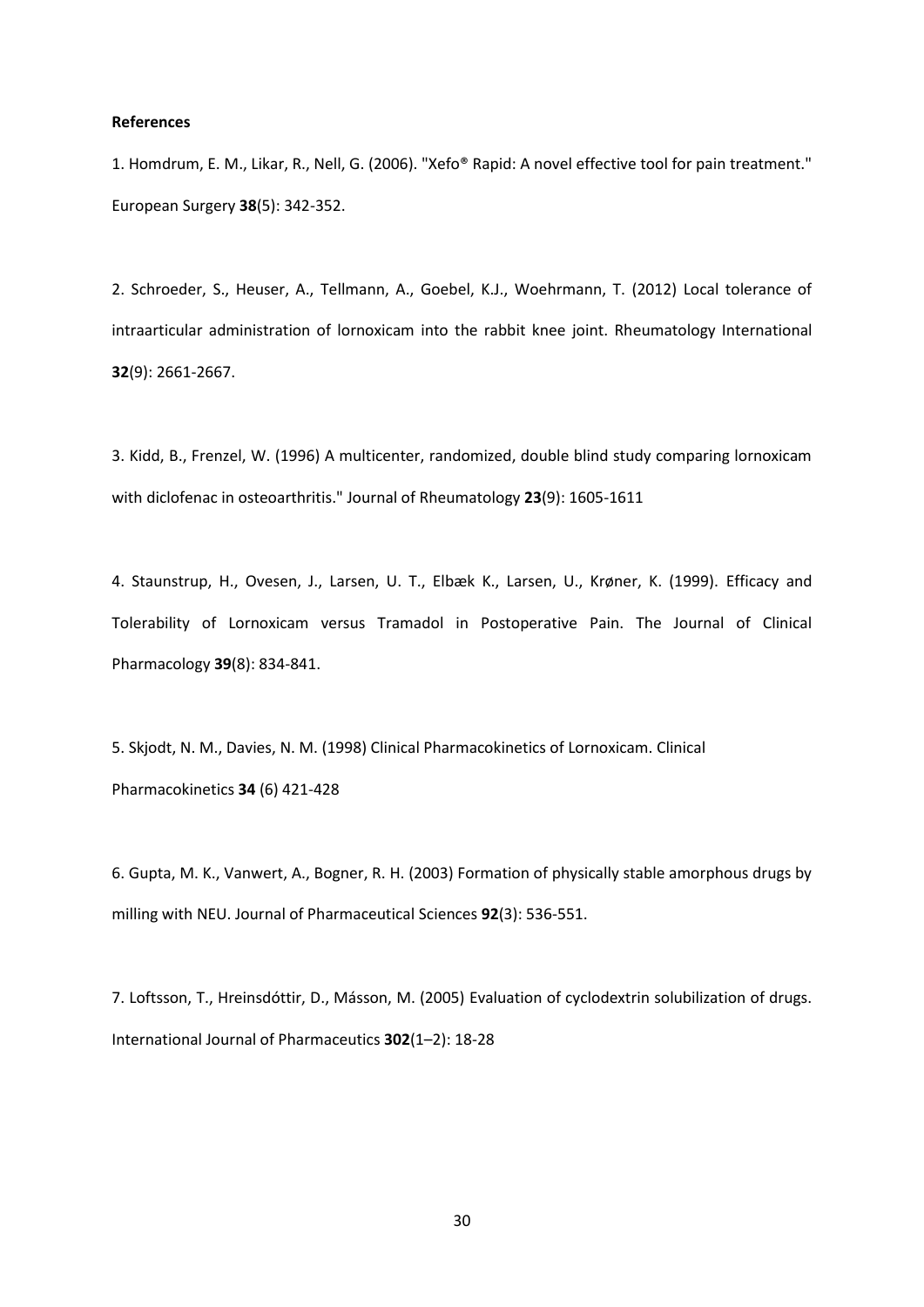8. Abou-Taleb, A. E., Abdel-Rhman. A. A., Samy, E. M.,Tawfeek, H. M. (2006). "Interaction of Rofecoxib with ß-cyclodextrin and Hydroxypropyl ß-cyclodextrin in solution and in solid state " Bulletin of Pharmaceutical Scienece of Assiut University **29**(2): 236-252

9. Badr-Eldin, S. M., Elkheshen, S. A., Ghorab, M. M. (2008). "Inclusion complexes of tadalafil with natural and chemically modified β-cyclodextrins. I: Preparation and in-vitro evaluation." European Journal of Pharmaceutics and Biopharmaceutics **70**(3): 819-827

10. Cheng, Y.Y., Yang, J.P. (2006) Solubilization of non-steroidal anti-inflammatory drugs in the presence of tween series surfactants. Physics and Chemistry of Liquids **44**(3): 249-256

11. Seedher, N., Kanojia, M. (2008). Micellar Solubilization of Some Poorly Soluble Antidiabetic Drugs: A Technical Note." AAPS PharmSciTech **9**(2): 431-436.

12. Chauhan, B., Shimpi, S., Paradkar, A. (2005) Preparation and characterization of etoricoxib solid dispersions using lipid carriers by spray drying technique. AAPS PharmSciTech **6**(3): E405-E409.

13. El-Badry, M., Fetih, G., Fathy, M. (2009) Improvement of solubility and dissolution rate of indomethacin by solid dispersions in Gelucire 50/13 and PEG4000. Saudi Pharmaceutical Journal **17**(3): 217-225

14. Wu, K., Li, J., Wang, W.N., Winstead, D. A. (2009) Formation and characterization of solid dispersions of piroxicam and polyvinylpyrrolidone using spray drying and precipitation with compressed antisolvent. Journal of Pharmaceutical Sciences **98**(7): 2422-2431.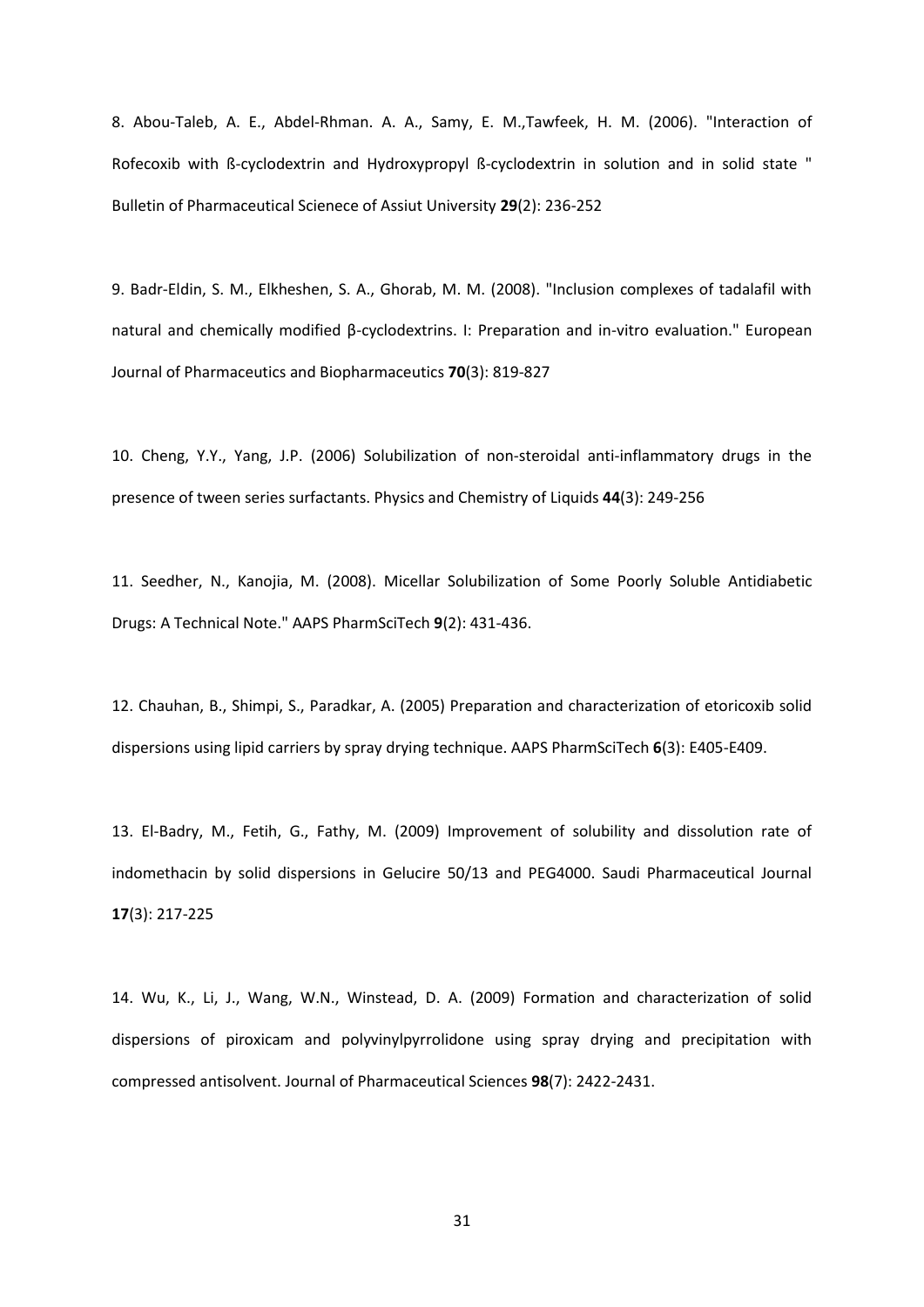15. Gupta, M. K., Goldman, D., Bogner, R. H., Tseng, Y.C. (2001) Enhanced Drug Dissolution and Bulk Properties of Solid Dispersions Granulated with a Surface Adsorbent. Pharmaceutical Development and Technology **6**(4): 563-572.

16. Takeuchi, H., Nagira, S., Tanimura, S., Yamamoto, H., Kawashima, Y. (2005) Tabletting of Solid Dispersion Particles Consisting of Indomethacin and Porous Silica Particles. Chemical and Pharmaceutical Bulletin **53**(5): 487-491.

17. Wang, L., De Cui, F., Sunada, H. (2006). Preparation and Evaluation of Solid Dispersions of Nitrendipine Prepared with Fine Silica Particles Using the Melt-Mixing Method. Chemical and Pharmaceutical Bulletin **54**(1): 37-43.

18. Vadher, A. H., Parikh, J.R., Parikh, R. H., Solanki, A. B. (2009) Preparation and Characterization of Co-Grinded Mixtures of Aceclofenac and NEU US2 for Dissolution Enhancement of Aceclofenac. AAPS PharmSciTech **10**(2): 606-614.

19. World Health Organization (2012) Development of paediatric medicines – Points to consider in pharmaceutical development.

20. Lennartz P., Mielck. J.B. (1998). "Minitabletting: improving the compactability of paracetamol powder mixtures." International Journal of Pharmaceutics **173**: 75-85

21. Mohamed, F. A. A., Roberts, M., Seton, L., Ford, J. L., Levina, M., Rajabi-Siahboomi, A. R. (2013) The influence of HPMC concentration on release of theophylline or hydrocortisone from extended release mini-tablets. Drug Development and Industrial Pharmacy **39**(8): 1167-1174.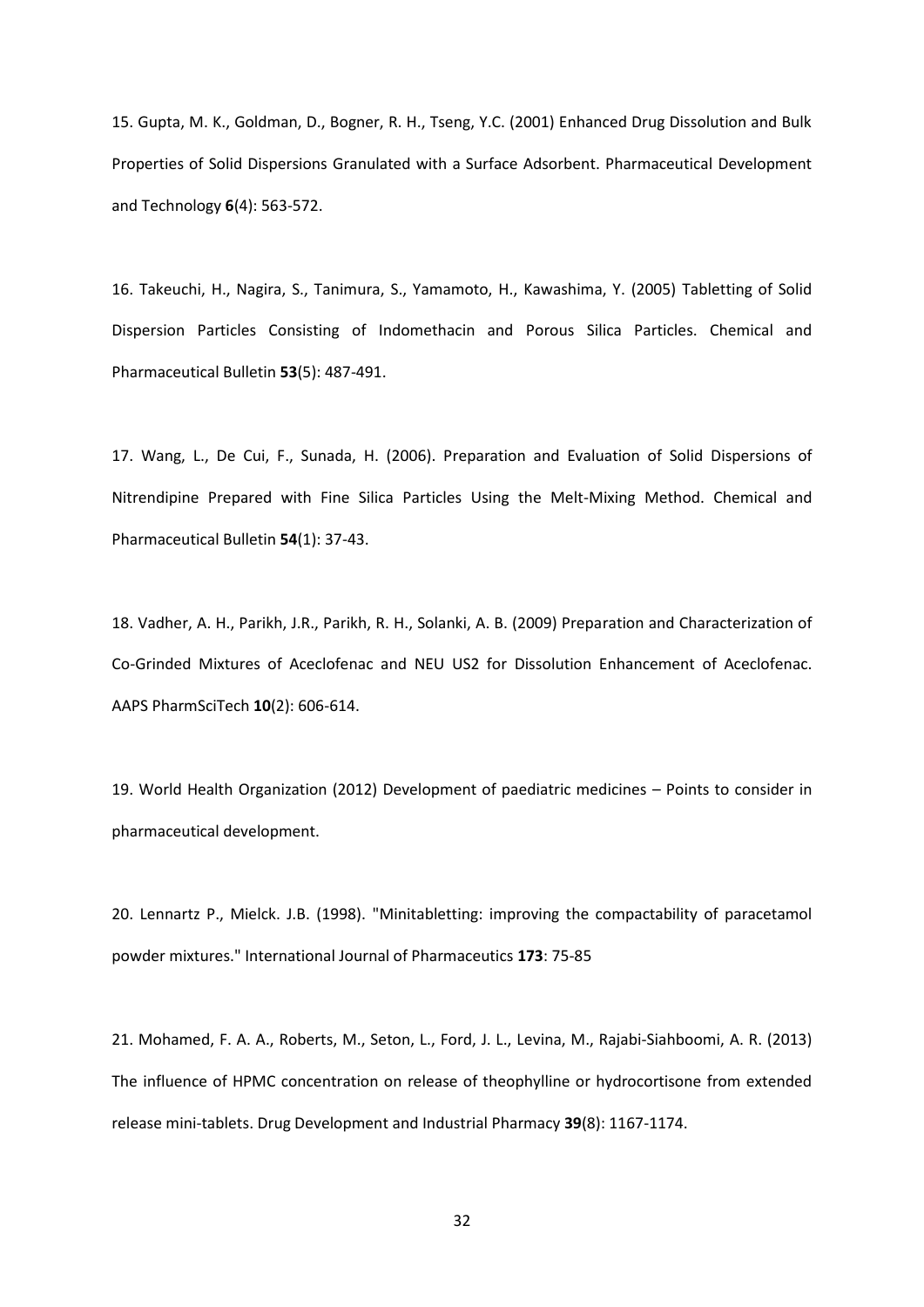22. Dierickx, L., Saerens, L., Almeida A., De Beer, T., Remon, J.P., Vervaet, C. (2012). Co-extrusion as manufacturing technique for fixed-dose combination mini-matrices. European Journal of Pharmaceutics and Biopharmaceutics **81** 683–689

23. Lingam, M., Ashok, T., Venkateswarlu, V., Rao, Y.M. (2008) Design and evaluation of a novel matrix type multiple units as biphasic gastroretentive drug delivery systems. AAPS PharmSciTech **9**  1253-1261.

24. Fell, J., Newton, JM. (1968). "The tensile strength of lactose tablets." Journal of Pharmacy and Pharmacology **20**(8): 657-659

25. Greenspan, L. (1977). "Humidity fixed points of binary staurated aqueous solutions." Journal of Research of the National Bureau of Standards - A, Physics and Chemistry **81A**(1): 89-96.

26. Apelblat, A. (1992). "The vapour pressures of water over saturated aqueous solutions of barium chloride, magnesium nitrate, calcium nitrate, potassium carbonate, and zinc sulfate, at temperatures from 283 K to 313 K." The Journal of Chemical Thermodynamics **24**(6): 619-626

27. International Conference on Harmonisation of Technical Requirements for Registration of Pharmaceuticals for Human Use. ICH Harmonised Triplicate Guideline on Validation of Analytical Procedures: Text and Methodology Q2 (R1). Available at: http://www.ich.org/products/guidelines/quality/article/quality-guidelines.html

28. Tan, A., Simovic, S., Davey, A.K., Rades, T., Prestidge, C.A. (2009) Silica lipid hybrid (SLH) microcapsules: A novel oral delivery system for poorly soluble drugs. Journal of Controlled Release **134** 62-70.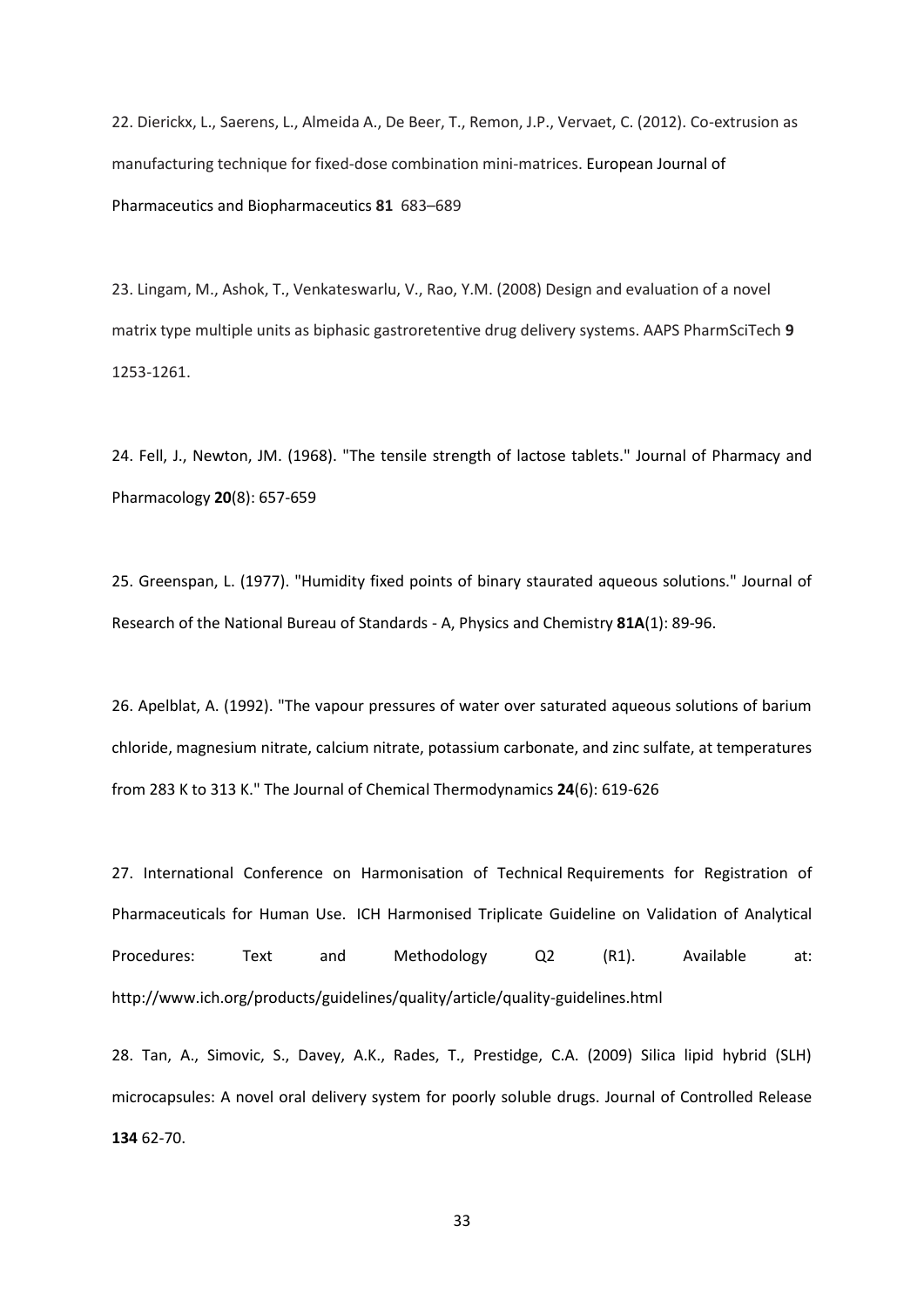29. Rowland, M., Tozer, T. N. (2011) Absorption kinetics. Appendix F in: Clinical Pharmacokinetics and Pharmacodynamics: Concepts and Applications, 4<sup>th</sup>ed. Lipincott, Williams and Wilkins, USA. 709-712

30. Ghorab, D. M., Amin, M. M., Khowessah, O. M., Tadros, M. I. (2011) Colon-targeted celecoxibloaded Eudragit® S100-coated poly- ε-caprolactone microparticles: Preparation, characterization and in vivo evaluation in rats. Drug Delivery **18** (7) 523–535.

31. Leonardi, D., Barrera, M. G., Lamas, M. C., Salomón, C. J. (2007) Development of prednisone: Polyethylene glycol 6000 fast-release tablets from solid dispersions: Solid-state characterization, dissolution behavior, and formulation parameters. AAPS PharmSciTech **8**(4): 221-228

32. Pathak, D., Dahiya, S., Pathak, K. (2008) Solid dispersion of meloxicam: Factorially designed dosage form for geriatric population. Acta Pharmaceutica **58**(1): 99-110

33. Ghareeb, M. M., Abdulrasool, A. A., Hussein, A. A., Noordin, M. I. (2009) Kneading Technique for Preparation of Binary Solid Dispersion of Meloxicam with Poloxamer 188. AAPS PharmSciTech **10**(4): 1206-1215

34. O'Neill, M., Smith, A., Heckelman, P.E., Budavari, S., eds. (2001). The Merck Index, Whitehouse Station, NK, Merk & Co.Inc.

35. Van den Mooter, G., Augustijns, P., Blaton, N., Kinget, R. (1998) Physico-chemical characterization of solid dispersions of temazepam with polyethylene glycol 6000 and PVP K30. International Journal of Pharmaceutics **164**(1–2): 67-80.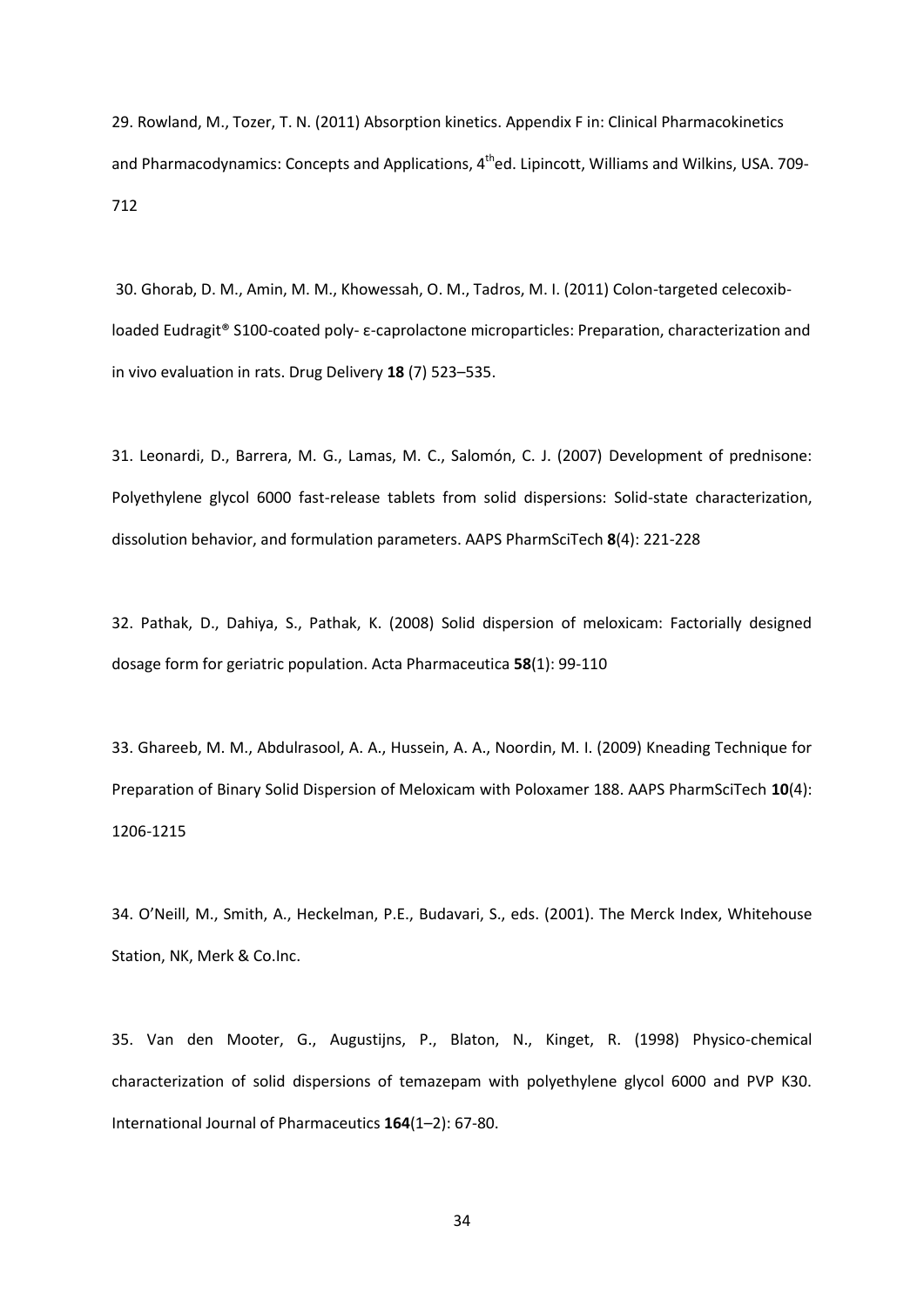36. Damian, F., Blaton, N., Naesens, L., Balzarini, J., Kinget, R., Augustijns, P., Van den Mooter, G. (2000) Physicochemical characterization of solid dispersions of the antiviral agent UC-781 with polyethylene glycol 6000 and Gelucire 44/14. European Journal of Pharmaceutical Sciences **10**(4): 311-322

37. Nair, R., Gonen, S., Hoag, S. W. (2002) Influence of polyethylene glycol and povidone on the polymorphic transformation and solubility of carbamazepine. International Journal of Pharmaceutics **240**(1–2): 11-22

38. Kalaiselvan, R., Mohanta, G.P., Manna, P.K., Manavalan, R. (2006) Studies on mechanism of enhanced dissolution of albendazole solid dispersions with crystalline carriers. Indian Journal of Pharmaceutical Sciences **68**(5): 599-607.

39. Hamza, Y.E.S., Aburahma, M. H. (2010) Innovation of novel sustained release compressioncoated tablets for lornoxicam: formulation and in vitro investigations. Drug Development and Industrial Pharmacy **36**(3): 337-349.

40. Guyot, M., Fawaz, F., Bildet, J., Bonini, F., Lagueny, A. M. (1995). "Physicochemical characterization and dissolution of norfloxacin/cyclodextrin inclusion compounds and PEG solid dispersions." International Journal of Pharmaceutics **123**(1): 53-63.

41. He, X.Q., Pei, L.X., Tong, H.H.Y., Zheng, Y. (2011) Comparison of Spray Freeze Drying and the Solvent Evaporation Method for Preparing Solid Dispersions of Baicalein with Pluronic F68 to Improve Dissolution and Oral Bioavailability." AAPS PharmSciTech **12**(1): 104-113.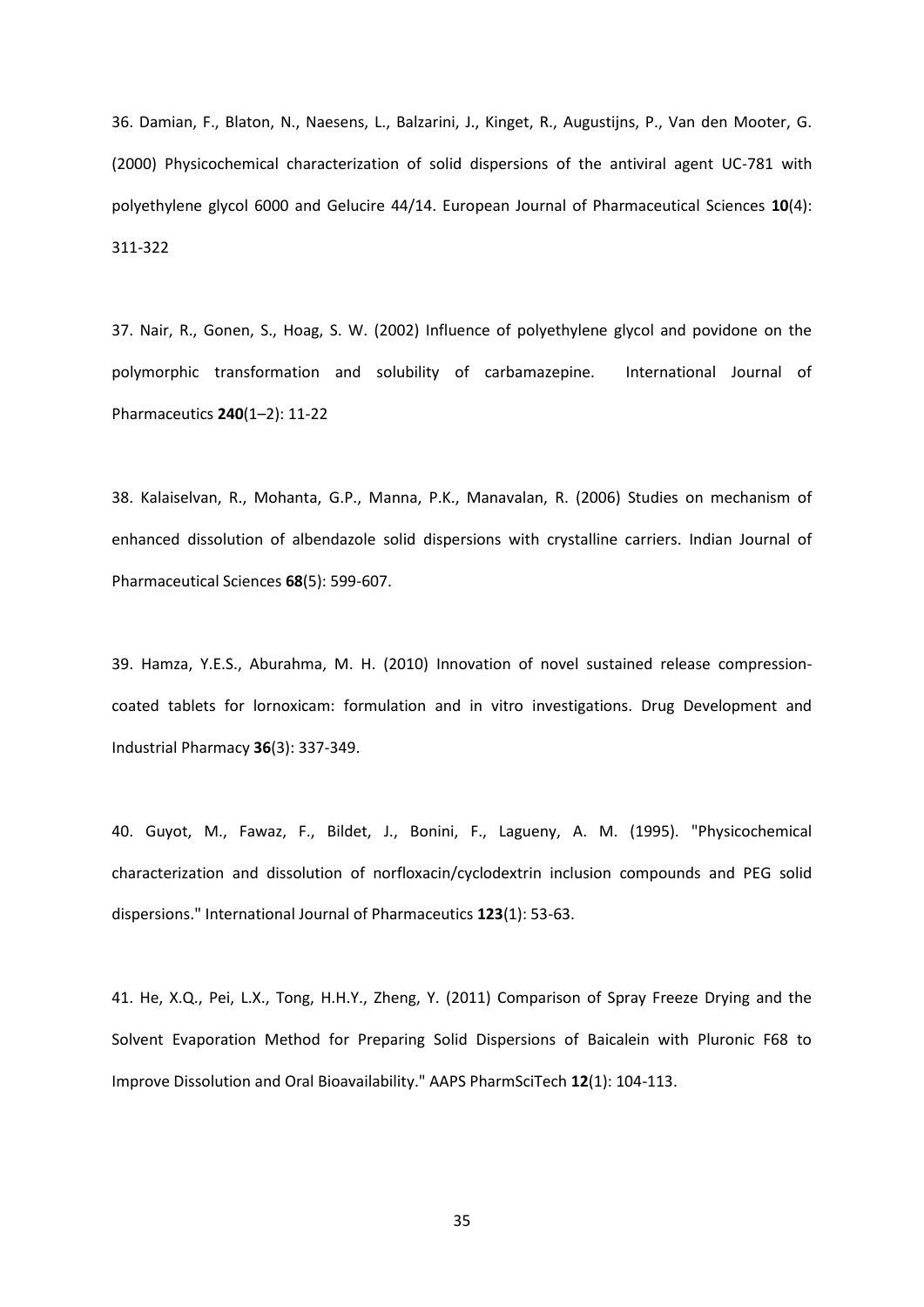42. Ambike, A. A., Mahadik, K. R., Paradkar, A. (2004). "Stability study of amorphous valdecoxib." International Journal of Pharmaceutics **282**(1–2): 151-162

43. Shah, J., Vasanti, S., Anroop, B., Vyas, H. (2009) Enhancement of dissolution rate of valdecoxib by solid dispersions technique with PVP K 30 & PEG 4000: preparation and in vitro evaluation. Journal of Inclusion Phenomena and Macrocyclic Chemistry **63**(1-2): 69-75.

44. Qian, F., Tao, J., Desikan, S., Hussain, M., Smith, R. L. (2007) Mechanistic Investigation of Pluronic® Based Nano-crystalline Drug-polymer Solid Dispersions. Pharmaceutical Research **24**(8): 1551-1560

45. Barzegar-Jalali, M., Maleki, N., Garjani, A., Khandar, A. A., Haji-Hosseinloo, M., Jabbari, R., Dastmalchi, S. (2002). "Enhancement of Dissolution Rate and Anti-inflammatory Effects of Piroxicam Using Solvent Deposition Technique." Drug Development and Industrial Pharmacy **28**(6): 681-686

46. Sharma, S., Sher, P., Badve, S., Pawar, A. P. (2005) Adsorption of meloxicam on porous calcium silicate: Characterization and tablet formulation. AAPS PharmSciTech **6**(4): E618-E625.

47. Ito, Y., Arai, H., Uchino, K., Iwasaki, K., Shibata, N., Takada, K. (2005a) Effect of adsorbents on the absorption of lansoprazole with surfactant." International Journal of Pharmaceutics **289**(1–2): 69-77.

48. Ito, Y., Kusawake, T., Ishida, M., Tawa, R., Shibata, N., Takada, K. (2005b) Oral solid gentamicin preparation using emulsifier and adsorbent. Journal of Controlled Release **105**(1–2): 23-31.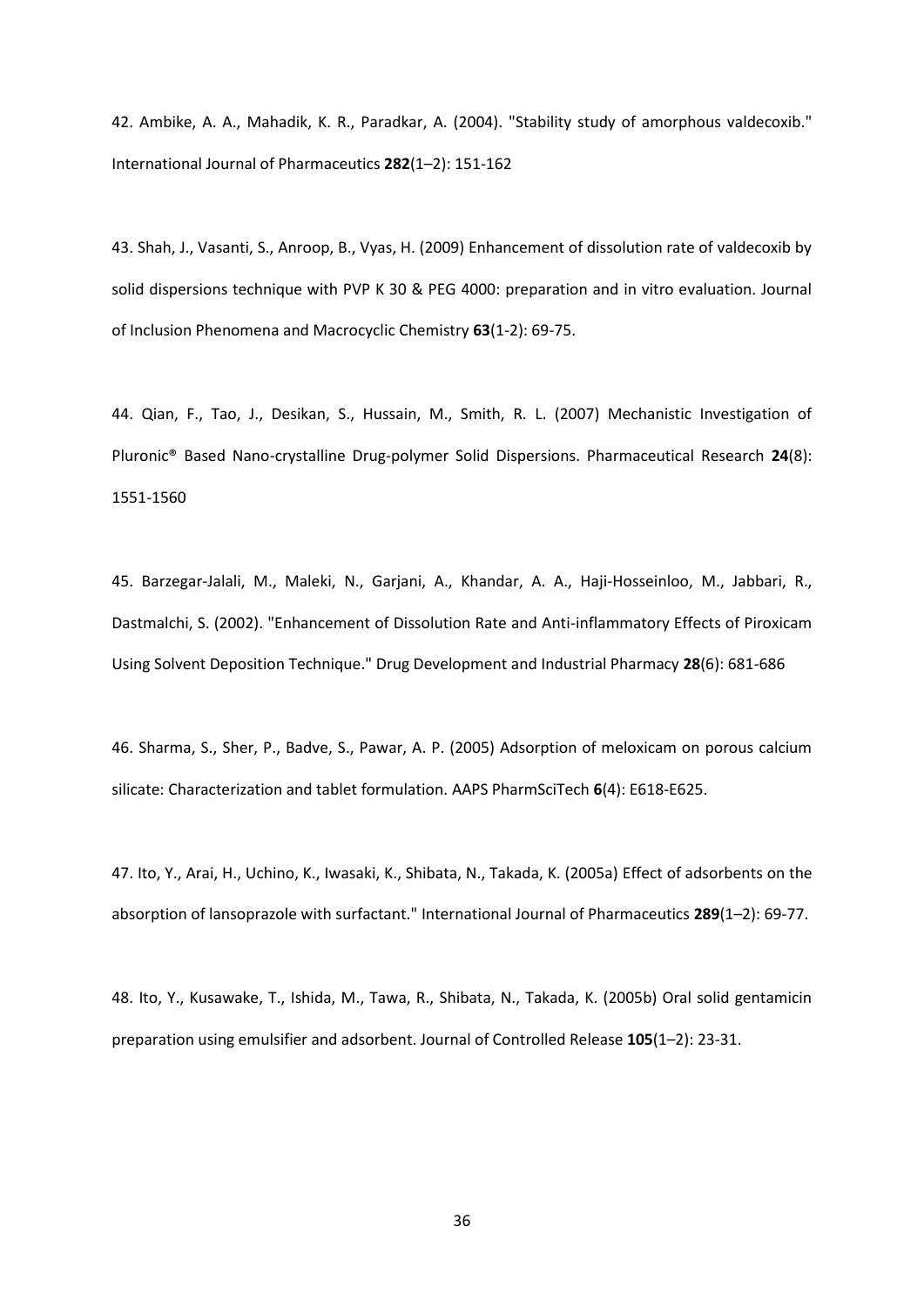49. Hassan Y.A., Shrif K., Samy E. M., Samy A. M., Kassem A. (2012) Improving the Availability and Bioavailability of Drug from Certain Pharmaceutical Dosage Forms. Ph.D. Thesis., Department of Pharmaceutics and Pharmaceutical Technology, Cairo University, Al-Azher Branch.

50. Arida, A. I., Al-Tabakha, M. M. (2008). "CEL a Co-processed Excipient: A Comparison Study." Pharmaceutical Development and Technology **13**(2): 165-175

51. Saha, S., Shahiwala, A.F. (2009) Multifunctional coprocessed excipients for improved tabletting performance. Expert Opinion on Drug Delivery **6** 197-208

52. Hauschild, K., Picker, K.M. (2004) Evaluation of a new coprocessed compound based on lactose and maize starch for tablet formulation. AAPS PharmSci **6** 27-38

53. Jivraj, M., Martini, L.G., Thomson, C.M. (2000) An overview of the different excipients useful for the direct compression of tablets. Pharmaceutical Science and Technology Today **3** 58 -63

54. Gohel, M.C., Jogani, P.D. (2005) A review of co-processed directly compressible excipients. Journal of Pharmacy and Pharmaceutical Sciences **8** 76-93

55. Casalderrey, M., Souto, C., Conchiero, A., Gomez-Mmoza, J.L., Martinez-Pacheco, R. (2004) A comparison of drug lodaing capacity of Cellactose® with two ad hoc processed lactose-cellulose direct compresion excipients. Chemical and Pharmaceutical Bulletin **52** (4) 398-401

56. Mihranyan, A., Llagostera, A.P., Karmhag, R., Strømme, M., Ek, R. (2004) Moisture sorption by cellulose powders of varying crystallinity. International Journal of Pharmaceutics **269** 433-442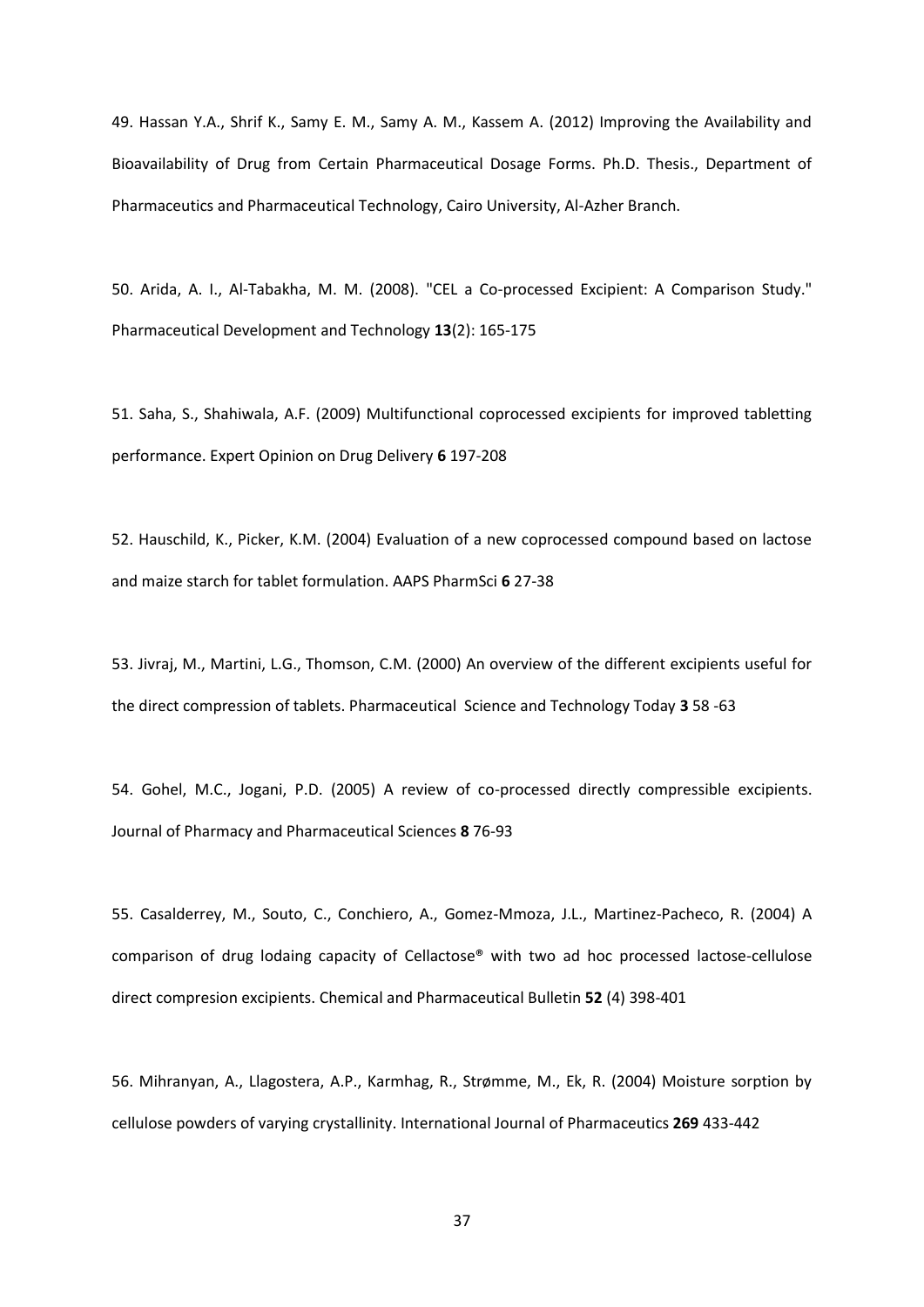57. Nilsson, M., Alderborn, G., Strømme, M. (2003) Water-induced charge transport in tablets of microcrystalline cellulose of varying density: dielectric spectroscopy and transient current measurements. Chemical Physics **295** 159-165

58. Khan, F., Pilpel, N., Ingram, S. (1988) The effect of moisture on the density, compaction and tensile strength of microcrystalline cellulose. Powder Technology **54** 161-164

59. Malamataris, S., Goidas, P., Dimitriou, A. (1991) Moisture sorption and tensile strength of some tableted direct compression excipients. International Journal of Pharmaceutics **68** 51-60

60. Amidon, G. E., Houghton, M. E. (1995) The effect of moisture on the mechanical and powder flow properties of microcrystalline cellulose. Pharmaceutical Research **12** 923-929

61. Sun, C.C. (2008) Mechanism of moisture induced variations in true density and compaction properties of microcrystalline cellulose. International Journal of Pharmaceutics **346** 93-101

62. Tawfeek, H.M. (2013) Lornoxicam suppositories; *In-vitro* formulation and *in-vivo* characterization. International Journal of Pharmaceutical Science and Research **4** 4228-4235

63. Balfour, J.A., Fitton, A., Barradell, L.B. (1996) Lornoxicam: A review of its pharmacology and therapeutic potential in the management of painful and inflammatory conditions. Drugs **51** 639–657

64. Hillstrom, C., Jakobsson, J.G. (2013) Lornoxicam: pharmacology and usefulness to treat acute postoperative and musculoskeletal pain a narrative review. Expert Opinion on Pharmacotherapy **14** 1679-1694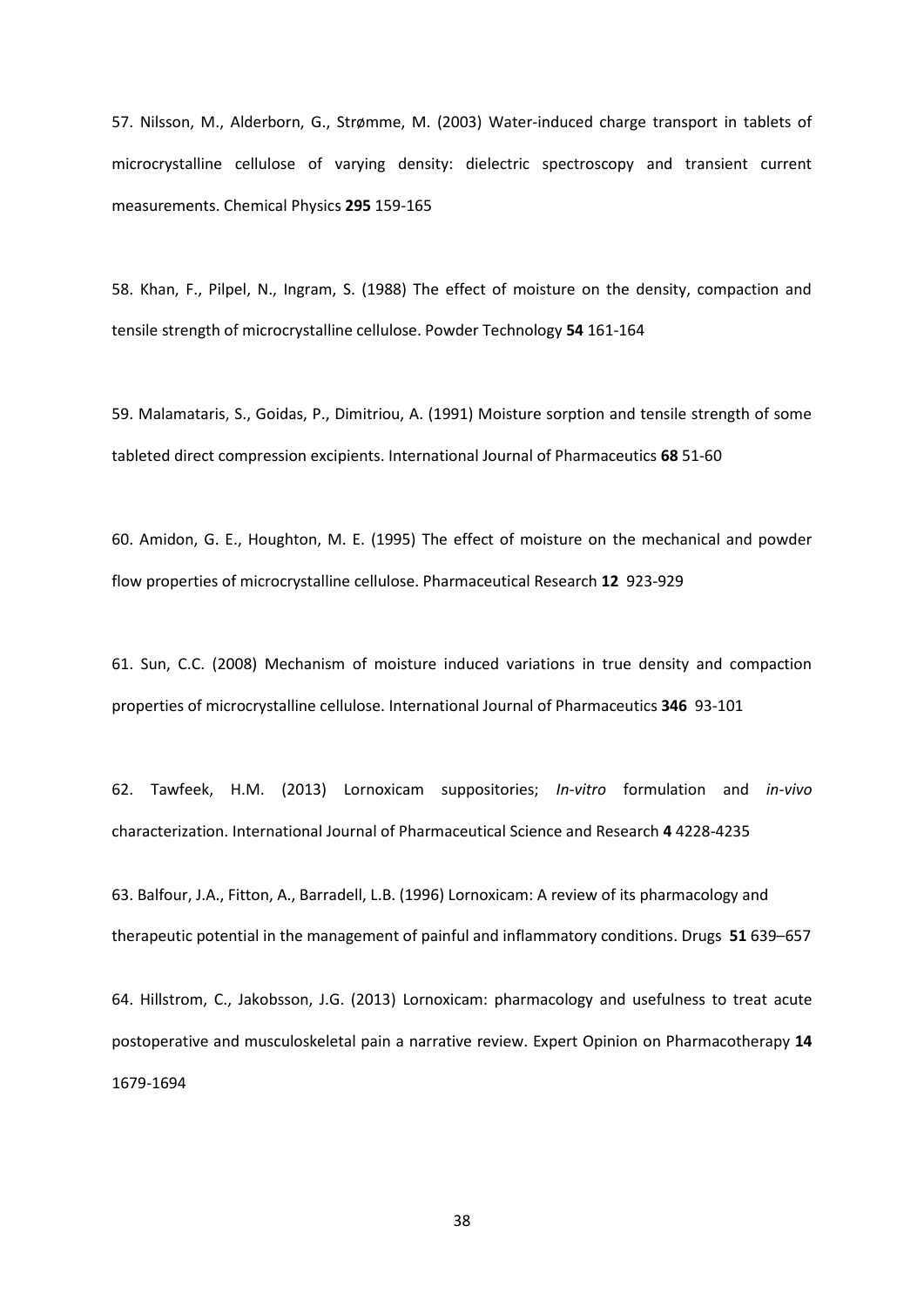65. Yakhno, N., Guekht, A., Skoromets, A., Spirin, N., Strachunskaya, E., Ternavsky, A., Olsen, K.J., Moller, P.L. (2006) Analgesic Efficacy and Safety of Lornoxicam Quick-Release Formulation Compared With Diclofenac Potassium. Clinical Drug Investigation **26** 267-277

66. Mowafi, H.A., Telmessani, L., Ismail, S.A., Naguib, M.B. (2011) Preoperative lornoxicam for pain prevention after tonsillectomy in adults. Journal of Clinical Anesthesia. **23** 97-101

67. Ahmed, M.O., Al-Badr, A.A. (2011) Lornoxicam. Chapter 6 In: Brittain, H.G. (Ed) Profiles of Drug Substances, Excipients, and Related Methodology, Volume 36, Elsevier, USA, 205-239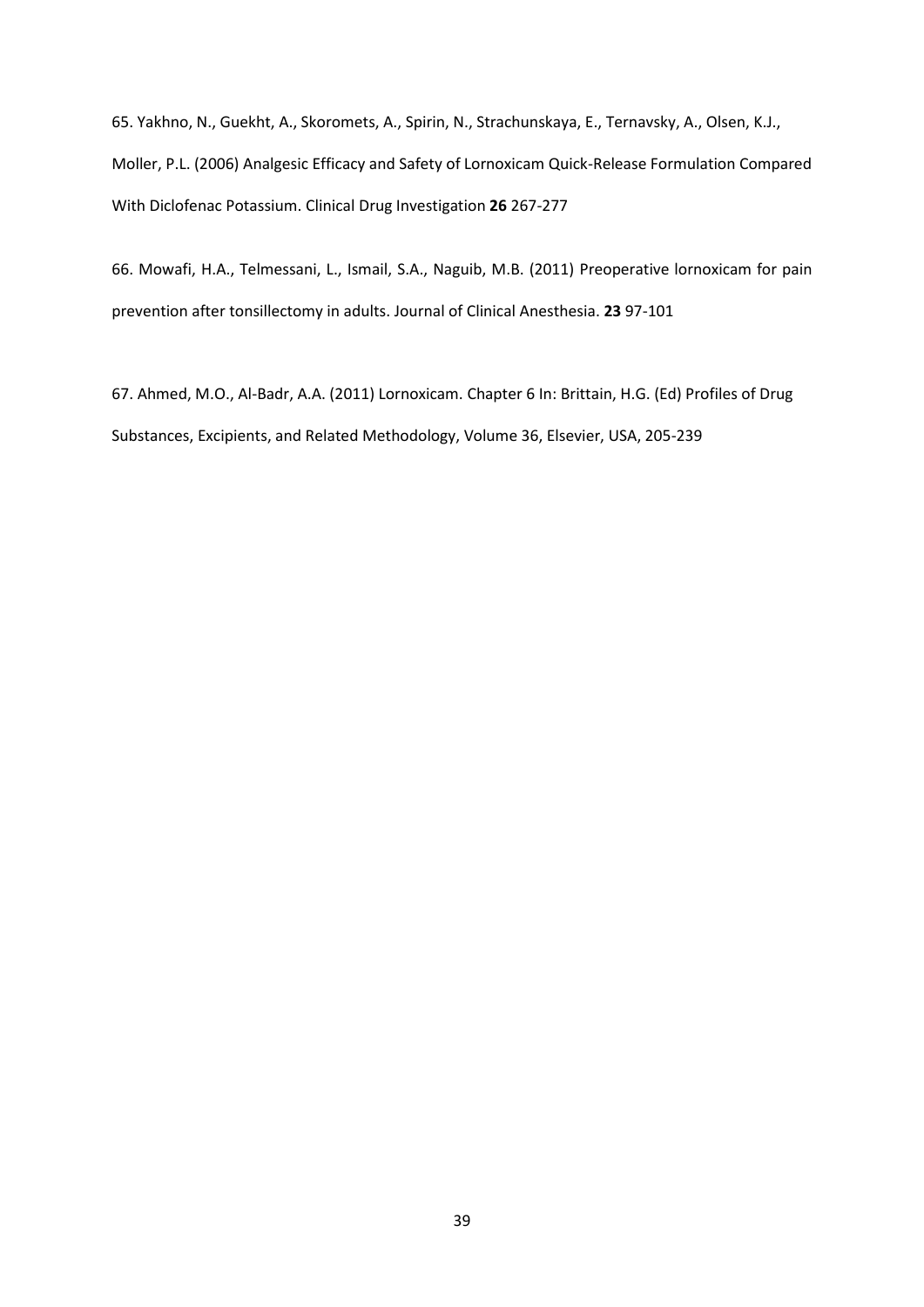#### **FIGURES**



**Fig. 1:** FT-IR spectra of pure LOR, PEG, PLU, NEU and their physical mixtures, co-evaporate, adsorbate and co-adsorbate systems.

(A) pure LOR (B) PEG (C) PLU (D) NEU (E) Physical mixture with PEG (1:5 wt. ratio); (F) Physical mixture with PLU (1:5 wt. ratio); (G) Physical mixture with NEU (1:5 wt. ratio); (H) co-evaporate with PEG (1:5 wt. ratio); (I) co-evaporate with PLU (1:5 wt. ratio); (J) adsorbate with NEU (1:5 wt. ratio); (K) co-adsorbate with NEU/polysorbate 80 (1:5:1 wt. ratios); (L) co-adsorbate with NEU/polysorbate 80 (1:5:3 wt. ratios).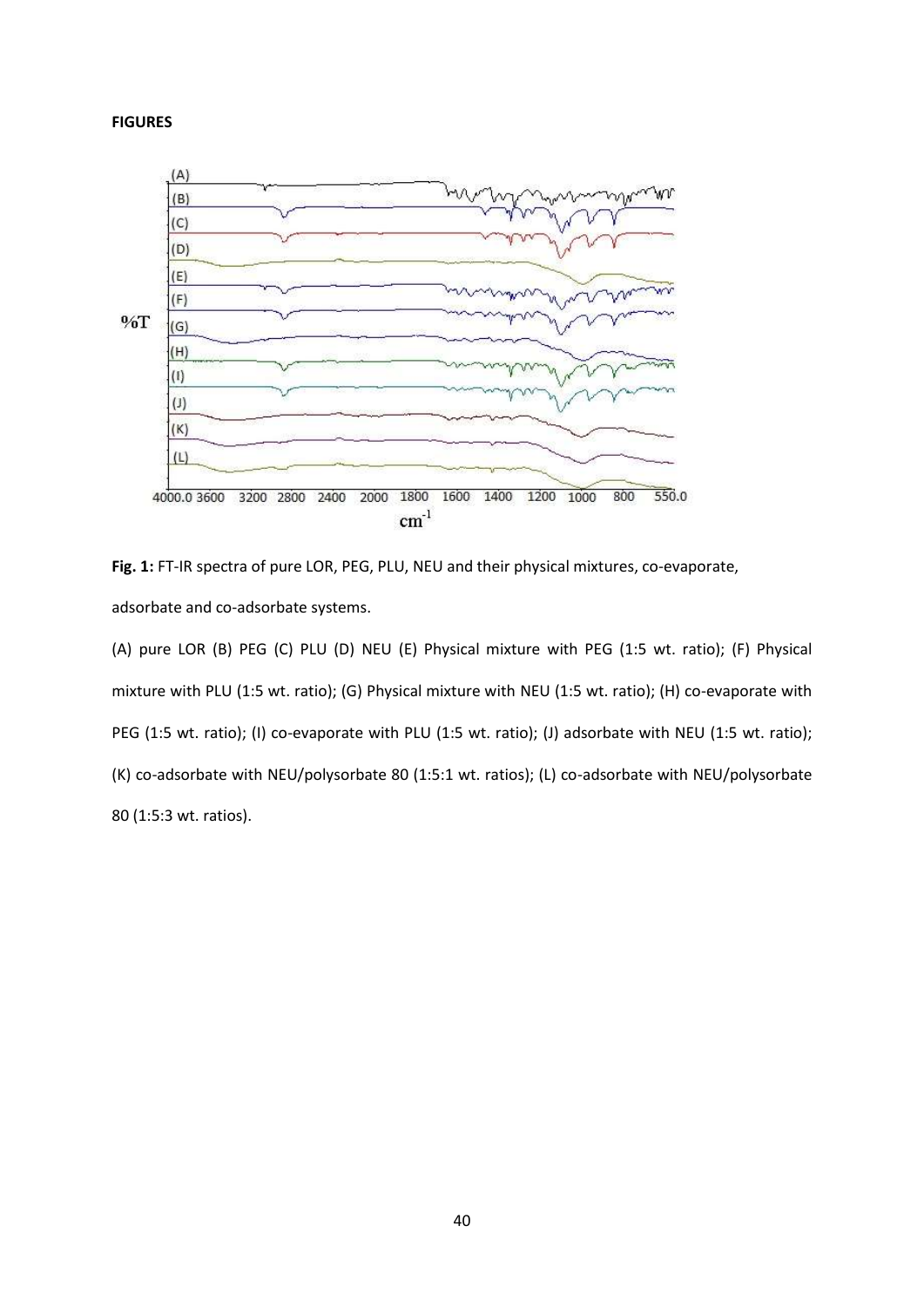

**Fig. 2:** DSC thermograms of pure LOR, PEG, PLU, NEU and their physical mixtures, co-evaporate, adsorbate and co-adsorbate systems.

(A) pure LOR (B) PEG (C) PLU (D) NEU (E) Physical mixture with PEG (1:5 wt. ratio); (F) Physical mixture with PLU (1:5 wt. ratio); (G) Physical mixture with NEU (1:5 wt. ratio); (H) co-evaporate with PEG (1:5 wt. ratio); (I) co-evaporate with PLU (1:5 wt. ratio); (J) adsorbate with NEU (1:5 wt. ratio); (K) co-adsorbate with NEU/polysorbate 80 (1:5:1 wt. ratio); (L) co-adsorbate with NEU/polysorbate 80 (1:5:3 wt. ratio).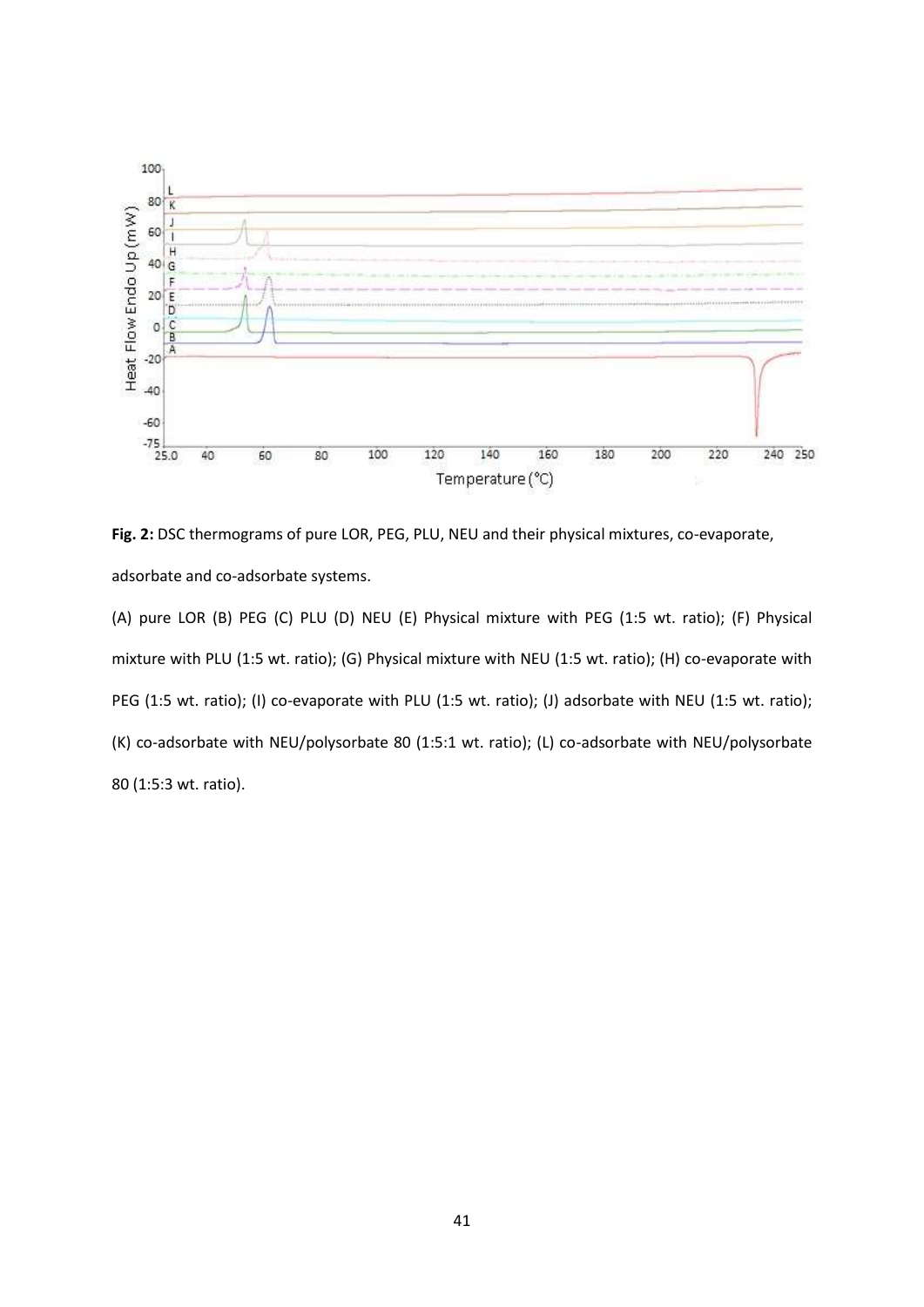

**Fig. 3:** X-ray powder diffraction patterns of pure LOR, PEG, PLU, NEU and their physical mixtures, coevaporate, adsorbate and co-adsorbate systems.

(A) pure LOR; (B) PEG; (C) PLU; (D) NEU; (E) Physical mixture with PEG (1:5 wt. ratio); (F) Physical mixture with PLU (1:5 wt. ratio); (G) Physical mixture with NEU US2 (1:5 wt. ratio); (H) co-evaporate with PEG (1:5 wt. ratio); (I) co-evaporate with PLU (1:5 wt. ratio); (J) adsorbate with NEU (1:5 wt. ratio); (K) co-adsorbate with NEU/polysorbate 80 (1:5:1 wt. ratios); (L) co-adsorbate with NEU/polysorbate 80 (1:5:3 wt. ratios).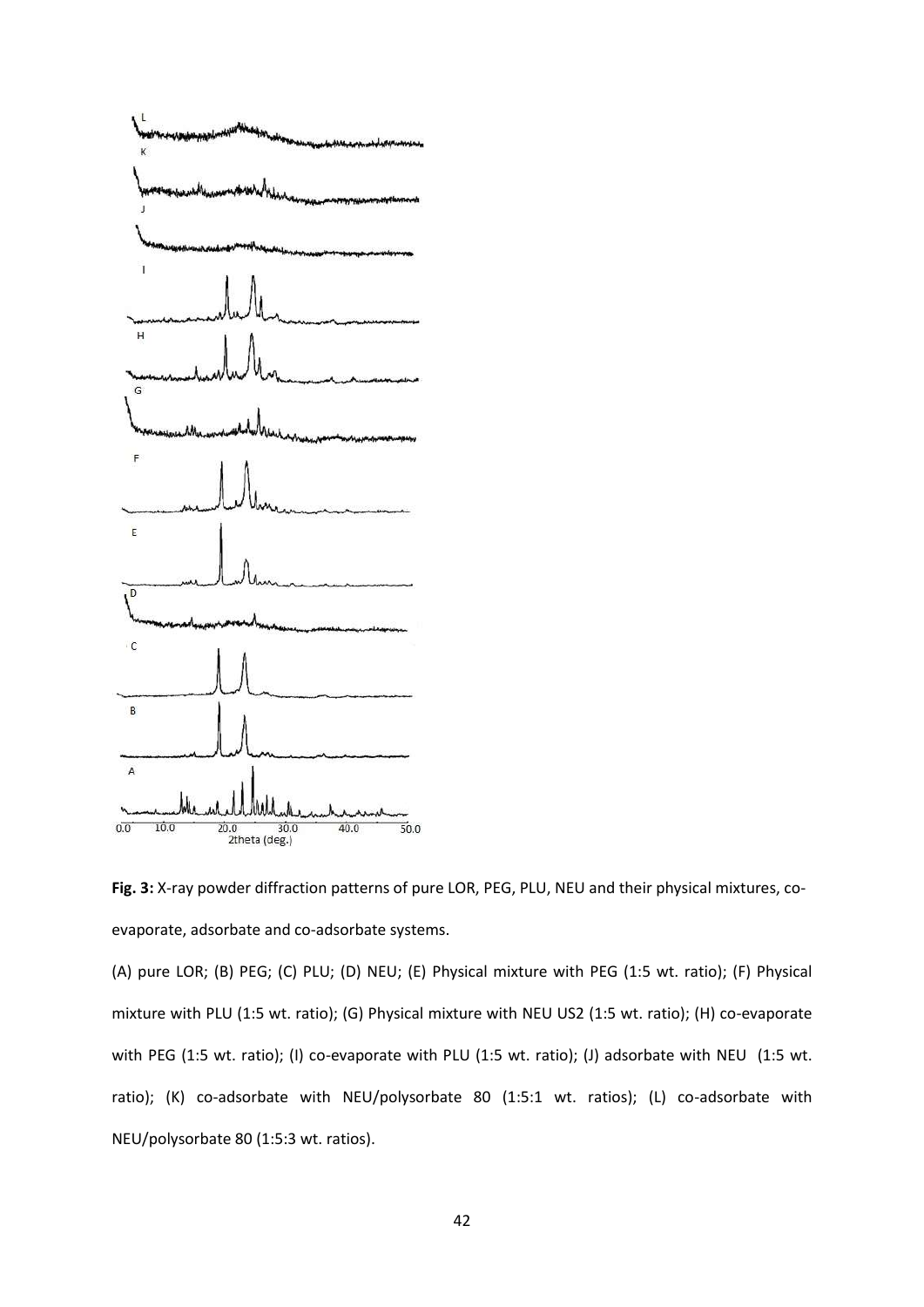

**Fig. 4**: *In vitro* dissolution profiles of LOR alone, physical mixtures, co-evaporate, adsorbate (1:5 weight ratio) and co-adsorbate (1:5:1 and 1:5:3 weight ratio) systems (mean ± SD, n = 3).





with different directly compressible excipients.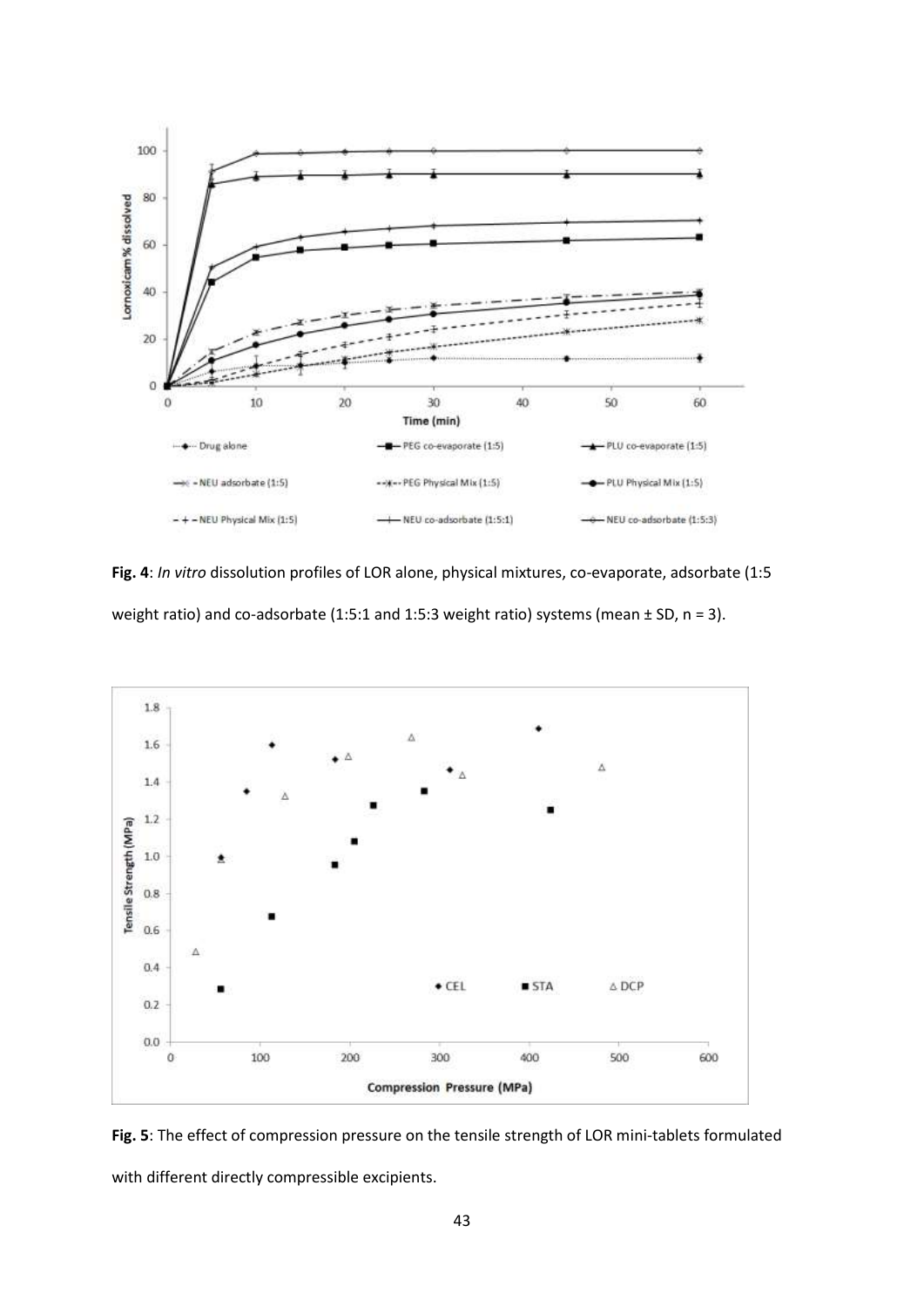

**Fig. 6**: *In vitro* dissolution profiles of LOR mini-tablets formulated with different directly compressible excipients (mean ± SD, n = 3).



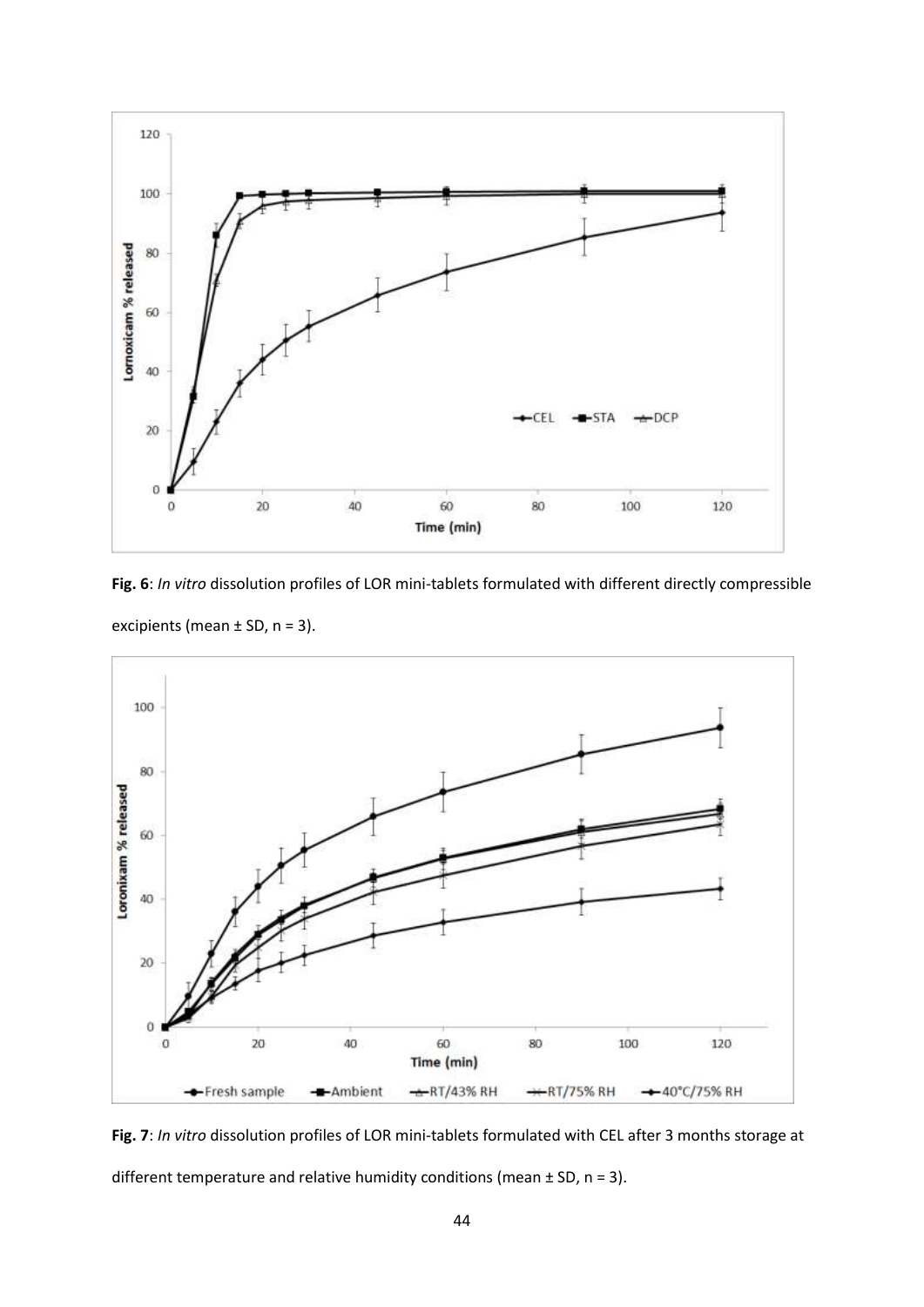

**Fig. 8**: *In vitro* dissolution profiles of LOR mini-tablets formulated with STA after 3 months storage at



different temperature and relative humidity conditions (mean  $\pm$  SD, n = 3).

**Fig. 9**: *In vitro* dissolution profiles of LOR mini-tablets formulated with DCP after 3 months storage at different temperature and relative humidity conditions (mean  $\pm$  SD, n = 3).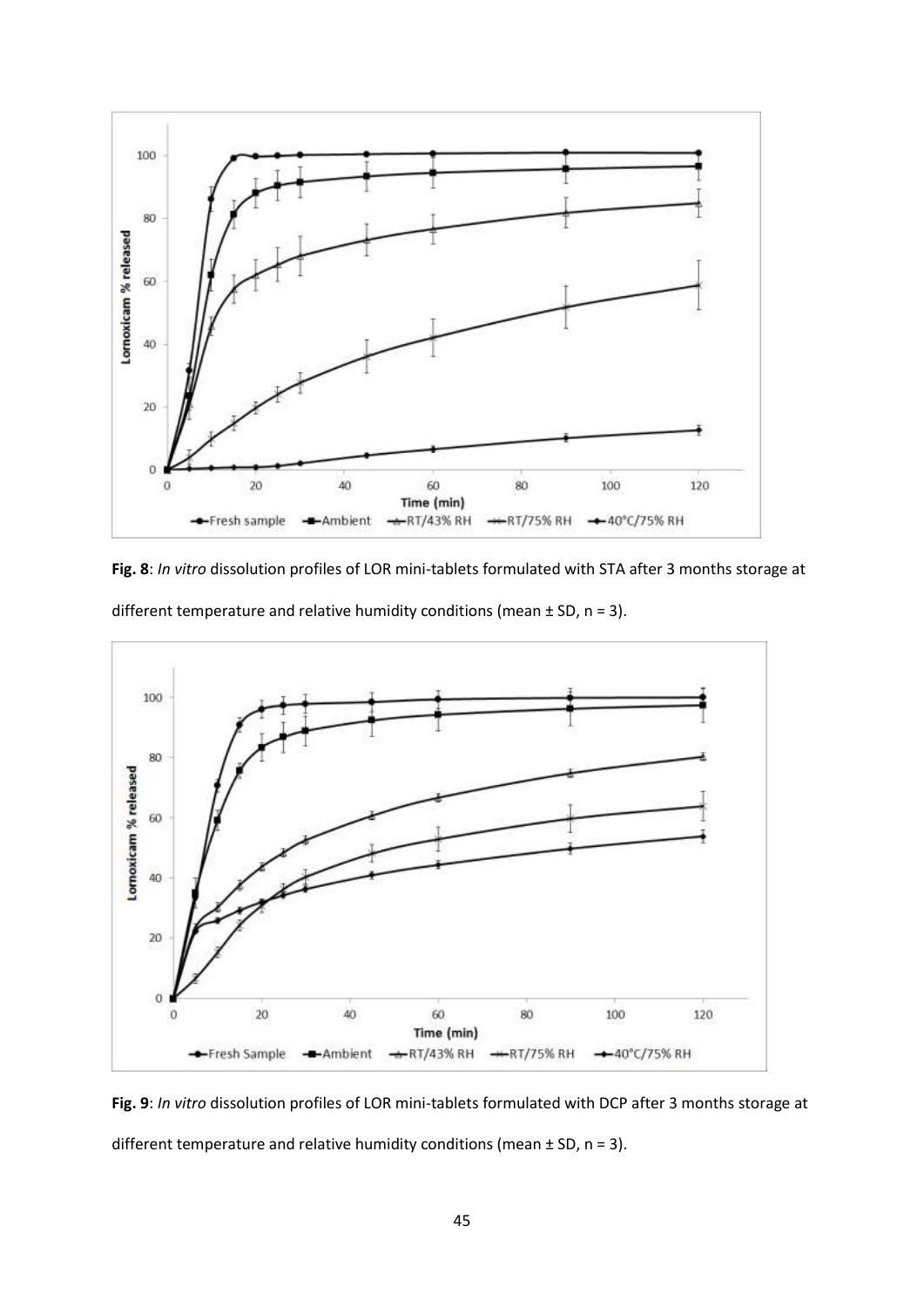

**Fig. 10:** *In vivo* plasma concentration–time profile for LOR following intravenous and oral administration to rabbits (mean  $\pm$  SD, n = 3).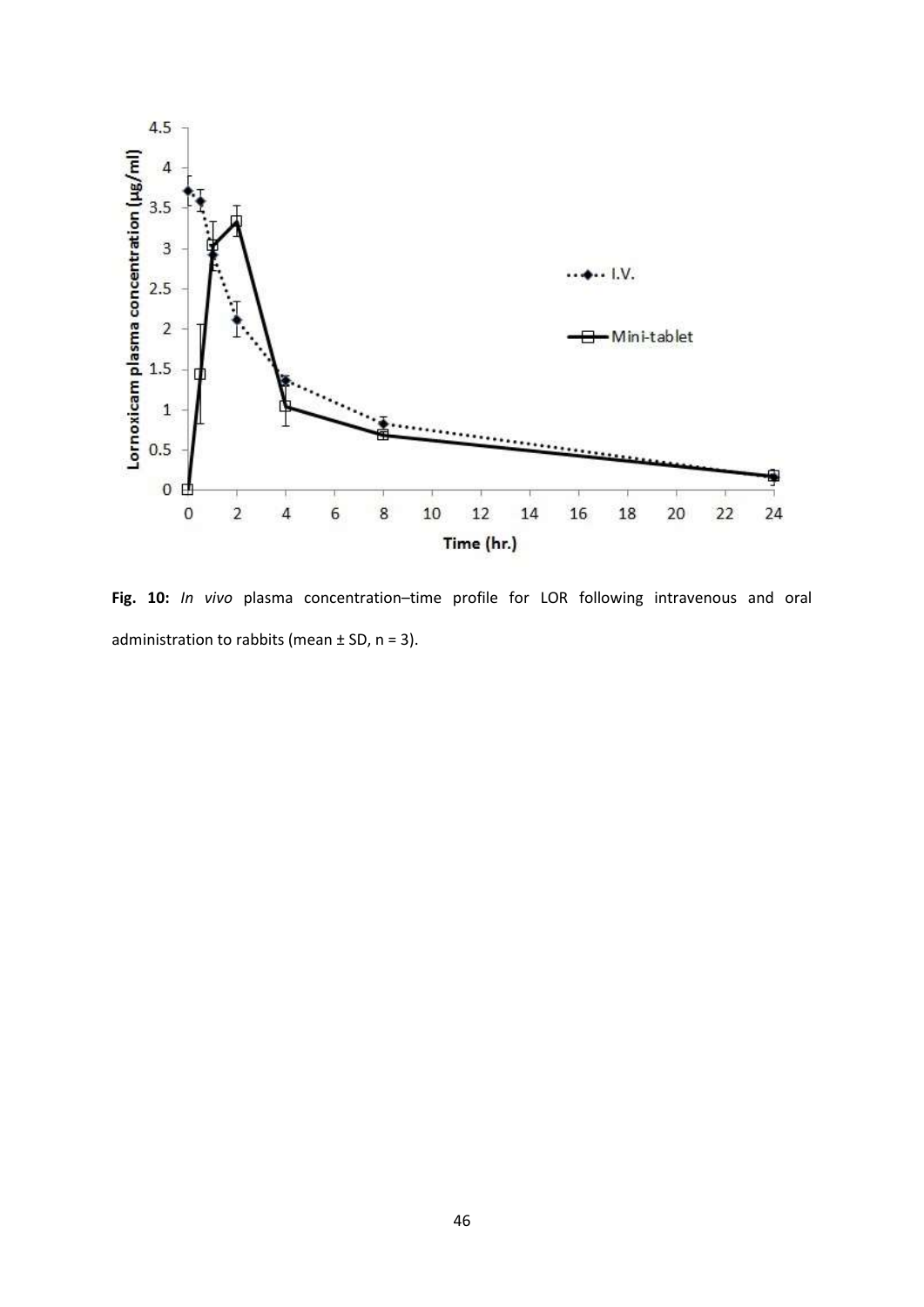## **TABLES**

Table 1. The % compressibility (Carr's Index) and Hausner Ratio (H) for Lornoxicam formulations ( $n=3 \pm S.D.$ )

| <b>LOR Formulation</b>                                             | Carr's Index (%) | Hausner Ratio    |
|--------------------------------------------------------------------|------------------|------------------|
| Co-evaporate with PLU (1:5 weight ratio)                           | $27.62 \pm 4.01$ | $1.38 + 0.07$    |
| Co-adsorbate with NEU and polysorbate 80<br>$(1:5:3$ weight ratio) | $44.48 + 0.9$    | $1.80 + 0.02$    |
| PLU co-evaporate + CEL                                             | $22.38 + 0.21$   | $1.28 \pm 0.005$ |
| PLU co-evaporate + STA                                             | $16.71 \pm 0.07$ | $1.20 \pm 0.00$  |
| PLU co-evaporate + DCP                                             | $20.92 \pm 1.2$  | $1.26 \pm 0.02$  |

Table 2. Tensile strength (MPa) of LOR mini-tablets formulated with different directly compressible excipients after 3 months storage under different conditions (mean ± SD, n = 4). No data could be obtained after storage at 75% RH/ 40°C as mini-tablets were too weak to test.

|             | CEL                      | <b>DCP</b>               | <b>STA</b>      |
|-------------|--------------------------|--------------------------|-----------------|
| Ambient     | $1.76 \pm 0.01$          | $1.20 \pm 0.05$          | $1.2 \pm 0.15$  |
| RT/43% RH   | $1.82 + 0.11$            | $1.17 \pm 0.10$          | $1.02 \pm 0.05$ |
| RT/75% RH   | $1.94 \pm 0.09$          | $0.77 \pm 0.11$          | $1.01 \pm 0.10$ |
| 40°C/75% RH | $\overline{\phantom{0}}$ | $\overline{\phantom{0}}$ | -               |